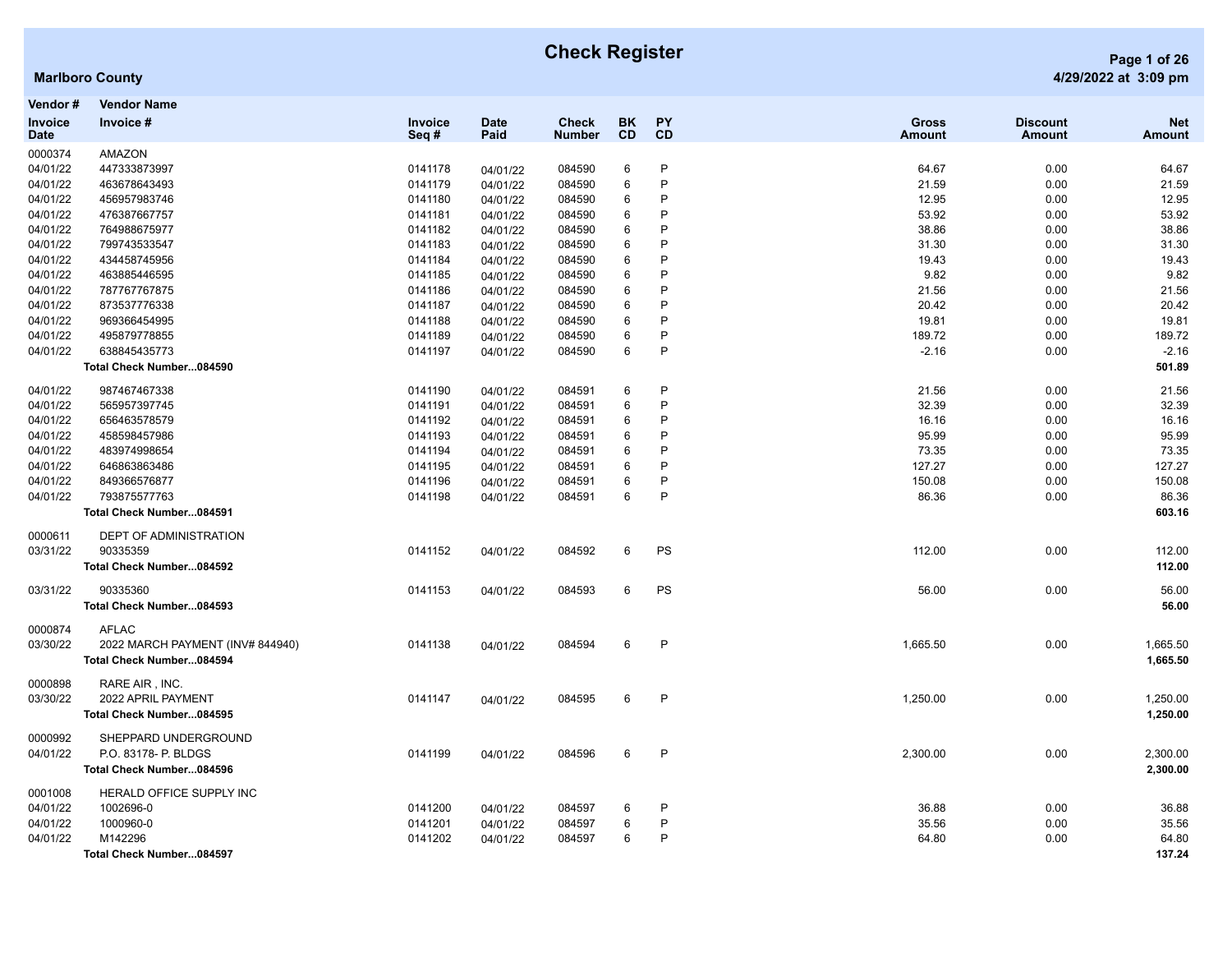| Vendor#                         | <b>Vendor Name</b>                                                                              |                    |                      |                               |          |                 |                        |                           |                           |
|---------------------------------|-------------------------------------------------------------------------------------------------|--------------------|----------------------|-------------------------------|----------|-----------------|------------------------|---------------------------|---------------------------|
| Invoice<br><b>Date</b>          | Invoice #                                                                                       | Invoice<br>Seq#    | <b>Date</b><br>Paid  | <b>Check</b><br><b>Number</b> | BK<br>CD | <b>PY</b><br>CD | <b>Gross</b><br>Amount | <b>Discount</b><br>Amount | <b>Net</b><br>Amount      |
| 0001011<br>03/31/22             | SECRETARY OF STATE<br>NOTARY- PATRICIA BUNDY<br>Total Check Number084598                        | 0141154            | 04/01/22             | 084598                        | 6        | P               | 25.00                  | 0.00                      | 25.00<br>25.00            |
| 0001079<br>04/01/22             | <b>CAROLINA SIGNS SCREEN PRINTING</b><br>P.O. 83136- ANIMAL SHELTER<br>Total Check Number084599 | 0141203            | 04/01/22             | 084599                        | 6        | $\mathsf{P}$    | 460.08                 | 0.00                      | 460.08<br>460.08          |
| 0001081<br>04/01/22             | JAMES P. SEALES, III<br>T11303<br>Total Check Number084600                                      | 0141204            | 04/01/22             | 084600                        | 6        | P               | 200.00                 | 0.00                      | 200.00<br>200.00          |
| 0001110<br>03/31/22             | <b>VERIZON WIRELESS</b><br>9901990233- MARCH 2022<br>Total Check Number084601                   | 0141155            | 04/01/22             | 084601                        | 6        | PS              | 85.31                  | 0.00                      | 85.31<br>85.31            |
| 03/31/22                        | 9900907694- MARCH 2022<br>Total Check Number084602                                              | 0141156            | 04/01/22             | 084602                        | 6        | PS              | 25.78                  | 0.00                      | 25.78<br>25.78            |
| 03/31/22                        | 9902184905-MARCH 2022<br>Total Check Number084603                                               | 0141157            | 04/01/22             | 084603                        | 6        | PS              | 1,485.61               | 0.00                      | 1,485.61<br>1,485.61      |
| 03/31/22                        | 9902184904- MARCH 2022<br>Total Check Number084604                                              | 0141158            | 04/01/22             | 084604                        | 6        | PS              | 2,945.17               | 0.00                      | 2,945.17<br>2,945.17      |
| 0001114<br>04/01/22<br>04/01/22 | <b>HAMILTONS</b><br>128276<br>128319<br>Total Check Number084605                                | 0141205<br>0141206 | 04/01/22<br>04/01/22 | 084605<br>084605              | 6<br>6   | P<br>P          | 44.37<br>486.00        | 0.00<br>0.00              | 44.37<br>486.00<br>530.37 |
| 0001249<br>03/30/22             | ALLSTATE BENEFITS<br>2022 MARCH PAYMENT (CASE# 24327)<br>Total Check Number084606               | 0141139            | 04/01/22             | 084606                        | 6        | P               | 2,145.21               | 0.00                      | 2,145.21<br>2,145.21      |
| 0002031<br>03/30/22             | MC HISTORIC PRESERVATION COMM<br>2022 APR - JUN PAYMENT<br>Total Check Number084607             | 0141140            | 04/01/22             | 084607                        | 6        | P               | 1,500.00               | 0.00                      | 1,500.00<br>1,500.00      |
| 0002034<br>03/31/22             | PARK MANUFACTURING COMPANY INC<br>36628<br>Total Check Number084608                             | 0141173            | 04/01/22             | 084608                        | 6        | P               | 166.87                 | 0.00                      | 166.87<br>166.87          |
| 0002107<br>03/30/22             | BLENHEIM VOL, FIRE DEPT<br>2022 APRIL PAYMENT<br>Total Check Number084609                       | 0141141            | 04/01/22             | 084609                        | 6        | P               | 6,166.63               | 0.00                      | 6,166.63<br>6,166.63      |
| 0002165<br>03/30/22             | CLIO RURAL FIRE DEPARTMENT<br>2022 APRIL PAYMENT<br>Total Check Number084610                    | 0141143            | 04/01/22             | 084610                        | 6        | P               | 6,000.00               | 0.00                      | 6,000.00<br>6,000.00      |
| 0002166<br>03/30/22             | TOWN OF MCCOLL<br>2022 APRIL PAYMENT<br>Total Check Number084611                                | 0141144            | 04/01/22             | 084611                        | 6        | $\mathsf{P}$    | 4,166.63               | 0.00                      | 4,166.63<br>4,166.63      |
| 0002167<br>03/30/22             | WALLACE RURAL FIRE DEPT<br>2022 APRIL PAYMENT<br>Total Check Number084612                       | 0141148            | 04/01/22             | 084612                        | 6        | P               | 6,000.00               | 0.00                      | 6,000.00<br>6,000.00      |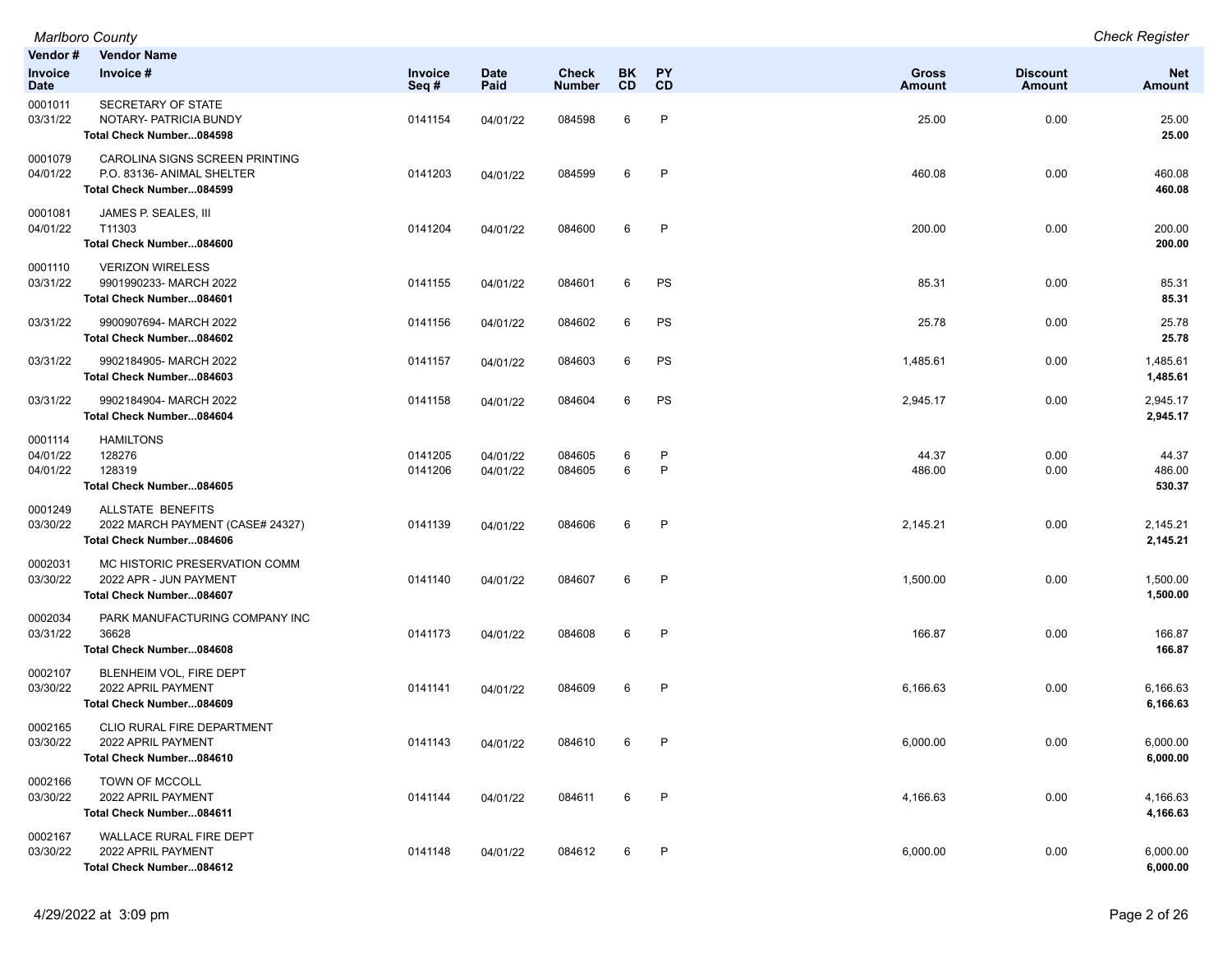|                | Marlboro County                           |                |             |               |           |              |               |                 | <b>Check Register</b> |
|----------------|-------------------------------------------|----------------|-------------|---------------|-----------|--------------|---------------|-----------------|-----------------------|
| Vendor #       | <b>Vendor Name</b>                        |                |             |               |           |              |               |                 |                       |
| <b>Invoice</b> | Invoice #                                 | <b>Invoice</b> | <b>Date</b> | <b>Check</b>  | <b>BK</b> | PY           | Gross         | <b>Discount</b> | <b>Net</b>            |
| <b>Date</b>    |                                           | Seq#           | Paid        | <b>Number</b> | CD        | CD           | <b>Amount</b> | Amount          | <b>Amount</b>         |
| 0002168        | <b>BRIGHTSVILLE RURAL FIRE DEPT</b>       |                |             |               |           |              |               |                 |                       |
| 03/30/22       | 2022 APRIL PAYMENT                        | 0141142        | 04/01/22    | 084613        | 6         | P            | 5,166.63      | 0.00            | 5,166.63              |
|                | Total Check Number084613                  |                |             |               |           |              |               |                 | 5,166.63              |
|                |                                           |                |             |               |           |              |               |                 |                       |
| 0002471        | GALLS, LLC                                |                |             |               |           |              |               |                 |                       |
| 04/01/22       | 020626358                                 | 0141207        | 04/01/22    | 084614        | 6         | P            | 162.57        | 0.00            | 162.57                |
| 04/01/22       | 020584870                                 | 0141208        | 04/01/22    | 084614        | 6         | P            | 50.83         | 0.00            | 50.83                 |
| 04/01/22       | 020626360                                 | 0141209        | 04/01/22    | 084614        | 6         | P            | 318.14        | 0.00            | 318.14                |
| 04/01/22       | 020657832                                 | 0141210        | 04/01/22    | 084614        | 6         | P            | 323.23        | 0.00            | 323.23                |
| 04/01/22       | 020671395                                 | 0141211        | 04/01/22    | 084614        | 6         | $\mathsf{P}$ | 314.12        | 0.00            | 314.12                |
|                | Total Check Number084614                  |                |             |               |           |              |               |                 | 1,168.89              |
| 0002635        | MARL. CIVIC CENTER FOUNDATION             |                |             |               |           |              |               |                 |                       |
| 03/30/22       | 2022 APRIL PAYMENT                        | 0141145        | 04/01/22    | 084615        | 6         | P            | 1,250.00      | 0.00            | 1,250.00              |
|                | Total Check Number084615                  |                |             |               |           |              |               |                 | 1,250.00              |
| 0002700        | <b>BENNETTSVILLE ELECTRIC &amp; WATER</b> |                |             |               |           |              |               |                 |                       |
| 03/31/22       | <b>DETENTION- MARCH 2022</b>              | 0141160        | 04/01/22    | 084616        | 6         | P            | 4,122.67      | 0.00            | 4,122.67              |
| 03/31/22       | ECON. DEVELOPMENT- MARCH 2022             | 0141161        | 04/01/22    | 084616        | 6         | $\mathsf{P}$ | 421.65        | 0.00            | 421.65                |
| 03/31/22       | LIBRARY- MARCH 2022                       | 0141162        | 04/01/22    | 084616        | 6         | P            | 3,569.77      | 0.00            | 3,569.77              |
| 03/31/22       | MUSEUM-MARCH 2022                         | 0141163        | 04/01/22    | 084616        | 6         | P            | 900.46        | 0.00            | 900.46                |
| 03/31/22       | P. BLDGS- MARCH 2022                      | 0141164        | 04/01/22    | 084616        | 6         | P            | 16,813.50     | 0.00            | 16,813.50             |
| 03/31/22       | P. WORKS- MARCH 2022                      | 0141165        | 04/01/22    | 084616        | 6         | P            | 303.70        | 0.00            | 303.70                |
| 03/31/22       | RECREATION- MARCH 2022                    | 0141166        | 04/01/22    | 084616        | 6         | P            | 353.29        | 0.00            | 353.29                |
| 03/31/22       | SHERIFF/MAGISTRATE-MARCH 2022             | 0141167        | 04/01/22    | 084616        | 6         | P            | 1,231.10      | 0.00            | 1,231.10              |
| 03/31/22       | <b>VOTER REGISTRATION- MARCH 2022</b>     | 0141168        | 04/01/22    | 084616        | 6         | P            | 192.59        | 0.00            | 192.59                |
|                | Total Check Number084616                  |                |             |               |           |              |               |                 | 27,908.73             |
|                |                                           |                |             |               |           |              |               |                 |                       |
| 03/31/22       | 03121-00345- MARCH 2022                   | 0141159        | 04/01/22    | 084617        | 6         | PS           | 9.10          | 0.00            | 9.10<br>9.10          |
|                | Total Check Number084617                  |                |             |               |           |              |               |                 |                       |
| 0004000        | STATE CREDIT UNION                        |                |             |               |           |              |               |                 |                       |
| 03/30/22       | PAYROLL ENDING 03/26/2022                 | 0141151        | 04/01/22    | 084618        | 6         | P            | 400.00        | 0.00            | 400.00                |
|                | Total Check Number084618                  |                |             |               |           |              |               |                 | 400.00                |
| 0005010        | <b>DUKE ENERGY</b>                        |                |             |               |           |              |               |                 |                       |
| 04/01/22       | 9100 8049 9074- MARCH 2022                | 0141212        | 04/01/22    | 084619        | 6         | P            | 1,146.16      | 0.00            | 1,146.16              |
|                | Total Check Number084619                  |                |             |               |           |              |               |                 | 1,146.16              |
| 0006017        | PEBA INSURANCE FINANCE                    |                |             |               |           |              |               |                 |                       |
| 03/31/22       | APRIL 2022 PAYMENT                        | 0141169        | 04/01/22    | 084620        | 6         | PS           | 3,439.14      | 0.00            | 3,439.14              |
|                | Total Check Number084620                  |                |             |               |           |              |               |                 | 3,439.14              |
|                |                                           |                |             |               |           |              |               |                 |                       |
| 03/31/22       | APRIL 2022 PAYMENT                        | 0141170        | 04/01/22    | 084621        | 6         | PS           | 155,673.82    | 0.00            | 155,673.82            |
|                | Total Check Number084621                  |                |             |               |           |              |               |                 | 155,673.82            |
| 0008585        | UNIFORMS BY JOHN, INC.                    |                |             |               |           |              |               |                 |                       |
| 03/31/22       | 43819-1                                   | 0141174        | 04/01/22    | 084622        | 6         | P            | 1,050.38      | 0.00            | 1,050.38              |
| 03/31/22       | 43894-1                                   | 0141175        | 04/01/22    | 084622        | 6         | $\sf P$      | 848.59        | 0.00            | 848.59                |
|                | Total Check Number084622                  |                |             |               |           |              |               |                 | 1,898.97              |
| 0008769        | SC RETIREMENT SYS CAPITOL STAT            |                |             |               |           |              |               |                 |                       |
| 03/30/22       | D CARABO PR END 03/26/2022                | 0141150        | 04/01/22    | 084623        | 6         | P            | 287.83        | 0.00            | 287.83                |
|                | Total Check Number084623                  |                |             |               |           |              |               |                 | 287.83                |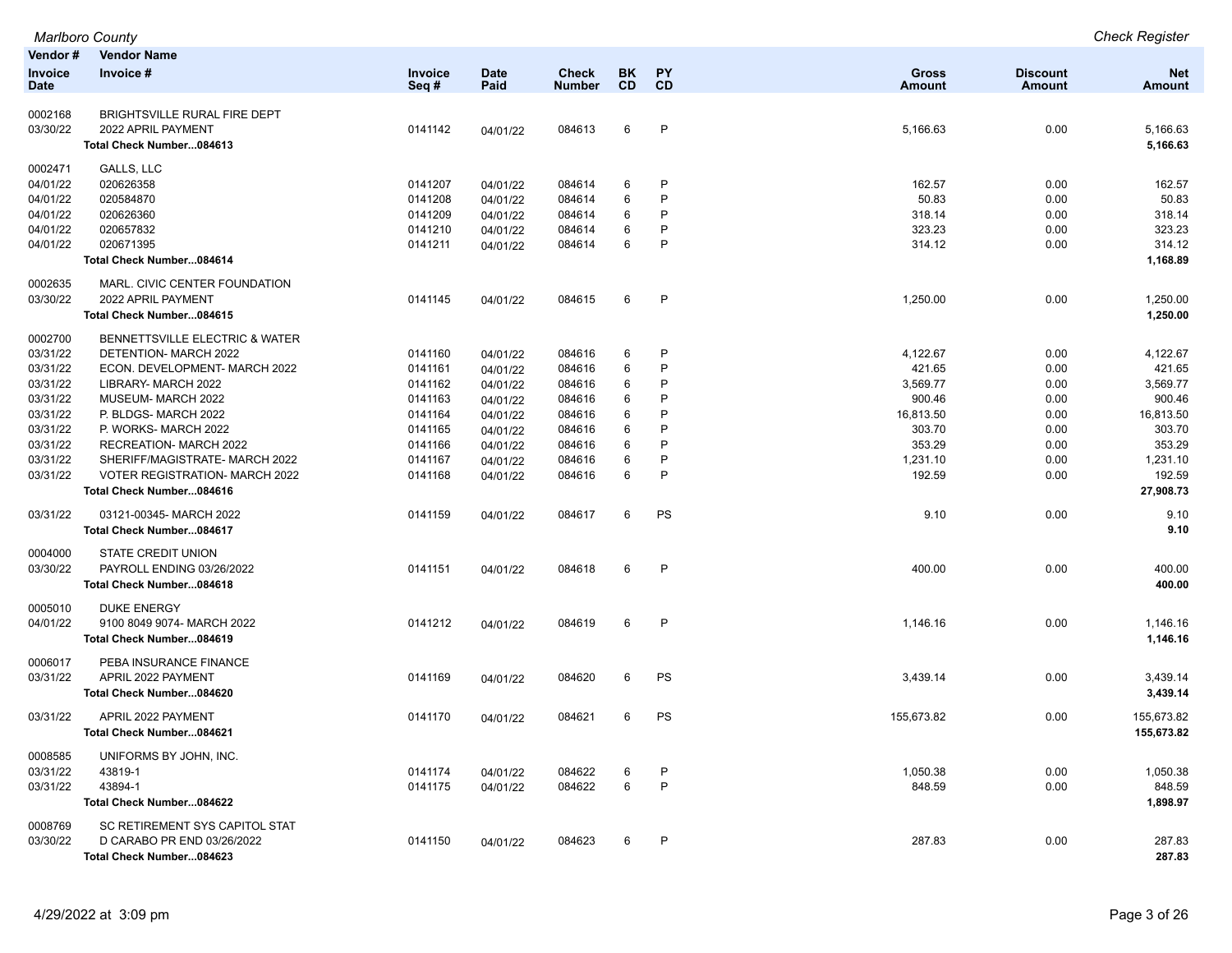|                                                                    | <b>Marlboro County</b>                                                                                                                                    |                                          |                                              |                                      |                  |                        |                                        |                                  | <b>Check Register</b>                            |
|--------------------------------------------------------------------|-----------------------------------------------------------------------------------------------------------------------------------------------------------|------------------------------------------|----------------------------------------------|--------------------------------------|------------------|------------------------|----------------------------------------|----------------------------------|--------------------------------------------------|
| Vendor #                                                           | <b>Vendor Name</b>                                                                                                                                        |                                          |                                              |                                      |                  |                        |                                        |                                  |                                                  |
| Invoice<br>Date                                                    | Invoice #                                                                                                                                                 | Invoice<br>Seq#                          | <b>Date</b><br>Paid                          | <b>Check</b><br><b>Number</b>        | BK<br><b>CD</b>  | <b>PY</b><br><b>CD</b> | <b>Gross</b><br><b>Amount</b>          | <b>Discount</b><br><b>Amount</b> | <b>Net</b><br><b>Amount</b>                      |
| 0008878<br>03/31/22                                                | AT&T<br>298446031- MARCH 2022<br>Total Check Number084624                                                                                                 | 0141176                                  | 04/01/22                                     | 084624                               | 6                | PS                     | 53.50                                  | 0.00                             | 53.50<br>53.50                                   |
| 0009169<br>04/01/22                                                | <b>J.D. POWER &amp; ASSOCIATES</b><br>ORDUS139204<br>Total Check Number084625                                                                             | 0141213                                  | 04/01/22                                     | 084625                               | 6                | P                      | 560.00                                 | 0.00                             | 560.00<br>560.00                                 |
| 0016392<br>03/30/22                                                | MARLBORO COUNTY HUMANE SOCIETY<br>2022 APRIL PAYMENT<br>Total Check Number084626                                                                          | 0141146                                  | 04/01/22                                     | 084626                               | 6                | $\mathsf{P}$           | 9,500.00                               | 0.00                             | 9,500.00<br>9,500.00                             |
| 2800207<br>04/01/22<br>04/01/22<br>04/01/22<br>2800273<br>04/01/22 | DANA SAFETY SUPPLY, INC.<br>780373<br>779788<br>780113<br>Total Check Number084627<br>COLONIAL SUPPLEMENTAL INSURANC<br>2022 MARCH PAYMENT (BCN E7840143) | 0141214<br>0141215<br>0141216<br>0141217 | 04/01/22<br>04/01/22<br>04/01/22<br>04/01/22 | 084627<br>084627<br>084627<br>084628 | 6<br>6<br>6<br>6 | P<br>P<br>P<br>P       | 258.00<br>138.24<br>176.04<br>1,822.94 | 0.00<br>0.00<br>0.00<br>0.00     | 258.00<br>138.24<br>176.04<br>572.28<br>1,822.94 |
| 2800762<br>03/31/22                                                | Total Check Number084628<br>AT & T<br>843 M41 1516 001 1893- MARCH 2022                                                                                   | 0141171                                  | 04/01/22                                     | 084629                               | 6                | PS                     | 110.70                                 | 0.00                             | 1,822.94<br>110.70                               |
| 2801250<br>03/30/22                                                | Total Check Number084629<br><b>ASIFLEX</b><br>ADMIN/ MED SPEND PR END 03/26/2022<br>Total Check Number084630                                              | 0141149                                  | 04/01/22                                     | 084630                               | 6                | $\mathsf{P}$           | 138.40                                 | 0.00                             | 110.70<br>138.40<br>138.40                       |
| 2801274<br>03/31/22                                                | <b>DOUG NEDEROSTEK</b><br>APRIL 2022 PAYMENT<br>Total Check Number084631                                                                                  | 0141177                                  | 04/01/22                                     | 084631                               | 6                | $\mathsf{P}$           | 3,000.00                               | 0.00                             | 3,000.00<br>3,000.00                             |
| 2801647<br>03/31/22                                                | <b>NETC FOUNDATION</b><br><b>GOLF TOURNAMENT ENTRY FEE</b><br>Total Check Number084632                                                                    | 0141172                                  | 04/01/22                                     | 084632                               | 6                | $\mathsf{P}$           | 480.00                                 | 0.00                             | 480.00<br>480.00                                 |
| 0000011<br>04/05/22<br>04/05/22                                    | TAYLOR TERMITE & PEST CONTROL<br>11935<br>11885<br>Total Check Number084633                                                                               | 0141218<br>0141219                       | 04/07/22<br>04/07/22                         | 084633<br>084633                     | 6<br>6           | P<br>$\mathsf{P}$      | 992.00<br>75.00                        | 0.00<br>0.00                     | 992.00<br>75.00<br>1,067.00                      |
| 0000036<br>04/05/22<br>04/05/22                                    | <b>TODD'S COMPUTER</b><br>12906<br>12963<br>Total Check Number084634                                                                                      | 0141220<br>0141221                       | 04/07/22<br>04/07/22                         | 084634<br>084634                     | 6<br>6           | P<br>P                 | 40.03<br>2,412.55                      | 0.00<br>0.00                     | 40.03<br>2,412.55<br>2,452.58                    |
| 0000125<br>04/05/22                                                | <b>SCAAO</b><br>REGISTRATION- CLYDE KEP KEPLEY<br>Total Check Number084635                                                                                | 0141222                                  | 04/07/22                                     | 084635                               | 6                | PS                     | 150.00                                 | 0.00                             | 150.00<br>150.00                                 |
| 04/05/22                                                           | <b>REGISTRATION- LINDA COFFY</b><br>Total Check Number084636                                                                                              | 0141223                                  | 04/07/22                                     | 084636                               | 6                | PS                     | 150.00                                 | 0.00                             | 150.00<br>150.00                                 |
| 04/05/22                                                           | <b>REGISTRATION- DENISE ROGERS</b>                                                                                                                        | 0141224                                  | 04/07/22                                     | 084637                               | 6                | PS                     | 150.00                                 | 0.00                             | 150.00                                           |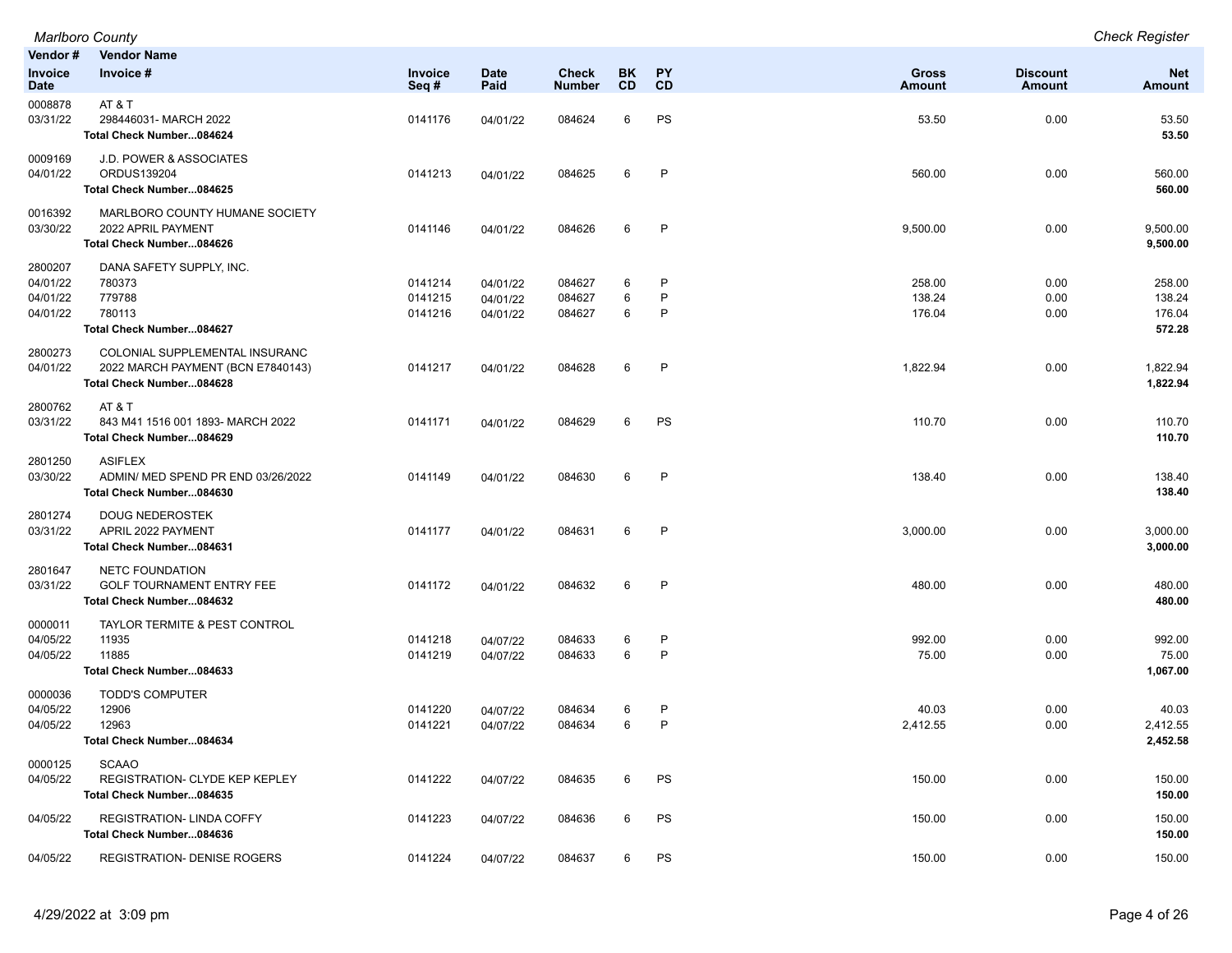|                                                                                 | <b>Marlboro County</b>                                                                                        |                                                                |                                                                      |                                                          |                            |                            |                                                         |                                              | <b>Check Register</b>                                               |
|---------------------------------------------------------------------------------|---------------------------------------------------------------------------------------------------------------|----------------------------------------------------------------|----------------------------------------------------------------------|----------------------------------------------------------|----------------------------|----------------------------|---------------------------------------------------------|----------------------------------------------|---------------------------------------------------------------------|
| Vendor#<br><b>Invoice</b><br><b>Date</b>                                        | <b>Vendor Name</b><br>Invoice #                                                                               | Invoice<br>Seq#                                                | <b>Date</b><br>Paid                                                  | <b>Check</b><br><b>Number</b>                            | BK.<br><b>CD</b>           | PY<br><b>CD</b>            | <b>Gross</b><br><b>Amount</b>                           | <b>Discount</b><br>Amount                    | <b>Net</b><br><b>Amount</b>                                         |
|                                                                                 | Total Check Number084637                                                                                      |                                                                |                                                                      |                                                          |                            |                            |                                                         |                                              | 150.00                                                              |
| 0000196<br>04/05/22                                                             | LEE COUNTY LANDFILL<br>4767-000021127<br>Total Check Number084638                                             | 0141225                                                        | 04/07/22                                                             | 084638                                                   | 6                          | P                          | 294.69                                                  | 0.00                                         | 294.69<br>294.69                                                    |
| 0000199<br>04/05/22                                                             | <b>BEVERLY J MCKIVER</b><br><b>TRAVEL REIMBURSEMENT</b><br>Total Check Number084639                           | 0141226                                                        | 04/07/22                                                             | 084639                                                   | 6                          | $\mathsf{P}$               | 172.16                                                  | 0.00                                         | 172.16<br>172.16                                                    |
| 0000221<br>04/05/22                                                             | BOUND TO STAY BOUND BOOKS, INC<br>173275<br>Total Check Number084640                                          | 0141227                                                        | 04/07/22                                                             | 084640                                                   | 6                          | P                          | 31.09                                                   | 0.00                                         | 31.09<br>31.09                                                      |
| 0000309<br>04/05/22                                                             | <b>AT&amp;T MOBILITY</b><br>287302669184-217-3/16/22<br>Total Check Number084641                              | 0141228                                                        | 04/07/22                                                             | 084641                                                   | 6                          | P                          | 76.10                                                   | 0.00                                         | 76.10<br>76.10                                                      |
| 0000454<br>04/05/22                                                             | SCOTLAND WHOLESALE INC.<br>11972<br>Total Check Number084642                                                  | 0141229                                                        | 04/07/22                                                             | 084642                                                   | 6                          | $\mathsf{P}$               | 26.42                                                   | 0.00                                         | 26.42<br>26.42                                                      |
| 0000621<br>04/05/22<br>04/05/22<br>04/05/22<br>04/05/22<br>04/05/22<br>04/05/22 | LOWE'S COMPANIES, INC<br>907948<br>907663<br>902556<br>902557<br>907405<br>907406<br>Total Check Number084643 | 0141230<br>0141231<br>0141232<br>0141233<br>0141234<br>0141235 | 04/07/22<br>04/07/22<br>04/07/22<br>04/07/22<br>04/07/22<br>04/07/22 | 084643<br>084643<br>084643<br>084643<br>084643<br>084643 | 6<br>6<br>6<br>6<br>6<br>6 | P<br>P<br>P<br>P<br>P<br>P | 250.16<br>377.04<br>98.30<br>162.97<br>107.04<br>217.88 | 0.00<br>0.00<br>0.00<br>0.00<br>0.00<br>0.00 | 250.16<br>377.04<br>98.30<br>162.97<br>107.04<br>217.88<br>1,213.39 |
| 0000631<br>04/06/22                                                             | <b>DEBORAH WELDON</b><br>TRAVEL REIMBURSEMENT- SCATT<br>Total Check Number084644                              | 0141265                                                        | 04/07/22                                                             | 084644                                                   | 6                          | $\mathsf{P}$               | 448.24                                                  | 0.00                                         | 448.24<br>448.24                                                    |
| 0000691<br>04/06/22                                                             | GALE<br>77508421<br>Total Check Number084645                                                                  | 0141236                                                        | 04/07/22                                                             | 084645                                                   | 6                          | P                          | 61.58                                                   | 0.00                                         | 61.58<br>61.58                                                      |
| 0000840<br>04/06/22                                                             | FURR FACILITIES, INC<br>17086<br>Total Check Number084646                                                     | 0141237                                                        | 04/07/22                                                             | 084646                                                   | 6                          | $\mathsf{P}$               | 2,309.65                                                | 0.00                                         | 2,309.65<br>2,309.65                                                |
| 0000841<br>04/06/22                                                             | CAROLINA SECURITY & FIRE, INC<br>36633<br>Total Check Number084647                                            | 0141238                                                        | 04/07/22                                                             | 084647                                                   | 6                          | P                          | 119.85                                                  | 0.00                                         | 119.85<br>119.85                                                    |
| 0001006<br>04/06/22                                                             | <b>POSTMASTER</b><br>PO BOX 505 RENTAL FEE<br>Total Check Number084648                                        | 0141239                                                        | 04/07/22                                                             | 084648                                                   | 6                          | P                          | 100.00                                                  | 0.00                                         | 100.00<br>100.00                                                    |
| 0001008<br>04/06/22<br>04/06/22                                                 | HERALD OFFICE SUPPLY INC<br>M139167<br>M143170<br>Total Check Number084649                                    | 0141254<br>0141255                                             | 04/07/22<br>04/07/22                                                 | 084649<br>084649                                         | 6<br>6                     | P<br>P                     | 140.22<br>62.38                                         | 0.00<br>0.00                                 | 140.22<br>62.38<br>202.60                                           |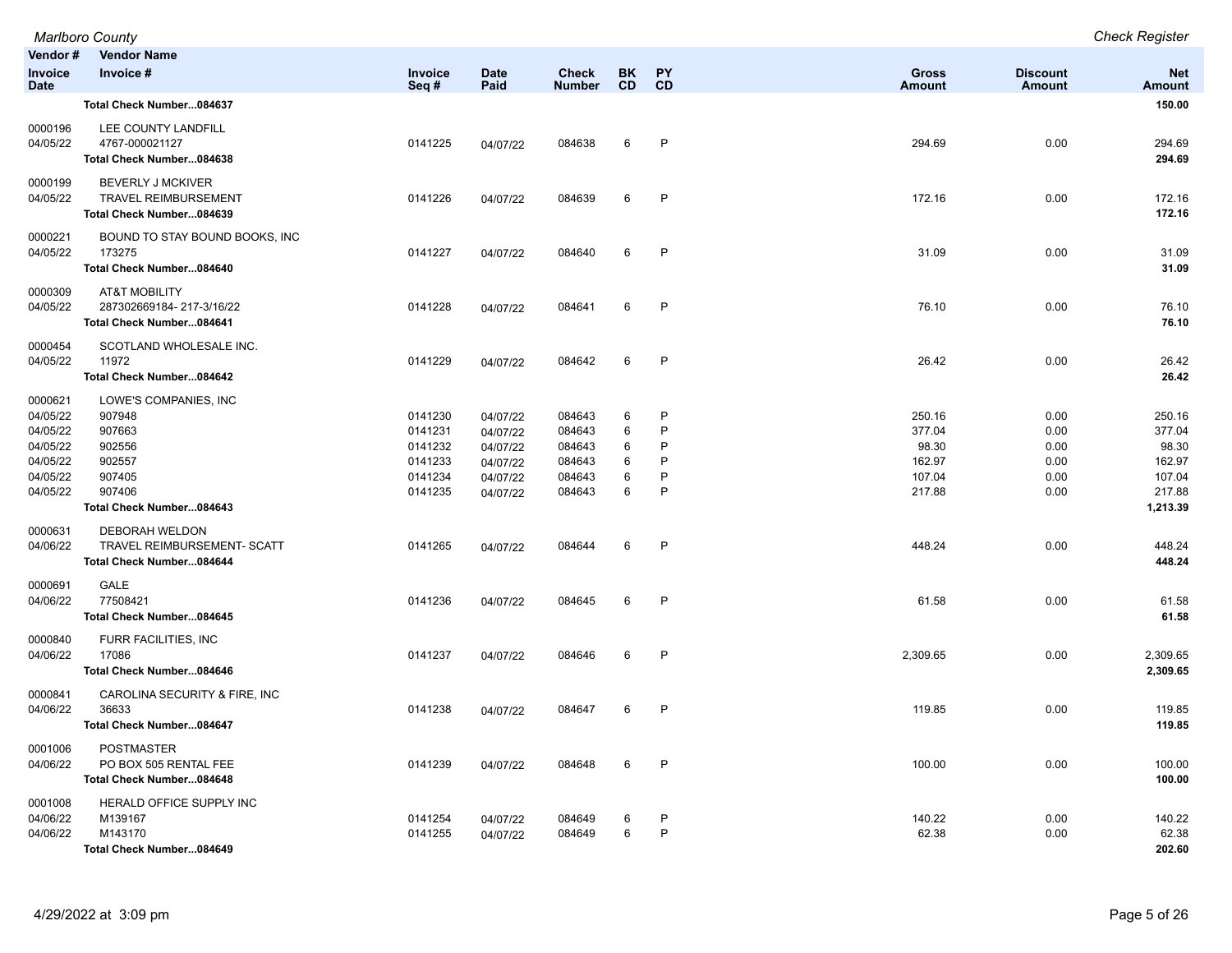| Vendor #                      | <b>Vendor Name</b>            |                 |                     |                        |          |              |                        |                                  |                             |
|-------------------------------|-------------------------------|-----------------|---------------------|------------------------|----------|--------------|------------------------|----------------------------------|-----------------------------|
| <b>Invoice</b><br><b>Date</b> | Invoice #                     | Invoice<br>Seq# | <b>Date</b><br>Paid | Check<br><b>Number</b> | BK<br>CD | PΥ<br>CD     | Gross<br><b>Amount</b> | <b>Discount</b><br><b>Amount</b> | <b>Net</b><br><b>Amount</b> |
| 0001114                       | <b>HAMILTONS</b>              |                 |                     |                        |          |              |                        |                                  |                             |
| 04/06/22                      | 128333                        | 0141240         | 04/07/22            | 084650                 | 6        | P            | 15.96                  | 0.00                             | 15.96                       |
| 04/06/22                      | 128337                        | 0141241         | 04/07/22            | 084650                 | 6        | P            | 61.54                  | 0.00                             | 61.54                       |
| 04/06/22                      | 128296                        | 0141242         | 04/07/22            | 084650                 | 6        | P            | 194.36                 | 0.00                             | 194.36                      |
| 04/06/22                      | 128298                        | 0141243         | 04/07/22            | 084650                 | 6        | P            | 157.39                 | 0.00                             | 157.39                      |
|                               | Total Check Number084650      |                 |                     |                        |          |              |                        |                                  | 429.25                      |
| 0001118                       | EDWARDS REFRIGERATION INC     |                 |                     |                        |          |              |                        |                                  |                             |
| 04/06/22                      | 75940                         | 0141244         | 04/07/22            | 084651                 | 6        | P            | 343.44                 | 0.00                             | 343.44                      |
| 04/06/22                      | 76002                         | 0141245         | 04/07/22            | 084651                 | 6        | $\mathsf{P}$ | 4,830.00               | 0.00                             | 4,830.00                    |
|                               | Total Check Number084651      |                 |                     |                        |          |              |                        |                                  | 5,173.44                    |
| 0001119                       | MECO, INC.                    |                 |                     |                        |          |              |                        |                                  |                             |
| 04/06/22                      | 248563                        | 0141246         | 04/07/22            | 084652                 | 6        | P            | 371.00                 | 0.00                             | 371.00                      |
|                               | Total Check Number084652      |                 |                     |                        |          |              |                        |                                  | 371.00                      |
| 0001123                       | STATE FISCAL ACCT. AUTHORITY  |                 |                     |                        |          |              |                        |                                  |                             |
| 04/06/22                      | 1236452                       | 0141247         | 04/07/22            | 084653                 | 6        | P            | 1,261.72               | 0.00                             | 1,261.72                    |
|                               | Total Check Number084653      |                 |                     |                        |          |              |                        |                                  | 1,261.72                    |
| 0001127                       | ADVANCE AUTO COMMERCIAL       |                 |                     |                        |          |              |                        |                                  |                             |
| 04/06/22                      | 5200202723746                 | 0141248         | 04/07/22            | 084654                 | 6        | P            | 11.18                  | 0.00                             | 11.18                       |
| 04/06/22                      | 5200200523267                 | 0141249         | 04/07/22            | 084654                 | 6        | P            | 11.18                  | 0.00                             | 11.18                       |
| 04/06/22                      | 5200136374814                 | 0141250         | 04/07/22            | 084654                 | 6        | P            | 11.18                  | 0.00                             | 11.18                       |
| 04/06/22                      | 5200133622555                 | 0141251         | 04/07/22            | 084654                 | 6        | P            | 11.18                  | 0.00                             | 11.18                       |
| 04/06/22                      | 5200130238489                 | 0141252         | 04/07/22            | 084654                 | 6        | P            | 39.05                  | 0.00                             | 39.05                       |
| 04/06/22                      | 5200208738236                 | 0141253         | 04/07/22            | 084654                 | 6        | P            | 11.18                  | 0.00                             | 11.18                       |
|                               | Total Check Number084654      |                 |                     |                        |          |              |                        |                                  | 94.95                       |
| 0001134                       | BENNETTSVILLE HARDWARE        |                 |                     |                        |          |              |                        |                                  |                             |
| 04/06/22                      | MARLBORO COUNTY- MARCH 2022   | 0141256         | 04/07/22            | 084655                 | 6        | P            | 968.24                 | 0.00                             | 968.24                      |
|                               | Total Check Number084655      |                 |                     |                        |          |              |                        |                                  | 968.24                      |
| 0001139                       | MARLBORO ELECTRIC COOP., INC. |                 |                     |                        |          |              |                        |                                  |                             |
| 04/06/22                      | 7176002- APRIL 2022           | 0141257         | 04/07/22            | 084656                 | 6        | P            | 48.00                  | 0.00                             | 48.00                       |
| 04/06/22                      | 7176003- APRIL 2022           | 0141258         | 04/07/22            | 084656                 | 6        | P            | 432.00                 | 0.00                             | 432.00                      |
| 04/06/22                      | 7176004- APRIL 2022           | 0141259         | 04/07/22            | 084656                 | 6        | P            | 77.34                  | 0.00                             | 77.34                       |
| 04/06/22                      | 7176005- APRIL 2022           | 0141260         | 04/07/22            | 084656                 | 6        | P            | 41.00                  | 0.00                             | 41.00                       |
| 04/06/22                      | 7176009- APRIL 2022           | 0141261         | 04/07/22            | 084656                 | 6        | P            | 71.00                  | 0.00                             | 71.00                       |
| 04/06/22                      | 7176012- APRIL 2022           | 0141262         | 04/07/22            | 084656                 | 6        | P            | 45.00                  | 0.00                             | 45.00                       |
| 04/06/22                      | 7176015- APRIL 2022           | 0141263         | 04/07/22            | 084656                 | 6        | P            | 487.00                 | 0.00                             | 487.00                      |
| 04/06/22                      | 7176017- APRIL 2022           | 0141264         | 04/07/22            | 084656                 | 6        | P            | 119.00                 | 0.00                             | 119.00                      |
|                               | Total Check Number084656      |                 |                     |                        |          |              |                        |                                  | 1,320.34                    |
| 0001176                       | <b>DELORICE B BARRINGTON</b>  |                 |                     |                        |          |              |                        |                                  |                             |
| 04/06/22                      | <b>TRAVEL REIMBURSEMENT</b>   | 0141266         | 04/07/22            | 084657                 | 6        | P            | 181.28                 | 0.00                             | 181.28                      |
|                               | Total Check Number084657      |                 |                     |                        |          |              |                        |                                  | 181.28                      |
| 0001184                       | WALMART COMMUNITY CARD        |                 |                     |                        |          |              |                        |                                  |                             |
| 04/06/22                      | 1640935632                    | 0141267         | 04/07/22            | 084658                 | 6        | P            | 511.04                 | 0.00                             | 511.04                      |
|                               | Total Check Number084658      |                 |                     |                        |          |              |                        |                                  | 511.04                      |
| 0002001                       | <b>FEDERAL EXPRESS</b>        |                 |                     |                        |          |              |                        |                                  |                             |
| 04/06/22                      | 7-705-89925                   | 0141268         | 04/07/22            | 084659                 | 6        | P            | 176.96                 | 0.00                             | 176.96                      |
|                               | Total Check Number084659      |                 |                     |                        |          |              |                        |                                  | 176.96                      |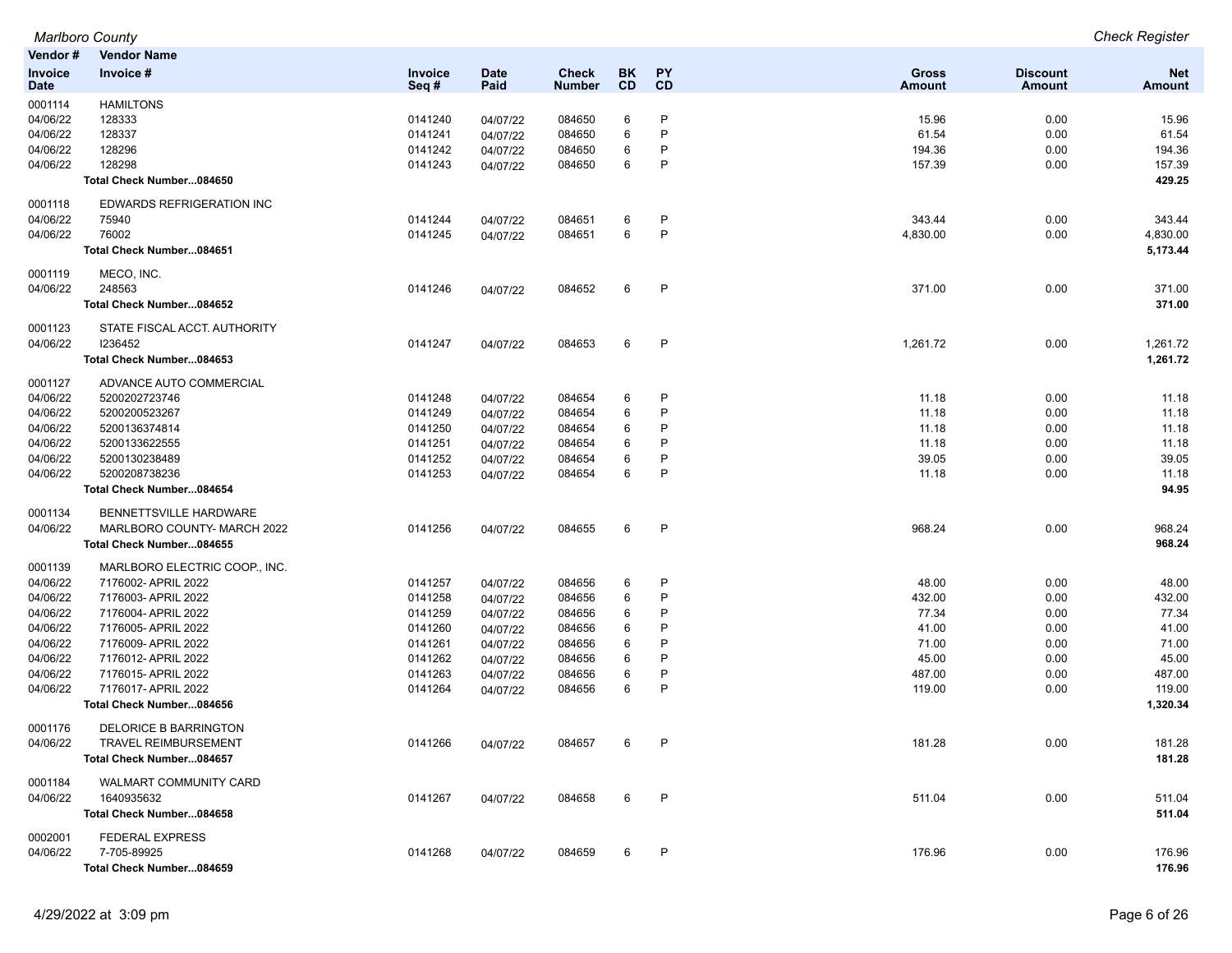| Marlboro County | <b>Check Register</b> |
|-----------------|-----------------------|
|-----------------|-----------------------|

| Vendor #<br><b>Invoice</b><br>Date | Vendor Name<br>Invoice #              | Invoice<br>Seq# | <b>Date</b><br>Paid | Check<br><b>Number</b> | BK<br><b>CD</b> | <b>PY</b><br>CD | Gross<br><b>Amount</b> | <b>Discount</b><br><b>Amount</b> | <b>Net</b><br><b>Amount</b> |
|------------------------------------|---------------------------------------|-----------------|---------------------|------------------------|-----------------|-----------------|------------------------|----------------------------------|-----------------------------|
| 0002015                            | <b>WALLACE WATER COMPANY</b>          |                 |                     |                        |                 |                 |                        |                                  |                             |
| 04/06/22                           | 1172070- MARCH 2022                   | 0141269         | 04/07/22            | 084660                 | 6               | P               | 37.95                  | 0.00                             | 37.95                       |
| 04/06/22                           | 1063062- MARCH 2022                   | 0141270         | 04/07/22            | 084660                 | 6               | P               | 37.95                  | 0.00                             | 37.95                       |
| 04/06/22                           | 1111020- MARCH 2022                   | 0141271         | 04/07/22            | 084660                 | 6               | P               | 37.95                  | 0.00                             | 37.95                       |
| 04/06/22                           | 1181010- MARCH 2022                   | 0141272         | 04/07/22            | 084660                 | $\,6$           | P               | 37.95                  | 0.00                             | 37.95                       |
| 04/06/22                           | 6000890- MARCH 2022                   | 0141273         | 04/07/22            | 084660                 | 6               | P               | 37.95                  | 0.00                             | 37.95                       |
|                                    | Total Check Number084660              |                 |                     |                        |                 |                 |                        |                                  | 189.75                      |
| 0002061                            | <b>SHARON SANDERS</b>                 |                 |                     |                        |                 |                 |                        |                                  |                             |
| 04/06/22                           | <b>TRAVEL REIMBURSEMENT</b>           | 0141274         | 04/07/22            | 084661                 | 6               | $\mathsf{P}$    | 120.28                 | 0.00                             | 120.28                      |
|                                    | Total Check Number084661              |                 |                     |                        |                 |                 |                        |                                  | 120.28                      |
| 0002471                            | GALLS, LLC                            |                 |                     |                        |                 |                 |                        |                                  |                             |
| 04/06/22                           | 020431707                             | 0141275         | 04/07/22            | 084662                 | 6               | P               | 155.11                 | 0.00                             | 155.11                      |
| 04/06/22                           | 020406506                             | 0141276         | 04/07/22            | 084662                 | 6               | P               | 205.84                 | 0.00                             | 205.84                      |
| 04/06/22                           | 020406703                             | 0141277         | 04/07/22            | 084662                 | 6               | P               | 63.08                  | 0.00                             | 63.08                       |
| 04/06/22                           | 020621016<br>Total Check Number084662 | 0141278         | 04/07/22            | 084662                 | 6               | $\mathsf{P}$    | 104.07                 | 0.00                             | 104.07<br>528.10            |
| 0003954                            | CAUSEY HOMECENTER, INC.               |                 |                     |                        |                 |                 |                        |                                  |                             |
| 04/06/22                           | MARLBORO COUNTY- MARCH 2022           | 0141280         | 04/07/22            | 084663                 | 6               | $\mathsf{P}$    | 666.32                 | 0.00                             | 666.32                      |
|                                    | Total Check Number084663              |                 |                     |                        |                 |                 |                        |                                  | 666.32                      |
| 0004094                            | <b>XEROX CORPORATION</b>              |                 |                     |                        |                 |                 |                        |                                  |                             |
| 04/06/22                           | 015613390                             | 0141281         | 04/07/22            | 084664                 | 6               | P               | 46.63                  | 0.00                             | 46.63                       |
| 04/06/22                           | 015850547                             | 0141282         | 04/07/22            | 084664                 | 6               | P               | 180.18                 | 0.00                             | 180.18                      |
| 04/06/22                           | 015850546                             | 0141283         | 04/07/22            | 084664                 | 6               | P               | 397.66                 | 0.00                             | 397.66                      |
| 04/06/22                           | 015850571                             | 0141284         | 04/07/22            | 084664                 | $\,6$           | P               | 26.46                  | 0.00                             | 26.46                       |
| 04/06/22                           | 015850559                             | 0141285         | 04/07/22            | 084664                 | 6               | $\mathsf{P}$    | 134.90                 | 0.00                             | 134.90                      |
|                                    | Total Check Number084664              |                 |                     |                        |                 |                 |                        |                                  | 785.83                      |
| 0005983                            | MARLBORO WATER COMPANY                |                 |                     |                        |                 |                 |                        |                                  |                             |
| 04/06/22                           | ACCT. 1165- MARCH 2022                | 0141286         | 04/07/22            | 084665                 | 6               | P               | 21.50                  | 0.00                             | 21.50                       |
| 04/06/22                           | ACCT. 816- MARCH 2022                 | 0141287         | 04/07/22            | 084665                 | $\,6$           | P               | 24.55                  | 0.00                             | 24.55                       |
| 04/06/22                           | ACCT. 587- MARCH 2022                 | 0141288         | 04/07/22            | 084665                 | 6               | P               | 21.50                  | 0.00                             | 21.50                       |
| 04/06/22                           | ACT. 1401- MARCH 2022                 | 0141289         | 04/07/22            | 084665                 | 6               | P               | 21.50                  | 0.00                             | 21.50                       |
|                                    | Total Check Number084665              |                 |                     |                        |                 |                 |                        |                                  | 89.05                       |
| 0007946                            | INNOVATION CREDIT SOLUTIONS           |                 |                     |                        |                 |                 |                        |                                  |                             |
| 04/06/22                           | 202204255                             | 0141290         | 04/07/22            | 084666                 | 6               | $\mathsf{P}$    | 100.75                 | 0.00                             | 100.75                      |
|                                    | Total Check Number084666              |                 |                     |                        |                 |                 |                        |                                  | 100.75                      |
| 0008585                            | UNIFORMS BY JOHN, INC.                |                 |                     |                        |                 |                 |                        |                                  |                             |
| 04/06/22                           | 44847-1                               | 0141291         | 04/07/22            | 084667                 | 6               | $\mathsf{P}$    | 210.60                 | 0.00                             | 210.60                      |
|                                    | Total Check Number084667              |                 |                     |                        |                 |                 |                        |                                  | 210.60                      |
| 0008878                            | AT & T                                |                 |                     |                        |                 |                 |                        |                                  |                             |
| 04/06/22                           | 124870729- MARCH 2022                 | 0141292         | 04/07/22            | 084668                 | 6               | P               | 64.20                  | 0.00                             | 64.20                       |
|                                    | Total Check Number084668              |                 |                     |                        |                 |                 |                        |                                  | 64.20                       |
| 0009577<br>04/06/22                | ANDERSON FIRE & SAFETY<br>14558       | 0141293         |                     | 084669                 | 6               | $\mathsf{P}$    | 7,146.40               | 0.00                             | 7,146.40                    |
|                                    | Total Check Number084669              |                 | 04/07/22            |                        |                 |                 |                        |                                  | 7,146.40                    |
|                                    |                                       |                 |                     |                        |                 |                 |                        |                                  |                             |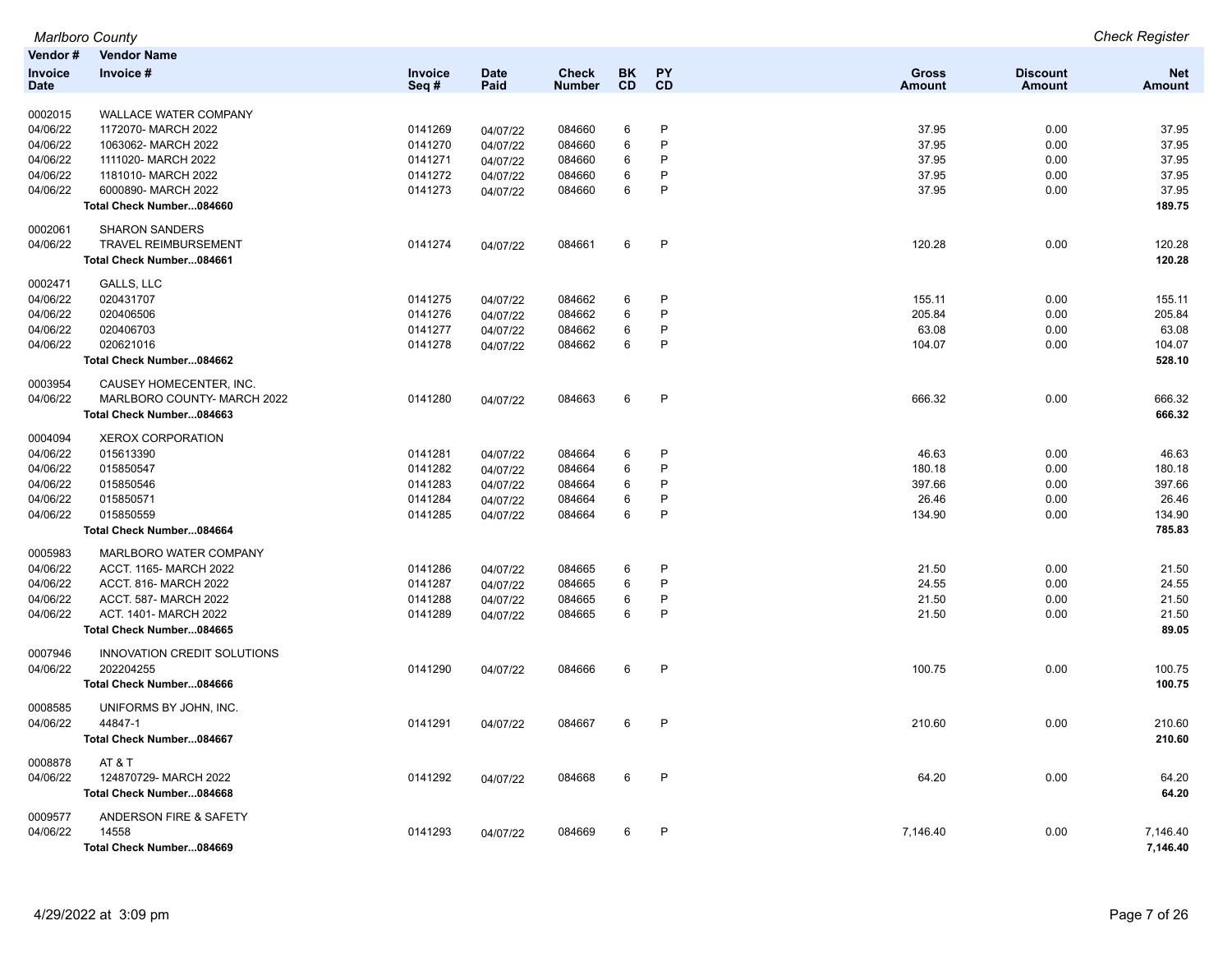| Vendor#                | <b>Vendor Name</b>                                            |                 |                     |                               |                        |                 |                               |                           |                             |
|------------------------|---------------------------------------------------------------|-----------------|---------------------|-------------------------------|------------------------|-----------------|-------------------------------|---------------------------|-----------------------------|
| Invoice<br><b>Date</b> | Invoice #                                                     | Invoice<br>Seq# | <b>Date</b><br>Paid | <b>Check</b><br><b>Number</b> | <b>BK</b><br><b>CD</b> | <b>PY</b><br>CD | <b>Gross</b><br><b>Amount</b> | <b>Discount</b><br>Amount | <b>Net</b><br><b>Amount</b> |
| 2800281                | <b>INGRAM LIBRARY SERVICE</b>                                 |                 |                     |                               |                        |                 |                               |                           |                             |
| 04/06/22               | 58588179                                                      | 0141294         | 04/07/22            | 084670                        | 6                      | P               | 436.63                        | 0.00                      | 436.63                      |
| 04/06/22               | 58621155                                                      | 0141295         | 04/07/22            | 084670                        | 6                      | P               | 145.61                        | 0.00                      | 145.61                      |
| 04/06/22               | 58563450                                                      | 0141296         | 04/07/22            | 084670                        | 6                      | P               | 123.90                        | 0.00                      | 123.90                      |
|                        | Total Check Number084670                                      |                 |                     |                               |                        |                 |                               |                           | 706.14                      |
| 2800423                | <b>FRS</b>                                                    |                 |                     |                               |                        |                 |                               |                           |                             |
| 04/06/22               | 1461485                                                       | 0141297         | 04/07/22            | 084671                        | 6                      | $\mathsf{P}$    | 169.59                        | 0.00                      | 169.59                      |
|                        | Total Check Number084671                                      |                 |                     |                               |                        |                 |                               |                           | 169.59                      |
| 2800581                | U.S. PATRIOT, LLC                                             |                 |                     |                               |                        |                 |                               |                           |                             |
| 04/06/22               | 872896                                                        | 0141298         | 04/07/22            | 084672                        | 6                      | P               | 19.44                         | 0.00                      | 19.44                       |
| 04/06/22               | 877092                                                        | 0141299         | 04/07/22            | 084672                        | 6                      | P               | 114.21                        | 0.00                      | 114.21                      |
| 04/06/22               | 876442                                                        | 0141300         | 04/07/22            | 084672                        | 6                      | P               | 210.23                        | 0.00                      | 210.23                      |
| 04/06/22               | 857797                                                        | 0141301         | 04/07/22            | 084672                        | 6                      | P               | 183.23                        | 0.00                      | 183.23                      |
| 04/06/22               | 906026                                                        | 0141302         | 04/07/22            | 084672                        | 6                      | P               | 137.53                        | 0.00                      | 137.53                      |
| 04/06/22               | 906030                                                        | 0141303         | 04/07/22            | 084672                        | 6                      | $\mathsf{P}$    | 137.53                        | 0.00                      | 137.53                      |
| 04/06/22               | 906032                                                        | 0141304         |                     | 084672                        | 6                      | P               | 45.84                         | 0.00                      | 45.84                       |
|                        | Total Check Number084672                                      |                 | 04/07/22            |                               |                        |                 |                               |                           | 848.01                      |
| 2800762                | AT & T                                                        |                 |                     |                               |                        |                 |                               |                           |                             |
| 04/06/22               | 843 M74 6746 001 1891- MARCH 2022                             | 0141305         | 04/07/22            | 084673                        | 6                      | PS              | 320.94                        | 0.00                      | 320.94                      |
|                        |                                                               |                 |                     |                               |                        |                 |                               |                           | 320.94                      |
|                        | Total Check Number084673                                      |                 |                     |                               |                        |                 |                               |                           |                             |
| 04/06/22               | 843 M40 5279 001 1899- MARCH 2022<br>Total Check Number084674 | 0141306         | 04/07/22            | 084674                        | 6                      | PS              | 190.00                        | 0.00                      | 190.00<br>190.00            |
|                        |                                                               |                 |                     |                               |                        |                 |                               |                           |                             |
| 04/06/22               | 843 M40 9148 258 1890- MARCH 2022<br>Total Check Number084675 | 0141307         | 04/07/22            | 084675                        | 6                      | PS              | 6,412.13                      | 0.00                      | 6,412.13<br>6,412.13        |
|                        |                                                               |                 |                     |                               |                        |                 |                               |                           |                             |
| 2800768                | COTT SYSTEMS, INC.                                            |                 |                     |                               |                        |                 |                               |                           |                             |
| 04/06/22               | 146102                                                        | 0141308         | 04/07/22            | 084676                        | 6                      | P               | 3,067.20                      | 0.00                      | 3,067.20                    |
|                        | Total Check Number084676                                      |                 |                     |                               |                        |                 |                               |                           | 3,067.20                    |
| 2800891                | ZOLL MEDICAL CORPORATION                                      |                 |                     |                               |                        |                 |                               |                           |                             |
| 04/06/22               | 3472291                                                       | 0141309         | 04/07/22            | 084677                        | 6                      | P               | 249.16                        | 0.00                      | 249.16                      |
| 04/06/22               | 3475336                                                       | 0141310         | 04/07/22            | 084677                        | 6                      | $\mathsf{P}$    | 516.60                        | 0.00                      | 516.60                      |
| 04/06/22               | 3474522                                                       | 0141311         | 04/07/22            | 084677                        | 6                      | P               | 162.16                        | 0.00                      | 162.16                      |
|                        | Total Check Number084677                                      |                 |                     |                               |                        |                 |                               |                           | 927.92                      |
| 2800986                | SUMMIT FOOD SERVICES LLC                                      |                 |                     |                               |                        |                 |                               |                           |                             |
| 04/06/22               | INV2000138285                                                 | 0141312         | 04/07/22            | 084678                        | 6                      | P               | 2,946.62                      | 0.00                      | 2,946.62                    |
|                        | Total Check Number084678                                      |                 |                     |                               |                        |                 |                               |                           | 2,946.62                    |
| 2801033                | C. KELLY JACKSON                                              |                 |                     |                               |                        |                 |                               |                           |                             |
| 04/06/22               | PROF. SERVICES- MARCH 2022                                    | 0141313         | 04/07/22            | 084679                        | 6                      | P               | 7,000.00                      | 0.00                      | 7,000.00                    |
|                        | Total Check Number084679                                      |                 |                     |                               |                        |                 |                               |                           | 7,000.00                    |
| 2801069                | MACKAY COMMUNICATIONS, INC.                                   |                 |                     |                               |                        |                 |                               |                           |                             |
| 04/06/22               | SB091752                                                      | 0141314         | 04/07/22            | 084680                        | 6                      | $\mathsf{P}$    | 66.30                         | 0.00                      | 66.30                       |
|                        | Total Check Number084680                                      |                 |                     |                               |                        |                 |                               |                           | 66.30                       |
| 2801150                | SHRED360                                                      |                 |                     |                               |                        |                 |                               |                           |                             |
| 04/06/22               | 3876040122                                                    | 0141315         | 04/07/22            | 084681                        | 6                      | $\mathsf{P}$    | 69.95                         | 0.00                      | 69.95                       |
|                        | Total Check Number084681                                      |                 |                     |                               |                        |                 |                               |                           | 69.95                       |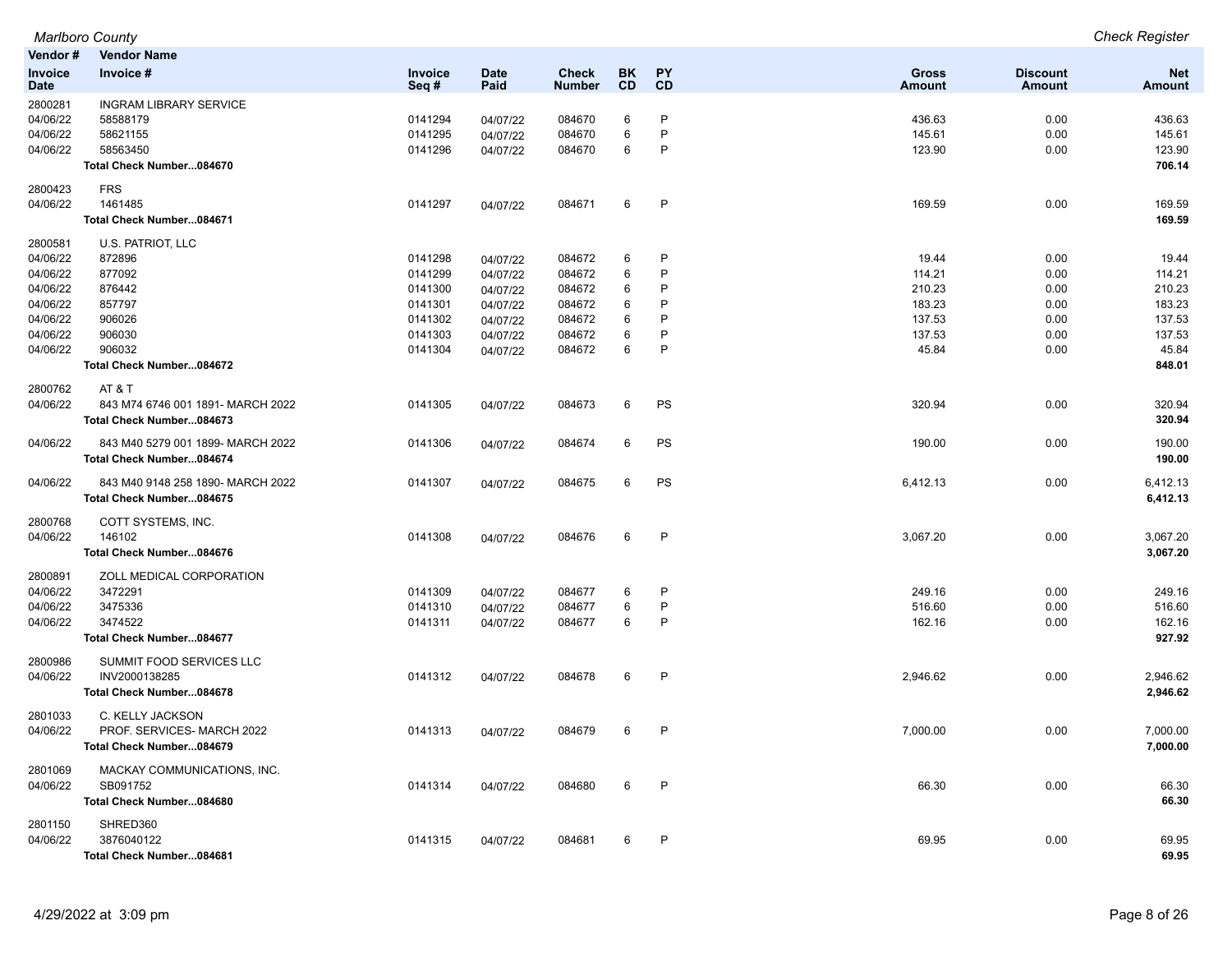| Vendor#                                     | <b>Vendor Name</b>                                                                   |                               |                                  |                               |             |                                   |                             |                           |                                         |
|---------------------------------------------|--------------------------------------------------------------------------------------|-------------------------------|----------------------------------|-------------------------------|-------------|-----------------------------------|-----------------------------|---------------------------|-----------------------------------------|
| Invoice<br><b>Date</b>                      | Invoice #                                                                            | Invoice<br>Seq#               | <b>Date</b><br>Paid              | <b>Check</b><br><b>Number</b> | BK<br>CD    | PY<br>CD                          | <b>Gross</b><br>Amount      | <b>Discount</b><br>Amount | <b>Net</b><br><b>Amount</b>             |
| 2801189<br>04/07/22                         | DERRICK'S WINDOW TINT<br>002204<br>Total Check Number084682                          | 0141316                       | 04/07/22                         | 084682                        | 6           | P                                 | 60.00                       | 0.00                      | 60.00<br>60.00                          |
| 2801191<br>04/07/22                         | <b>DOUG CARABO</b><br>PHONE REIMBURSEMENT<br>Total Check Number084683                | 0141317                       | 04/07/22                         | 084683                        | 6           | $\mathsf{P}$                      | 407.97                      | 0.00                      | 407.97<br>407.97                        |
| 2801206<br>04/07/22                         | <b>LYNN MCQUEEN</b><br><b>TRAVEL REIMBURSEMENT</b><br>Total Check Number084684       | 0141318                       | 04/07/22                         | 084684                        | 6           | P                                 | 53.82                       | 0.00                      | 53.82<br>53.82                          |
| 2801244<br>04/07/22                         | <b>MCARTHUR FARMS</b><br>P.O. 83276-911 (APRIL 7TH LUCH)<br>Total Check Number084685 | 0141319                       | 04/07/22                         | 084685                        | 6           | $\mathsf{P}$                      | 297.00                      | 0.00                      | 297.00<br>297.00                        |
| 2801248<br>04/07/22                         | <b>MERITAGE SYSTEMS</b><br>0000874-IN<br>Total Check Number084686                    | 0141320                       | 04/07/22                         | 084686                        | 6           | $\mathsf{P}$                      | 4,800.00                    | 0.00                      | 4,800.00<br>4,800.00                    |
| 2801254<br>04/07/22                         | INNOVATIVE COURIER SOLUTIONS<br>22326<br>Total Check Number084687                    | 0141321                       | 04/07/22                         | 084687                        | 6           | P                                 | 93.15                       | 0.00                      | 93.15<br>93.15                          |
| 2801273<br>04/07/22                         | NORTHWESTERN EMERGENCY VEHICLE<br>2022-0433<br>Total Check Number084688              | 0141322                       | 04/07/22                         | 084688                        | 6           | P                                 | 265.37                      | 0.00                      | 265.37<br>265.37                        |
| 2801281<br>04/07/22<br>04/07/22             | <b>BOUND TREE MEDICAL, LLC</b><br>84449931<br>84466750<br>Total Check Number084689   | 0141323<br>0141324            | 04/07/22<br>04/07/22             | 084689<br>084689              | 6<br>6      | P<br>$\mathsf{P}$                 | 670.38<br>1,988.85          | 0.00<br>0.00              | 670.38<br>1,988.85<br>2,659.23          |
| 2801285<br>04/07/22<br>04/07/22<br>04/07/22 | <b>HENRY SCHEIN</b><br>18544446<br>18203838<br>18598310<br>Total Check Number084690  | 0141325<br>0141326<br>0141327 | 04/07/22<br>04/07/22<br>04/07/22 | 084690<br>084690<br>084690    | 6<br>6<br>6 | P<br>$\mathsf{P}$<br>$\mathsf{P}$ | 30.68<br>1,002.45<br>575.19 | 0.00<br>0.00<br>0.00      | 30.68<br>1,002.45<br>575.19<br>1,608.32 |
| 2801303<br>04/07/22<br>04/07/22             | LINDE GAS & EQUIPMENT INC.<br>69368189<br>69767616<br>Total Check Number084691       | 0141328<br>0141329            | 04/07/22<br>04/07/22             | 084691<br>084691              | 6<br>6      | P<br>$\mathsf{P}$                 | 125.67<br>67.21             | 0.00<br>0.00              | 125.67<br>67.21<br>192.88               |
| 2801328<br>04/07/22                         | PRO-VISION<br><b>SALES TAX</b><br>Total Check Number084692                           | 0141330                       | 04/07/22                         | 084692                        | 6           | P                                 | 819.36                      | 0.00                      | 819.36<br>819.36                        |
| 2801341<br>04/07/22<br>04/07/22             | MEDIKO P.C.<br>4273<br>4291<br>Total Check Number084693                              | 0141331<br>0141332            | 04/07/22<br>04/07/22             | 084693<br>084693              | 6<br>6      | P<br>$\mathsf{P}$                 | 70.27<br>13,185.42          | 0.00<br>0.00              | 70.27<br>13,185.42<br>13,255.69         |
| 2801389<br>04/07/22                         | <b>SEGRA</b><br>2197460- APRIL 2022<br>Total Check Number084694                      | 0141333                       | 04/07/22                         | 084694                        | 6           | PS                                | 300.00                      | 0.00                      | 300.00<br>300.00                        |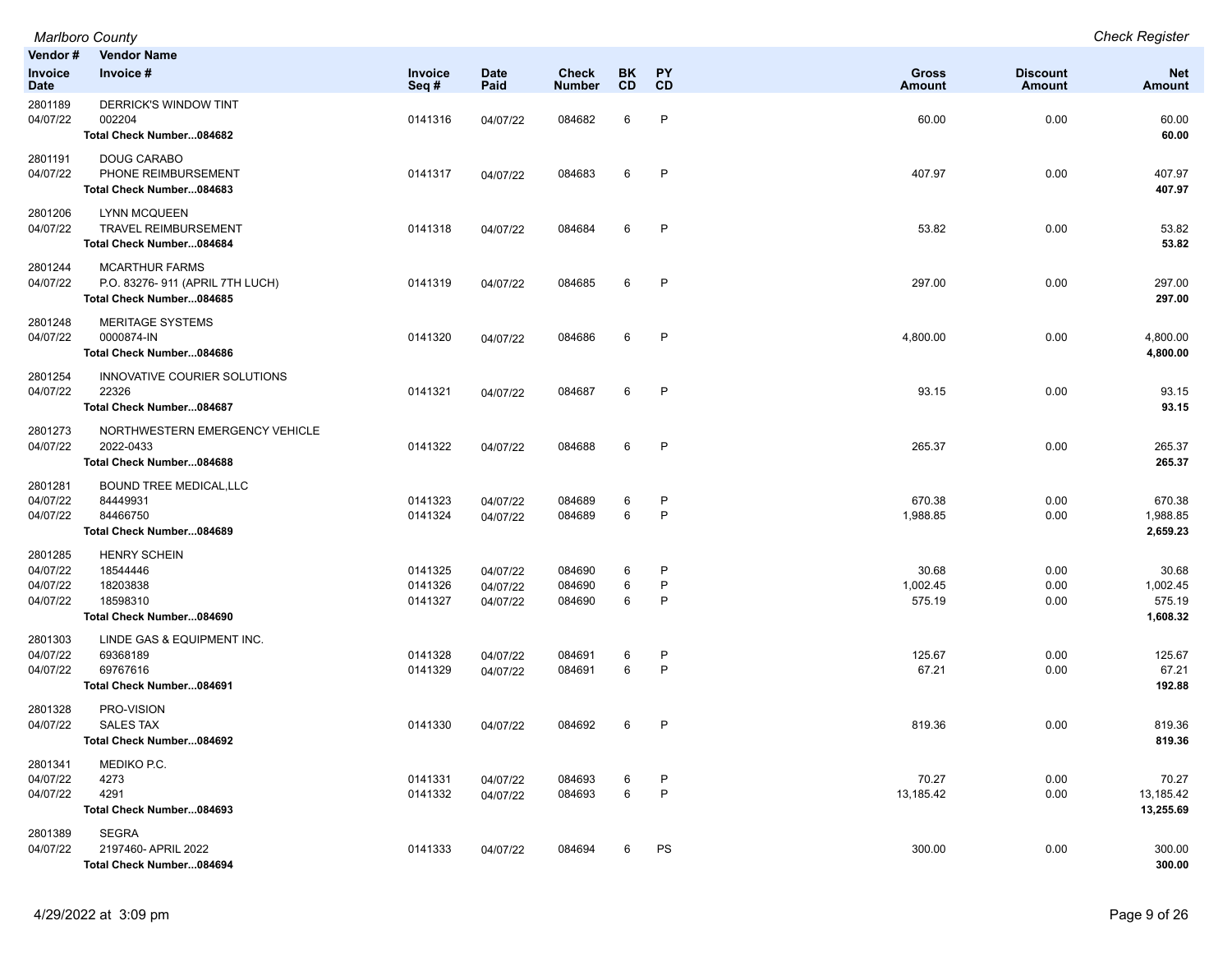|                        | Marlboro County                  |                 |                     |                               |          |              |                               |                                  | <b>Check Register</b>       |
|------------------------|----------------------------------|-----------------|---------------------|-------------------------------|----------|--------------|-------------------------------|----------------------------------|-----------------------------|
| Vendor#                | <b>Vendor Name</b>               |                 |                     |                               |          |              |                               |                                  |                             |
| Invoice<br><b>Date</b> | Invoice #                        | Invoice<br>Seq# | <b>Date</b><br>Paid | <b>Check</b><br><b>Number</b> | BK<br>CD | PY<br>CD     | <b>Gross</b><br><b>Amount</b> | <b>Discount</b><br><b>Amount</b> | <b>Net</b><br><b>Amount</b> |
|                        |                                  |                 |                     |                               |          |              |                               |                                  |                             |
| 2801511                | THE MEGA FORCE STAFFING GROUP    |                 |                     |                               |          |              |                               |                                  |                             |
| 04/07/22               | IN000436954                      | 0141334         | 04/07/22            | 084695                        | 6        | P            | 330.00                        | 0.00                             | 330.00                      |
| 04/07/22               | IN000436649                      | 0141335         | 04/07/22            | 084695                        | 6        | P            | 330.00                        | 0.00                             | 330.00                      |
|                        | Total Check Number084695         |                 |                     |                               |          |              |                               |                                  | 660.00                      |
| 2801550                | UNIFIRST CORPORATION             |                 |                     |                               |          |              |                               |                                  |                             |
| 04/07/22               | 213 0000149                      | 0141336         | 04/07/22            | 084696                        | 6        | P            | 188.27                        | 0.00                             | 188.27                      |
| 04/07/22               | 213 0002293                      | 0141337         | 04/07/22            | 084696                        | 6        | P            | 188.27                        | 0.00                             | 188.27                      |
| 04/07/22               | 298 2958377                      | 0141338         | 04/07/22            | 084696                        | 6        | P            | 201.79                        | 0.00                             | 201.79                      |
|                        | Total Check Number084696         |                 |                     |                               |          |              |                               |                                  | 578.33                      |
| 2801565                | ROK BROTHERS, INC                |                 |                     |                               |          |              |                               |                                  |                             |
| 04/07/22               | INV203415                        | 0141339         | 04/07/22            | 084697                        | 6        | P            | 931.04                        | 0.00                             | 931.04                      |
|                        | Total Check Number084697         |                 |                     |                               |          |              |                               |                                  | 931.04                      |
| 2801627                | <b>LARRY MCNEIL</b>              |                 |                     |                               |          |              |                               |                                  |                             |
| 04/07/22               | UNIFORM REIMBURSEMENT            | 0141340         | 04/07/22            | 084698                        | 6        | $\mathsf{P}$ | 49.04                         | 0.00                             | 49.04                       |
|                        | Total Check Number084698         |                 |                     |                               |          |              |                               |                                  | 49.04                       |
|                        |                                  |                 |                     |                               |          |              |                               |                                  |                             |
| 2801635<br>04/07/22    | THE FMRT GROUP<br>26968          | 0141341         |                     | 084699                        | 6        | $\mathsf{P}$ | 445.00                        | 0.00                             | 445.00                      |
|                        | Total Check Number084699         |                 | 04/07/22            |                               |          |              |                               |                                  | 445.00                      |
|                        |                                  |                 |                     |                               |          |              |                               |                                  |                             |
| 2801638                | <b>MARK'S PLUMBING PARTS</b>     |                 |                     |                               |          |              |                               |                                  |                             |
| 04/07/22               | INV002005842                     | 0141342         | 04/07/22            | 084700                        | 6        | $\mathsf{P}$ | 323.33                        | 0.00                             | 323.33                      |
|                        | Total Check Number084700         |                 |                     |                               |          |              |                               |                                  | 323.33                      |
| 2801648                | NATIONAL SAFETY COUNCIL          |                 |                     |                               |          |              |                               |                                  |                             |
| 04/07/22               | P.O. 83260- EMS                  | 0141343         | 04/07/22            | 084701                        | 6        | $\mathsf{P}$ | 425.00                        | 0.00                             | 425.00                      |
|                        | Total Check Number084701         |                 |                     |                               |          |              |                               |                                  | 425.00                      |
| 2801649                | SC ASSOC OF CLERKS OF COURT      |                 |                     |                               |          |              |                               |                                  |                             |
| 04/07/22               | REGISTRATION- ANITA JOY WILLIAMS | 0141344         | 04/07/22            | 084702                        | 6        | P            | 300.00                        | 0.00                             | 300.00                      |
|                        | Total Check Number084702         |                 |                     |                               |          |              |                               |                                  | 300.00                      |
| 2801650                | JEFFERY SESSOMS                  |                 |                     |                               |          |              |                               |                                  |                             |
| 04/07/22               | FOOD REIMBURSEMENT-ACADEMY       | 0141345         | 04/07/22            | 084703                        | 6        | P            | 95.10                         | 0.00                             | 95.10                       |
|                        | Total Check Number084703         |                 |                     |                               |          |              |                               |                                  | 95.10                       |
| 2801651                | PHOTORAD PHOTOGRAPHY             |                 |                     |                               |          |              |                               |                                  |                             |
| 04/07/22               | 7733                             | 0141346         | 04/07/22            | 084704                        | 6        | $\mathsf{P}$ | 200.00                        | 0.00                             | 200.00                      |
|                        | Total Check Number084704         |                 |                     |                               |          |              |                               |                                  | 200.00                      |
| 2800900                | FIRST CITIZENS BANK              |                 |                     |                               |          |              |                               |                                  |                             |
| 04/11/22               | ACCT#910003674801                | 0141347         | 04/11/22            | 084705                        | 6        | P            | 185,654.38                    | 0.00                             | 185,654.38                  |
|                        | Total Check Number084705         |                 |                     |                               |          |              |                               |                                  | 185,654.38                  |
| 0000425                | COMMUNICATIONS TECHNOLOGY, LLC   |                 |                     |                               |          |              |                               |                                  |                             |
| 04/12/22               | 17222                            | 0141348         | 04/14/22            | 084706                        | 6        | $\mathsf{P}$ | 3,900.00                      | 0.00                             | 3,900.00                    |
|                        | Total Check Number084706         |                 |                     |                               |          |              |                               |                                  | 3,900.00                    |
|                        |                                  |                 |                     |                               |          |              |                               |                                  |                             |
| 0000454<br>04/12/22    | SCOTLAND WHOLESALE INC.<br>12349 | 0141349         |                     | 084707                        | 6        | P            | 214.19                        | 0.00                             | 214.19                      |
|                        | Total Check Number084707         |                 | 04/14/22            |                               |          |              |                               |                                  | 214.19                      |
|                        |                                  |                 |                     |                               |          |              |                               |                                  |                             |

0000611 DEPT OF ADMINISTRATION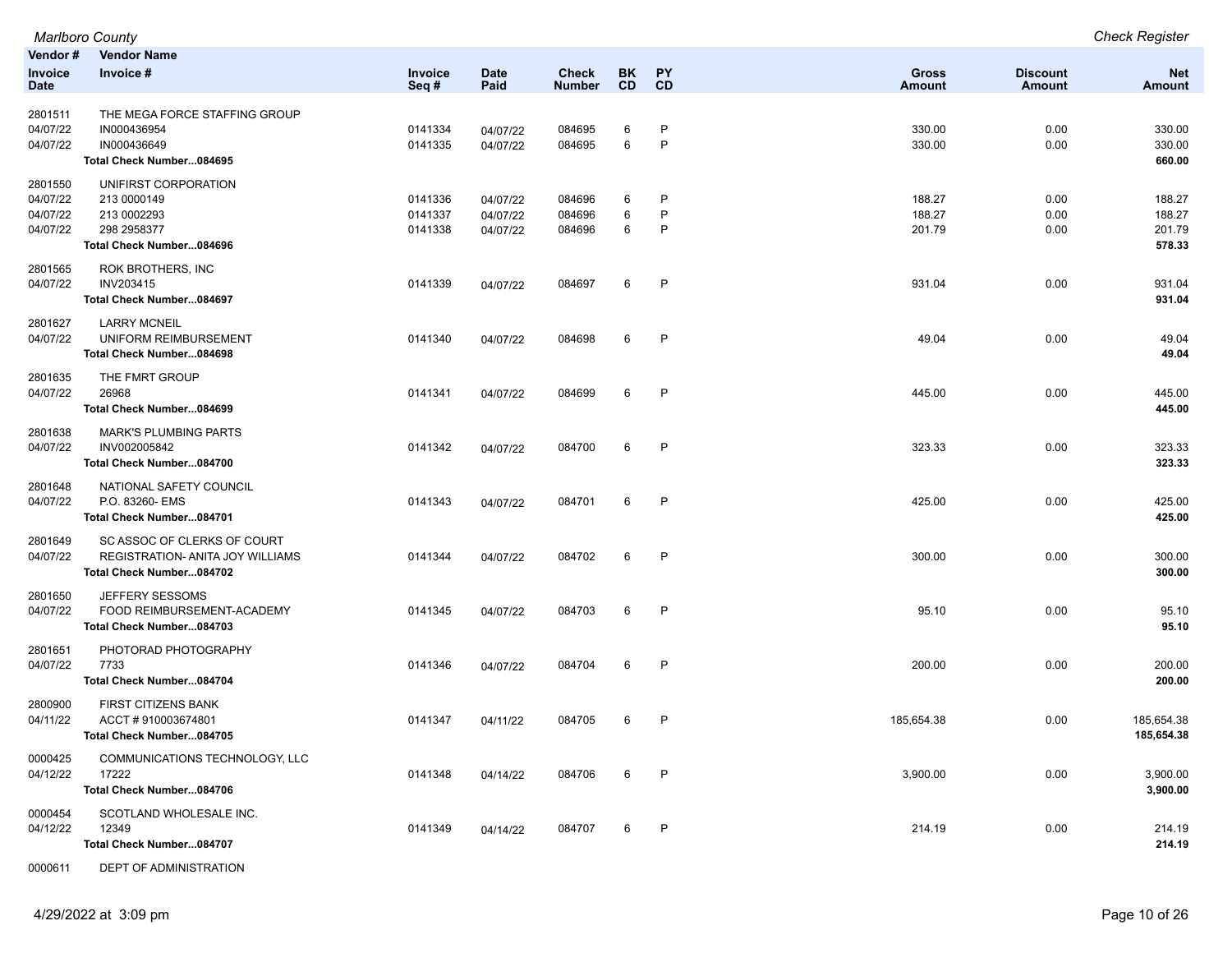| Vendor #                         | <b>Vendor Name</b>                                                                   |                               |                                  |                            |                 |             |                               |                           |                                |
|----------------------------------|--------------------------------------------------------------------------------------|-------------------------------|----------------------------------|----------------------------|-----------------|-------------|-------------------------------|---------------------------|--------------------------------|
| Invoice<br>Date                  | Invoice #                                                                            | Invoice<br>Seq#               | <b>Date</b><br>Paid              | Check<br><b>Number</b>     | BK<br><b>CD</b> | PΥ<br>CD    | Gross<br>Amount               | <b>Discount</b><br>Amount | <b>Net</b><br>Amount           |
| 04/12/22                         | 90335512<br>Total Check Number084708                                                 | 0141350                       | 04/14/22                         | 084708                     | 6               | PS          | 1,655.50                      | 0.00                      | 1,655.50<br>1,655.50           |
| 0000678<br>04/12/22              | AT & T<br>803 M07 0242 001- APRIL 2022<br>Total Check Number084709                   | 0141351                       | 04/14/22                         | 084709                     | 6               | PS          | 162.95                        | 0.00                      | 162.95<br>162.95               |
| 0000864<br>04/12/22              | <b>CHRISTINA THOMPSON</b><br><b>TRAVEL REIMBURSEMENT</b><br>Total Check Number084710 | 0141352                       | 04/14/22                         | 084710                     | 6               | P           | 270.14                        | 0.00                      | 270.14<br>270.14               |
| 0000931<br>04/12/22              | <b>NAPA</b><br>MARLBORO COUNTY-APRIL 2022<br>Total Check Number084711                | 0141353                       | 04/14/22                         | 084711                     | 6               | P           | 1,379.42                      | 0.00                      | 1,379.42<br>1,379.42           |
| 0000956<br>04/12/22<br>04/12/22  | <b>BLACK'S TIRE SERVICE</b><br>16 0033732<br>16 0033708<br>Total Check Number084712  | 0141354<br>0141355            | 04/14/22<br>04/14/22             | 084712<br>084712           | 6<br>6          | P<br>P      | 1,118.55<br>758.70            | 0.00<br>0.00              | 1,118.55<br>758.70<br>1,877.25 |
| 0000957<br>04/12/22              | SHARP ELECTRONICS CORPORATION<br>9003760336<br>Total Check Number084713              | 0141356                       | 04/14/22                         | 084713                     | 6               | P           | 36.59                         | 0.00                      | 36.59<br>36.59                 |
| 0001006<br>04/12/22              | <b>POSTMASTER</b><br>PO BOX 502 RENTAL FEE<br>Total Check Number084714               | 0141357                       | 04/14/22                         | 084714                     | 6               | P           | 50.00                         | 0.00                      | 50.00<br>50.00                 |
| 0001008<br>04/12/22              | HERALD OFFICE SUPPLY INC<br>1009086-1                                                | 0141358                       | 04/14/22                         | 084715                     | 6               | P           | 13.15                         | 0.00                      | 13.15                          |
| 04/12/22<br>04/12/22             | 997050-0<br>997050-1                                                                 | 0141359<br>0141360            | 04/14/22<br>04/14/22             | 084715<br>084715           | 6<br>6          | P<br>P      | 89.40<br>192.37               | 0.00<br>0.00              | 89.40<br>192.37                |
| 04/13/22<br>04/13/22<br>04/13/22 | 1009510-0<br>990353-0<br>C1009086-0                                                  | 0141366<br>0141367<br>0141368 | 04/14/22<br>04/14/22<br>04/14/22 | 084715<br>084715<br>084715 | 6<br>6<br>6     | P<br>P<br>P | 223.26<br>419.23<br>$-225.63$ | 0.00<br>0.00<br>0.00      | 223.26<br>419.23<br>$-225.63$  |
| 04/13/22<br>04/13/22             | 1008366-0<br>1008433-0                                                               | 0141369<br>0141370            | 04/14/22<br>04/14/22             | 084715<br>084715           | 6<br>6          | P<br>P      | 259.90<br>892.90              | 0.00<br>0.00              | 259.90<br>892.90               |
| 04/13/22<br>04/13/22             | M143667<br>M143793                                                                   | 0141371<br>0141372            | 04/14/22<br>04/14/22             | 084715<br>084715           | 6<br>6          | P<br>P      | 22.65<br>22.65                | 0.00<br>0.00              | 22.65<br>22.65                 |
| 04/13/22<br>04/13/22<br>04/13/22 | M143879<br>M143873<br>M135411                                                        | 0141373<br>0141374<br>0141375 | 04/14/22<br>04/14/22<br>04/14/22 | 084715<br>084715<br>084715 | 6<br>6<br>6     | P<br>P<br>P | 22.65<br>142.09<br>296.30     | 0.00<br>0.00<br>0.00      | 22.65<br>142.09<br>296.30      |
|                                  | Total Check Number084715                                                             |                               |                                  |                            |                 |             |                               |                           | 2,370.92                       |
| 04/13/22                         | M143147<br>Total Check Number084716                                                  | 0141376                       | 04/14/22                         | 084716                     | 6               | P           | 41.04                         | 0.00                      | 41.04<br>41.04                 |
| 0001011<br>04/13/22              | <b>SECRETARY OF STATE</b><br>NOTARY- WARREN MCCOLL<br>Total Check Number084717       | 0141361                       | 04/14/22                         | 084717                     | 6               | PS          | 25.00                         | 0.00                      | 25.00<br>25.00                 |
| 04/13/22                         | NOTARY- WILLIAM T. FREEMAN<br>Total Check Number084718                               | 0141362                       | 04/14/22                         | 084718                     | 6               | PS          | 25.00                         | 0.00                      | 25.00<br>25.00                 |
| 04/13/22                         | NOTARY- BILLY W. STUBBS<br>Total Check Number084719                                  | 0141363                       | 04/14/22                         | 084719                     | 6               | PS          | 25.00                         | 0.00                      | 25.00<br>25.00                 |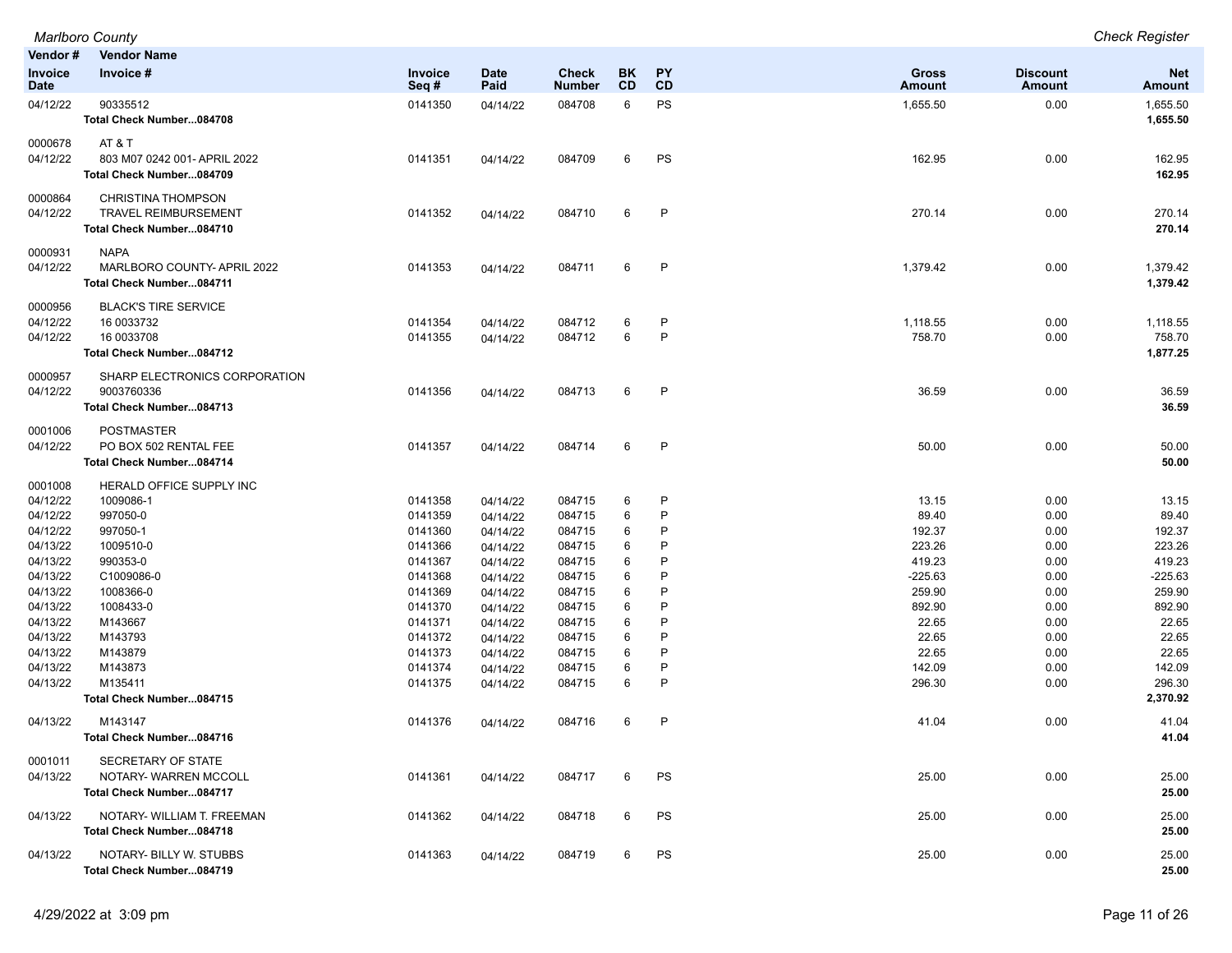| Vendor #<br>Invoice<br><b>Date</b>          | <b>Vendor Name</b><br>Invoice #                                                              | Invoice<br>Seq#               | <b>Date</b><br>Paid              | Check<br><b>Number</b>     | BK<br>CD    | <b>PY</b><br>CD                   | <b>Gross</b><br>Amount   | <b>Discount</b><br><b>Amount</b> | <b>Net</b><br>Amount               |
|---------------------------------------------|----------------------------------------------------------------------------------------------|-------------------------------|----------------------------------|----------------------------|-------------|-----------------------------------|--------------------------|----------------------------------|------------------------------------|
| 04/13/22                                    | NOTARY- JEREMY D. STEEN<br>Total Check Number084720                                          | 0141364                       | 04/14/22                         | 084720                     | 6           | PS                                | 25.00                    | 0.00                             | 25.00<br>25.00                     |
| 0001110<br>04/13/22                         | <b>VERIZON WIRELESS</b><br>9903224372- APRIL 2022<br>Total Check Number084721                | 0141365                       | 04/14/22                         | 084721                     | 6           | PS                                | 25.77                    | 0.00                             | 25.77<br>25.77                     |
| 0001120<br>04/13/22                         | <b>BLANCHARD MACHINERY</b><br>GFC450670<br>Total Check Number084722                          | 0141377                       | 04/14/22                         | 084722                     | 6           | P                                 | 541.00                   | 0.00                             | 541.00<br>541.00                   |
| 0001127<br>04/13/22<br>04/13/22             | ADVANCE AUTO COMMERCIAL<br>5200209675718<br>5200209724959<br>Total Check Number084723        | 0141378<br>0141379            | 04/14/22<br>04/14/22             | 084723<br>084723           | 6<br>6      | P<br>P                            | 53.96<br>53.96           | 0.00<br>0.00                     | 53.96<br>53.96<br>107.92           |
| 0001146<br>04/13/22                         | AT & T<br>000017984063- APRIL 2022<br>Total Check Number084724                               | 0141380                       | 04/14/22                         | 084724                     | 6           | P                                 | 377.34                   | 0.00                             | 377.34<br>377.34                   |
| 0001157<br>04/13/22                         | AIRGAS NATIONAL WELDERS<br>9987358304<br>Total Check Number084725                            | 0141381                       | 04/14/22                         | 084725                     | 6           | P                                 | 197.39                   | 0.00                             | 197.39<br>197.39                   |
| 0001181<br>04/13/22                         | <b>WILLIAMS TIRE SERVICES</b><br>110987<br>Total Check Number084726                          | 0141382                       | 04/14/22                         | 084726                     | 6           | P                                 | 38.87                    | 0.00                             | 38.87<br>38.87                     |
| 0001324<br>04/13/22                         | WTH TECHNOLOGY, INC.<br>27842<br>Total Check Number084727                                    | 0141383                       | 04/14/22                         | 084727                     | 6           | P                                 | 432.00                   | 0.00                             | 432.00<br>432.00                   |
| 0002024<br>04/13/22                         | BOB BARKER COMPANY, INC.<br>INV1749376<br>Total Check Number084728                           | 0141384                       | 04/14/22                         | 084728                     | 6           | P                                 | 197.64                   | 0.00                             | 197.64<br>197.64                   |
| 0002031<br>04/13/22                         | MC HISTORIC PRESERVATION COMM<br>OCTOBER - DECEMBER 2021 PAYMENT<br>Total Check Number084729 | 0141385                       | 04/14/22                         | 084729                     | 6           | $\mathsf{P}$                      | 1,500.00                 | 0.00                             | 1,500.00<br>1,500.00               |
| 0002456<br>04/13/22                         | FORENSIC PATHOLOGY CONSULTANTS<br>3699<br>Total Check Number084730                           | 0141386                       | 04/14/22                         | 084730                     | 6           | P                                 | 2,600.00                 | 0.00                             | 2,600.00<br>2,600.00               |
| 0004000<br>04/14/22                         | STATE CREDIT UNION<br>PAYROLL ENDING 04/09/2022<br>Total Check Number084731                  | 0141401                       | 04/14/22                         | 084731                     | 6           | P                                 | 400.00                   | 0.00                             | 400.00<br>400.00                   |
| 0004094<br>04/13/22<br>04/13/22<br>04/13/22 | <b>XEROX CORPORATION</b><br>015850534<br>015850529<br>015850528<br>Total Check Number084732  | 0141387<br>0141388<br>0141390 | 04/14/22<br>04/14/22<br>04/14/22 | 084732<br>084732<br>084732 | 6<br>6<br>6 | P<br>$\mathsf{P}$<br>$\mathsf{P}$ | 63.49<br>22.73<br>385.32 | 0.00<br>0.00<br>0.00             | 63.49<br>22.73<br>385.32<br>471.54 |
| 0005002<br>04/13/22                         | <b>MOTOROLA</b><br>28761820220301                                                            | 0141391                       | 04/14/22                         | 084733                     | 6           | PS                                | 981.94                   | 0.00                             | 981.94                             |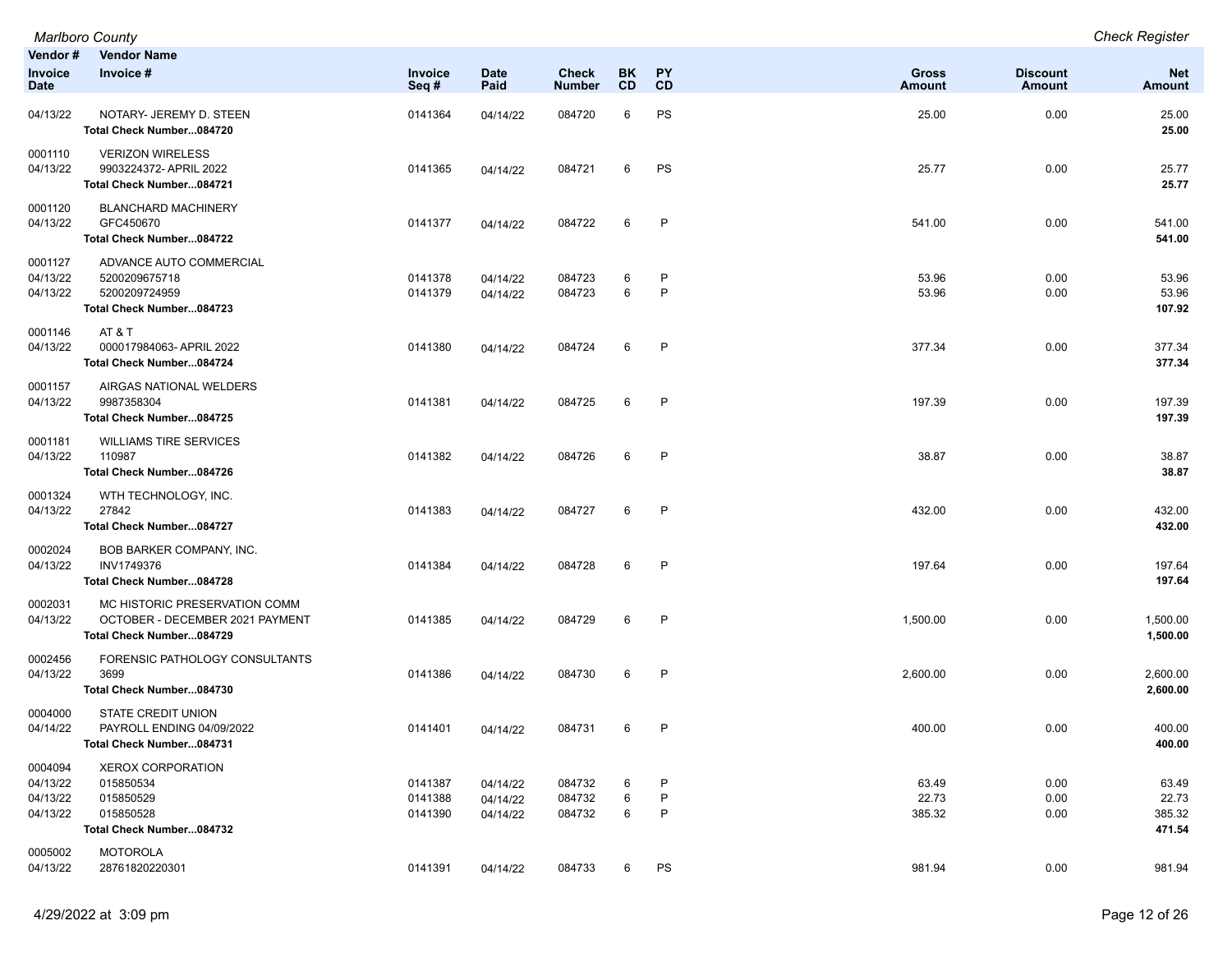| Vendor#                         | <b>Vendor Name</b>                                                                          |                    |                      |                               |                        |                        |                               |                           |                               |
|---------------------------------|---------------------------------------------------------------------------------------------|--------------------|----------------------|-------------------------------|------------------------|------------------------|-------------------------------|---------------------------|-------------------------------|
| Invoice<br><b>Date</b>          | Invoice #                                                                                   | Invoice<br>Seq#    | <b>Date</b><br>Paid  | <b>Check</b><br><b>Number</b> | <b>BK</b><br><b>CD</b> | <b>PY</b><br><b>CD</b> | <b>Gross</b><br><b>Amount</b> | <b>Discount</b><br>Amount | <b>Net</b><br>Amount          |
|                                 | Total Check Number084733                                                                    |                    |                      |                               |                        |                        |                               |                           | 981.94                        |
| 04/13/22                        | 28761920220301<br>Total Check Number084734                                                  | 0141392            | 04/14/22             | 084734                        | 6                      | <b>PS</b>              | 98.19                         | 0.00                      | 98.19<br>98.19                |
| 04/13/22                        | 28762020220301<br>Total Check Number084735                                                  | 0141394            | 04/14/22             | 084735                        | 6                      | <b>PS</b>              | 229.12                        | 0.00                      | 229.12<br>229.12              |
| 0005647<br>04/13/22             | PHYLLIS HAGAN<br>POSTAGE REIMBURSEMENT<br>Total Check Number084736                          | 0141395            | 04/14/22             | 084736                        | 6                      | P                      | 53.90                         | 0.00                      | 53.90<br>53.90                |
| 0007361<br>04/13/22             | M & M PRINTING AND GRAPHICS<br>86018<br>Total Check Number084737                            | 0141396            | 04/14/22             | 084737                        | 6                      | $\mathsf{P}$           | 43.20                         | 0.00                      | 43.20<br>43.20                |
| 0007576<br>04/13/22<br>04/13/22 | <b>MCRAE'S SERVICE CENTER</b><br>0016268<br>0016356<br>Total Check Number084738             | 0141397<br>0141398 | 04/14/22<br>04/14/22 | 084738<br>084738              | 6<br>6                 | P<br>P                 | 55.00<br>350.00               | 0.00<br>0.00              | 55.00<br>350.00<br>405.00     |
| 0008575<br>04/13/22<br>04/13/22 | DELL MARKETING L.P.<br>10567518178<br>10564769088<br>Total Check Number084739               | 0141402<br>0141403 | 04/14/22<br>04/14/22 | 084739<br>084739              | 6<br>6                 | P<br>$\mathsf{P}$      | 1,987.17<br>77.45             | 0.00<br>0.00              | 1,987.17<br>77.45<br>2,064.62 |
| 0008585<br>04/13/22<br>04/13/22 | UNIFORMS BY JOHN, INC.<br>44986-1<br>45314-1<br>Total Check Number084740                    | 0141404<br>0141405 | 04/14/22<br>04/14/22 | 084740<br>084740              | 6<br>6                 | P<br>P                 | 100.00<br>112.80              | 0.00<br>0.00              | 100.00<br>112.80<br>212.80    |
| 0008769<br>04/14/22             | SC RETIREMENT SYS CAPITOL STAT<br>D CARABO PR ENDING 04/09/2022<br>Total Check Number084741 | 0141400            | 04/14/22             | 084741                        | 6                      | P                      | 287.83                        | 0.00                      | 287.83<br>287.83              |
| 0008878<br>04/13/22             | AT & T<br>148528409<br>Total Check Number084742                                             | 0141406            | 04/14/22             | 084742                        | 6                      | PS                     | 98.81                         | 0.00                      | 98.81<br>98.81                |
| 2800382<br>04/13/22             | CENTRAL CAROLINA HOLDING, LLC<br>2246058<br>Total Check Number084743                        | 0141407            | 04/14/22             | 084743                        | 6                      | $\mathsf{P}$           | 946.67                        | 0.00                      | 946.67<br>946.67              |
| 2800474<br>04/13/22             | <b>KEITH BREWINGTON</b><br>TRAVEL EXPENSE REIMBURSEMENT<br>Total Check Number084744         | 0141408            | 04/14/22             | 084744                        | 6                      | P                      | 270.14                        | 0.00                      | 270.14<br>270.14              |
| 2800521<br>04/13/22             | DIXIE YOUTH BASEBALL INC.<br>ANNUAL FRANCHISE FEE<br>Total Check Number084745               | 0141409            | 04/14/22             | 084745                        | 6                      | P                      | 153.00                        | 0.00                      | 153.00<br>153.00              |
| 2800581<br>04/13/22             | U.S. PATRIOT, LLC<br>873469<br>Total Check Number084746                                     | 0141410            | 04/14/22             | 084746                        | 6                      | P                      | 648.00                        | 0.00                      | 648.00<br>648.00              |
| 2800746<br>04/13/22             | <b>BENJY ROGERS</b><br>TRAVEL EXPENSE REIMBURSEMENT                                         | 0141411            | 04/14/22             | 084747                        | 6                      | P                      | 43.00                         | 0.00                      | 43.00                         |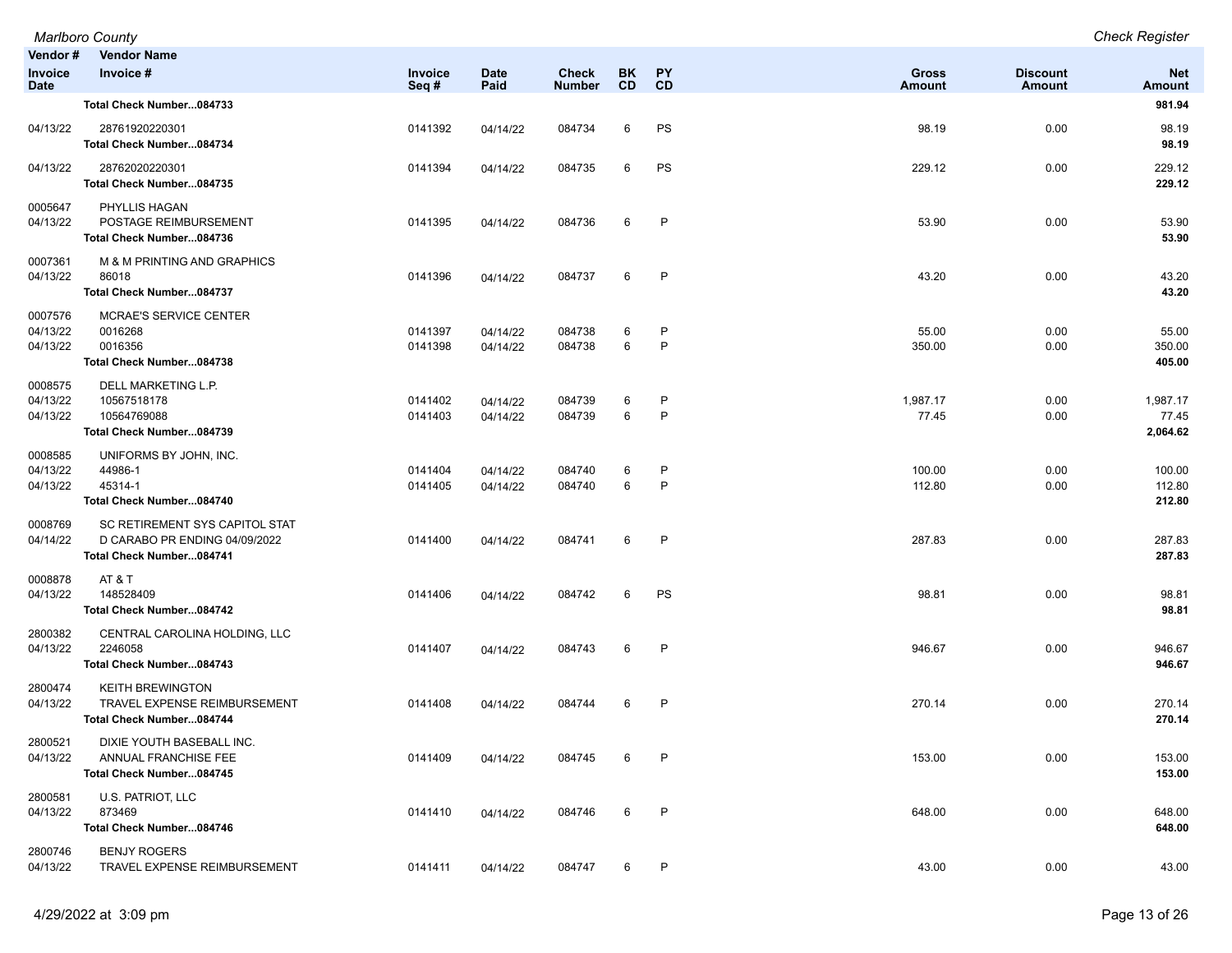|                                             | <b>Marlboro County</b>                                                                         |                               |                                  |                               |                        |              |                              |                           | <b>Check Register</b>                    |
|---------------------------------------------|------------------------------------------------------------------------------------------------|-------------------------------|----------------------------------|-------------------------------|------------------------|--------------|------------------------------|---------------------------|------------------------------------------|
| Vendor#                                     | <b>Vendor Name</b>                                                                             |                               |                                  |                               |                        |              |                              |                           |                                          |
| Invoice<br><b>Date</b>                      | Invoice #                                                                                      | Invoice<br>Seq#               | <b>Date</b><br>Paid              | <b>Check</b><br><b>Number</b> | <b>BK</b><br><b>CD</b> | PY<br>CD     | <b>Gross</b><br>Amount       | <b>Discount</b><br>Amount | <b>Net</b><br>Amount                     |
|                                             | Total Check Number084747                                                                       |                               |                                  |                               |                        |              |                              |                           | 43.00                                    |
| 2800925<br>04/13/22                         | PROTECTION ONE ALARM<br>144779826<br>Total Check Number084748                                  | 0141412                       | 04/14/22                         | 084748                        | 6                      | P            | 127.10                       | 0.00                      | 127.10<br>127.10                         |
| 2800986<br>04/13/22<br>04/13/22             | SUMMIT FOOD SERVICES LLC<br>INV2000138851<br>INV2000139421<br>Total Check Number084749         | 0141413<br>0141414            | 04/14/22<br>04/14/22             | 084749<br>084749              | 6<br>6                 | P<br>P       | 2,967.75<br>2,778.51         | 0.00<br>0.00              | 2,967.75<br>2,778.51<br>5,746.26         |
| 2801142<br>04/13/22                         | MANSFIELD OIL COMPANY<br>SQLCD-751877<br>Total Check Number084750                              | 0141415                       | 04/14/22                         | 084750                        | 6                      | P            | 30,113.33                    | 0.00                      | 30,113.33<br>30,113.33                   |
| 2801203<br>04/13/22                         | REPUBLIC SERVICES #782<br>0782-001076498<br>Total Check Number084751                           | 0141416                       | 04/14/22                         | 084751                        | 6                      | P            | 4,258.59                     | 0.00                      | 4,258.59<br>4,258.59                     |
| 2801207<br>04/13/22                         | <b>DONALD HAMILTON</b><br><b>REIMBURSMENT- UNIFORM</b><br>Total Check Number084752             | 0141417                       | 04/14/22                         | 084752                        | 6                      | $\mathsf{P}$ | 127.95                       | 0.00                      | 127.95<br>127.95                         |
| 2801250<br>04/14/22                         | <b>ASIFLEX</b><br>ADMIN/ MED SPEND PR ENDING 04/09/2022<br>Total Check Number084753            | 0141399                       | 04/14/22                         | 084753                        | 6                      | $\mathsf{P}$ | 265.72                       | 0.00                      | 265.72<br>265.72                         |
| 2801253<br>04/13/22                         | <b>WELLS FARGO FINANCIAL LEASING</b><br>5019645004<br>Total Check Number084754                 | 0141418                       | 04/14/22                         | 084754                        | 6                      | PS           | 174.59                       | 0.00                      | 174.59<br>174.59                         |
| 04/13/22                                    | 5019645006<br>Total Check Number084755                                                         | 0141419                       | 04/14/22                         | 084755                        | 6                      | PS           | 247.15                       | 0.00                      | 247.15<br>247.15                         |
| 04/13/22                                    | 5019645330<br>Total Check Number084756                                                         | 0141420                       | 04/14/22                         | 084756                        | 6                      | PS           | 268.38                       | 0.00                      | 268.38<br>268.38                         |
| 2801272<br>04/13/22                         | <b>SC EMS ASSOCIATION</b><br>00754<br>Total Check Number084757                                 | 0141421                       | 04/14/22                         | 084757                        | 6                      | P            | 600.00                       | 0.00                      | 600.00<br>600.00                         |
| 2801281<br>04/13/22<br>04/13/22<br>04/13/22 | <b>BOUND TREE MEDICAL, LLC</b><br>84466751<br>84466752<br>84458926<br>Total Check Number084758 | 0141422<br>0141423<br>0141424 | 04/14/22<br>04/14/22<br>04/14/22 | 084758<br>084758<br>084758    | 6<br>6<br>6            | P<br>P<br>P  | 250.48<br>797.02<br>1,282.71 | 0.00<br>0.00<br>0.00      | 250.48<br>797.02<br>1,282.71<br>2,330.21 |
| 2801285<br>04/13/22                         | <b>HENRY SCHEIN</b><br>18754152<br>Total Check Number084759                                    | 0141425                       | 04/14/22                         | 084759                        | 6                      | P            | 87.48                        | 0.00                      | 87.48<br>87.48                           |
| 2801332<br>04/13/22                         | STERICYCLE, INC.<br>1011509642<br>Total Check Number084760                                     | 0141426                       | 04/14/22                         | 084760                        | 6                      | P            | 54.18                        | 0.00                      | 54.18<br>54.18                           |
| 2801343<br>04/13/22                         | <b>EMS MANAGEMENT &amp; CONSULTANTS</b><br>045848                                              | 0141427                       | 04/14/22                         | 084761                        | 6                      | P            | 7,303.36                     | 0.00                      | 7,303.36                                 |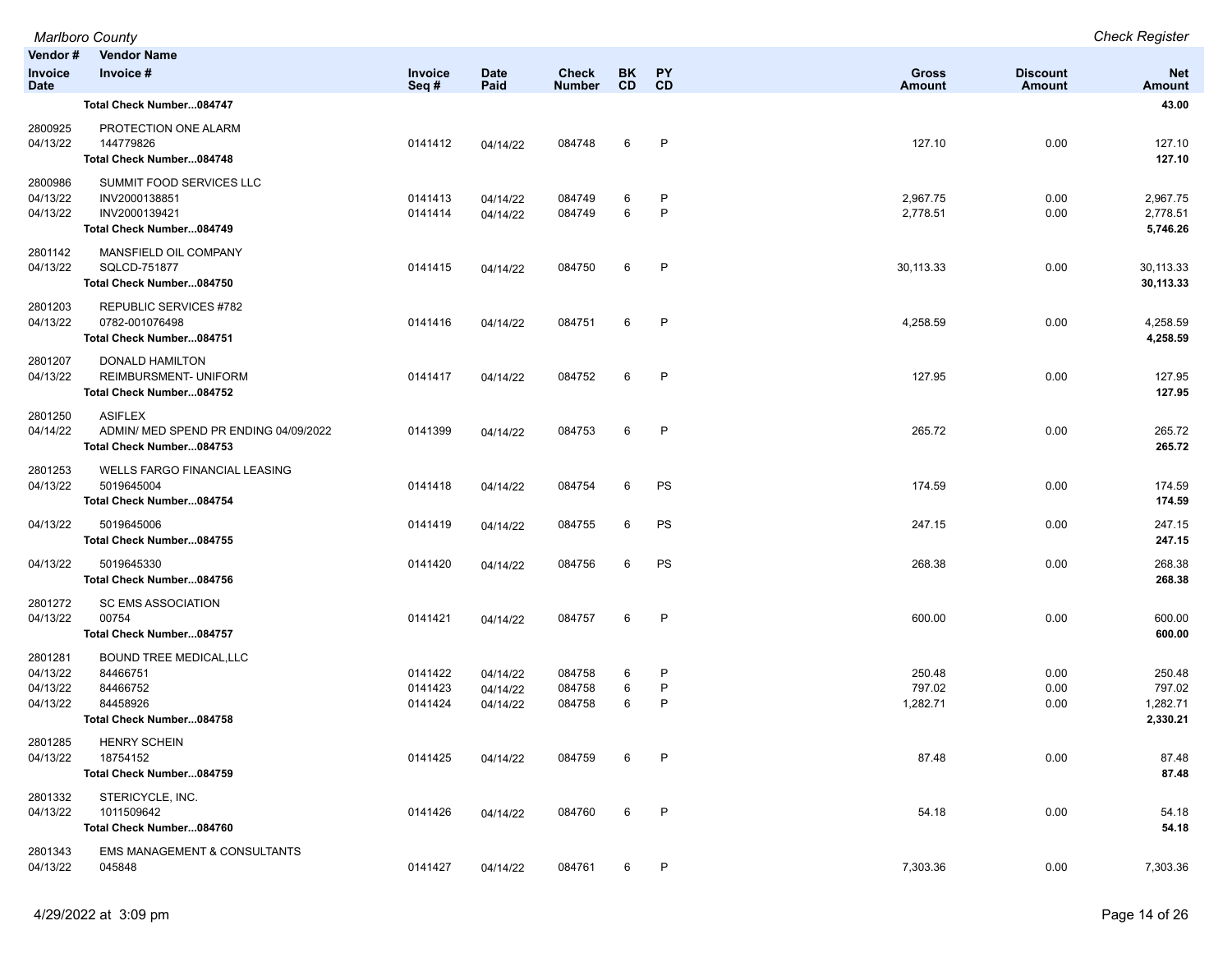| Vendor #               | Vendor Name                                                |                        |                      |                        |                  |              |                               |                           |                             |
|------------------------|------------------------------------------------------------|------------------------|----------------------|------------------------|------------------|--------------|-------------------------------|---------------------------|-----------------------------|
| Invoice<br><b>Date</b> | Invoice #                                                  | <b>Invoice</b><br>Seq# | <b>Date</b><br>Paid  | Check<br><b>Number</b> | BK.<br><b>CD</b> | PY<br>CD     | <b>Gross</b><br><b>Amount</b> | <b>Discount</b><br>Amount | <b>Net</b><br><b>Amount</b> |
|                        | Total Check Number084761                                   |                        |                      |                        |                  |              |                               |                           | 7,303.36                    |
| 2801347                | <b>ENTERPRISE FM TRUST</b>                                 |                        |                      |                        |                  |              |                               |                           |                             |
| 04/13/22               | FBN4430897                                                 | 0141428                | 04/14/22             | 084762                 | 6                | $\mathsf{P}$ | 17,279.08                     | 0.00                      | 17,279.08                   |
|                        | Total Check Number084762                                   |                        |                      |                        |                  |              |                               |                           | 17,279.08                   |
| 2801364                | <b>VOIANCE</b>                                             |                        |                      |                        |                  |              |                               |                           |                             |
| 04/13/22               | 2022012323                                                 | 0141429                | 04/14/22             | 084763                 | 6                | $\mathsf{P}$ | 25.00                         | 0.00                      | 25.00                       |
|                        | Total Check Number084763                                   |                        |                      |                        |                  |              |                               |                           | 25.00                       |
| 2801417                | <b>WASTE CONNECTIONS</b>                                   |                        |                      |                        |                  |              |                               |                           |                             |
| 04/13/22               | 3018433W133                                                | 0141430                | 04/14/22             | 084764                 | 6                | P            | 100,497.40                    | 0.00                      | 100.497.40                  |
|                        | Total Check Number084764                                   |                        |                      |                        |                  |              |                               |                           | 100,497.40                  |
| 2801501                | CARDMEMBER SERVICE                                         |                        |                      |                        |                  |              |                               |                           |                             |
| 04/14/22               | 2/24/2022- NON DEPARTMENTAL                                | 0141437                | 04/14/22             | 084765                 | 6                | P            | $-186.81$                     | 0.00                      | $-186.81$                   |
| 04/14/22               | 2/24/2022- ECON DEVELOPMENT                                | 0141438                | 04/14/22             | 084765                 | 6                | P            | 259.99                        | 0.00                      | 259.99                      |
| 04/14/22               | 3/2/2022-911                                               | 0141439                | 04/14/22             | 084765                 | 6                | P            | 40.90                         | 0.00                      | 40.90                       |
| 04/14/22               | 3/24/2022- COUNCIL                                         | 0141440                | 04/14/22             | 084765                 | 6                | P            | 3,870.00                      | 0.00                      | 3,870.00                    |
| 04/14/22<br>04/14/22   | 3/14/2022- ECON DEVELOPMENT<br>3/14/2022- ECON DEVELOPMENT | 0141441<br>0141442     | 04/14/22             | 084765<br>084765       | 6<br>6           | P<br>P       | 14.99<br>155.00               | 0.00<br>0.00              | 14.99<br>155.00             |
| 04/14/22               | 2/28/2022-IT                                               | 0141443                | 04/14/22             | 084765                 | 6                | P            | 239.88                        | 0.00                      | 239.88                      |
| 04/14/22               | 2/28/2022- NON DEPARTMENTAL                                | 0141444                | 04/14/22<br>04/14/22 | 084765                 | 6                | P            | 81.57                         | 0.00                      | 81.57                       |
| 04/14/22               | 3/1/2022-IT                                                | 0141445                | 04/14/22             | 084765                 | 6                | P            | 49.80                         | 0.00                      | 49.80                       |
| 04/14/22               | 3/4/2022- MUSEUM                                           | 0141446                | 04/14/22             | 084765                 | 6                | P            | 34.40                         | 0.00                      | 34.40                       |
| 04/14/22               | 3/7/2022- COUNCIL                                          | 0141447                | 04/14/22             | 084765                 | 6                | P            | 255.49                        | 0.00                      | 255.49                      |
| 04/14/22               | 3/8/2022- COUNCIL                                          | 0141448                | 04/14/22             | 084765                 | 6                | P            | 23.48                         | 0.00                      | 23.48                       |
| 04/14/22               | 3/7/2022- NON DEPARTMENTAL                                 | 0141449                | 04/14/22             | 084765                 | 6                | P            | 106.40                        | 0.00                      | 106.40                      |
|                        | Total Check Number084765                                   |                        |                      |                        |                  |              |                               |                           | 4,945.09                    |
| 04/14/22               | 3/11/2022- MAGISTRATE                                      | 0141450                | 04/14/22             | 084766                 | 6                | P            | 331.75                        | 0.00                      | 331.75                      |
| 04/14/22               | 3/14/2022- TAX ASSESSOR                                    | 0141451                | 04/14/22             | 084766                 | 6                | P            | 16.80                         | 0.00                      | 16.80                       |
| 04/14/22               | 3/14/2022- TAX ASSESSOR                                    | 0141452                | 04/14/22             | 084766                 | 6                | P            | 16.80                         | 0.00                      | 16.80                       |
| 04/14/22               | 3/14/2022- TAX ASSESSOR                                    | 0141453                | 04/14/22             | 084766                 | 6                | P            | 16.80                         | 0.00                      | 16.80                       |
| 04/14/22               | 3/17/2022- EMS                                             | 0141454                | 04/14/22             | 084766                 | 6                | P            | 241.73                        | 0.00                      | 241.73                      |
| 04/14/22               | 3/182022- PROBATE/T. ASSESSOR                              | 0141455                | 04/14/22             | 084766                 | 6                | P            | 376.80                        | 0.00                      | 376.80                      |
| 04/14/22               | 3/21/2022- SHERIFF                                         | 0141456                | 04/14/22             | 084766                 | 6                | P            | 539.95                        | 0.00                      | 539.95                      |
| 04/14/22               | 3/21/2022- MUSEUM                                          | 0141457                | 04/14/22             | 084766                 | $\,6\,$          | P            | 248.38                        | 0.00                      | 248.38                      |
| 04/14/22               | 3/22/2022- EMS                                             | 0141458                | 04/14/22             | 084766                 | 6                | P            | 526.79                        | 0.00                      | 526.79                      |
| 04/14/22               | 2/25/2022-IT                                               | 0141459                | 04/14/22             | 084766                 | 6                | P            | 77.63                         | 0.00                      | 77.63                       |
| 04/14/22               | 3/1/2022-RECREATION                                        | 0141460                | 04/14/22             | 084766                 | 6                | P            | 496.65                        | 0.00                      | 496.65                      |
| 04/14/22               | 3/2/2022- RECREATION                                       | 0141461                | 04/14/22             | 084766                 | 6                | P            | 19.99                         | 0.00                      | 19.99                       |
| 04/14/22               | 3/1/2022- RECREATION                                       | 0141462                | 04/14/22             | 084766                 | 6                | P            | 218.70                        | 0.00                      | 218.70                      |
|                        | Total Check Number084766                                   |                        |                      |                        |                  |              |                               |                           | 3,128.77                    |
| 04/14/22               | 3/2/2022- RECREATION                                       | 0141463                | 04/14/22             | 084767                 | 6                | P            | 19.99                         | 0.00                      | 19.99                       |
| 04/14/22               | 3/7/2022- RECREATION                                       | 0141464                | 04/14/22             | 084767                 | 6                | P            | 459.86                        | 0.00                      | 459.86                      |
| 04/14/22               | 3/7/2022-RECREATION                                        | 0141465                | 04/14/22             | 084767                 | 6                | P            | 44.59                         | 0.00                      | 44.59                       |
| 04/14/22               | 3/16/2022- SHERIFF                                         | 0141466                | 04/14/22             | 084767                 | 6                | P            | 583.62                        | 0.00                      | 583.62                      |
| 04/14/22               | 3/16/2022- SHERIFF                                         | 0141467                | 04/14/22             | 084767                 | 6                | P            | 14.99                         | 0.00                      | 14.99                       |
| 04/14/22               | 3/16/2022-IT                                               | 0141468                | 04/14/22             | 084767                 | 6                | P            | 120.00                        | 0.00                      | 120.00                      |
| 04/14/22               | 3/21/2022- P. WORKS                                        | 0141469                | 04/14/22             | 084767                 | $\,6\,$<br>6     | P<br>P       | 5.11                          | 0.00                      | 5.11                        |
| 04/14/22               | 3/24/2022- RECREATION                                      | 0141470                | 04/14/22             | 084767                 |                  |              | 630.83                        | 0.00                      | 630.83                      |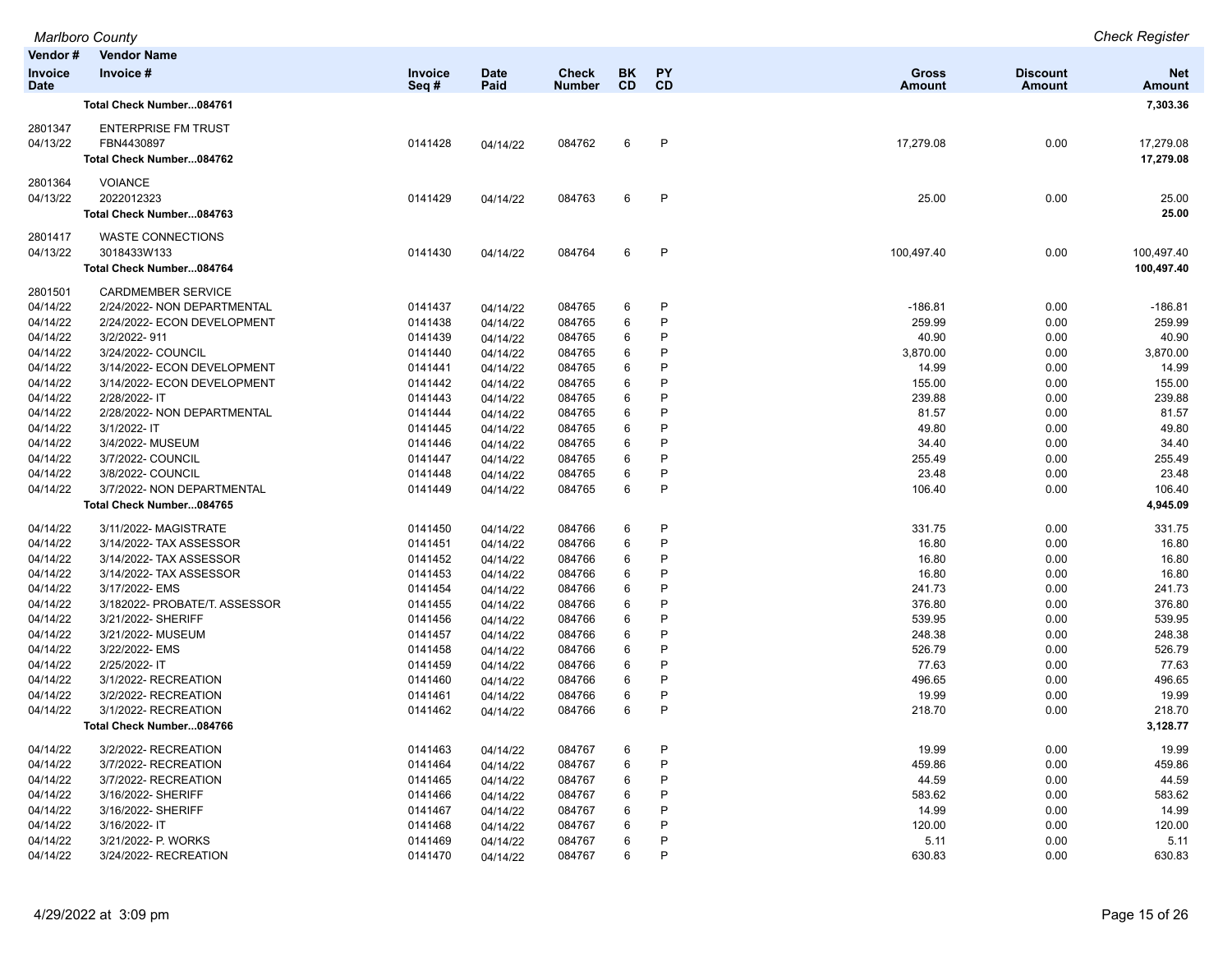**Vendor # Vendor Name**

| <b>VEHUUL</b>                 | <b>VEHUOL INGHIIG</b>          |                        |                     |                               |                        |          |                 |                                  |                      |
|-------------------------------|--------------------------------|------------------------|---------------------|-------------------------------|------------------------|----------|-----------------|----------------------------------|----------------------|
| <b>Invoice</b><br><b>Date</b> | Invoice #                      | <b>Invoice</b><br>Seq# | <b>Date</b><br>Paid | <b>Check</b><br><b>Number</b> | <b>BK</b><br><b>CD</b> | PY<br>CD | Gross<br>Amount | <b>Discount</b><br><b>Amount</b> | <b>Net</b><br>Amount |
| 04/14/22                      | 2/24/2022- FINANCE             | 0141471                | 04/14/22            | 084767                        | 6                      | P        | 62.50           | 0.00                             | 62.50                |
| 04/14/22                      | 2/25/2022- ADMIN               | 0141472                | 04/14/22            | 084767                        | 6                      | P        | 16.99           | 0.00                             | 16.99                |
| 04/14/22                      | 2/28/2022- NON DEPARTMENTAL    | 0141473                | 04/14/22            | 084767                        | 6                      | P        | 70.66           | 0.00                             | 70.66                |
| 04/14/22                      | 3/3/2022- PROBATE              | 0141474                | 04/14/22            | 084767                        | 6                      | P        | 61.42           | 0.00                             | 61.42                |
| 04/14/22                      | 3/4/2022- SHERIFF              | 0141475                | 04/14/22            | 084767                        | 6                      | P        | 448.78          | 0.00                             | 448.78               |
|                               | Total Check Number084767       |                        |                     |                               |                        |          |                 |                                  | 2,539.34             |
| 04/14/22                      | 3/4/2022- PROBATE              | 0141476                | 04/14/22            | 084768                        | 6                      | P        | 14.99           | 0.00                             | 14.99                |
| 04/14/22                      | 3/4/2022- PROBATE              | 0141477                | 04/14/22            | 084768                        | 6                      | P        | 14.99           | 0.00                             | 14.99                |
| 04/14/22                      | 3/11/2022- ADMIN               | 0141478                | 04/14/22            | 084768                        | 6                      | P        | 32.38           | 0.00                             | 32.38                |
| 04/14/22                      | 3/2/2022- PERSONNEL/ EMS       | 0141479                | 04/14/22            | 084768                        | 6                      | P        | 516.65          | 0.00                             | 516.65               |
| 04/14/22                      | 3/7/2022- PERSONNEL            | 0141480                | 04/14/22            | 084768                        | 6                      | P        | 14.99           | 0.00                             | 14.99                |
| 04/14/22                      | 3/10/2022- SOLD WASTE          | 0141481                | 04/14/22            | 084768                        | 6                      | P        | 6,275.37        | 0.00                             | 6,275.37             |
| 04/14/22                      | 3/10/2022- SHERIFF             | 0141482                | 04/14/22            | 084768                        | 6                      | P        | 647.78          | 0.00                             | 647.78               |
| 04/14/22                      | 3/11/2022- MAGISTRATE          | 0141483                | 04/14/22            | 084768                        | 6                      | P        | 63.18           | 0.00                             | 63.18                |
| 04/14/22                      | 3/14/2022- PERSONNEL           | 0141484                | 04/14/22            | 084768                        | 6                      | P        | 544.81          | 0.00                             | 544.81               |
| 04/14/22                      | 3/21/2022- PERSONNEL/EMS       | 0141485                | 04/14/22            | 084768                        | 6                      | P        | 540.64          | 0.00                             | 540.64               |
| 04/14/22                      | 3/16/2022-IT                   | 0141486                | 04/14/22            | 084768                        | 6                      | P        | 2.40            | 0.00                             | 2.40                 |
|                               | Total Check Number084768       |                        |                     |                               |                        |          |                 |                                  | 8,668.18             |
| 2801511                       | THE MEGA FORCE STAFFING GROUP  |                        |                     |                               |                        |          |                 |                                  |                      |
| 04/13/22                      | IN000437237                    | 0141431                | 04/14/22            | 084769                        | 6                      | P        | 330.00          | 0.00                             | 330.00               |
|                               | Total Check Number084769       |                        |                     |                               |                        |          |                 |                                  | 330.00               |
| 2801523                       | <b>WESLEY D. PARK CPA</b>      |                        |                     |                               |                        |          |                 |                                  |                      |
| 04/13/22                      | PROF. SERVICES-MARCH 2022      | 0141432                | 04/14/22            | 084770                        | 6                      | P        | 6,320.00        | 0.00                             | 6,320.00             |
|                               | Total Check Number084770       |                        |                     |                               |                        |          |                 |                                  | 6,320.00             |
| 2801548                       | PUBLIQ, LLC                    |                        |                     |                               |                        |          |                 |                                  |                      |
| 04/13/22                      | 000621817-7563                 | 0141433                | 04/14/22            | 084771                        | 6                      | PS       | 1,772.94        | 0.00                             | 1,772.94             |
|                               | Total Check Number084771       |                        |                     |                               |                        |          |                 |                                  | 1,772.94             |
| 2801559                       | HIGH POINT NETWORKS, LLC       |                        |                     |                               |                        |          |                 |                                  |                      |
| 04/13/22                      | 200949                         | 0141434                | 04/14/22            | 084772                        | 6                      | P        | 622.50          | 0.00                             | 622.50               |
|                               | Total Check Number084772       |                        |                     |                               |                        |          |                 |                                  | 622.50               |
| 2801565                       | <b>ROK BROTHERS, INC</b>       |                        |                     |                               |                        |          |                 |                                  |                      |
| 04/13/22                      | INV203441                      | 0141435                | 04/14/22            | 084773                        | 6                      | P        | 271.56          | 0.00                             | 271.56               |
|                               | Total Check Number084773       |                        |                     |                               |                        |          |                 |                                  | 271.56               |
| 2801621                       | RIVERSTREET WIRELESS OF NC INC |                        |                     |                               |                        |          |                 |                                  |                      |
| 04/13/22                      | 20506304                       | 0141436                | 04/14/22            | 084774                        | 6                      | P        | 52.48           | 0.00                             | 52.48                |
|                               | Total Check Number084774       |                        |                     |                               |                        |          |                 |                                  | 52.48                |
| 0000309                       | <b>AT&amp;T MOBILITY</b>       |                        |                     |                               |                        |          |                 |                                  |                      |
| 04/20/22                      | 287266238845 3/7-4/6/2022      | 0141487                | 04/22/22            | 084775                        | 6                      | PS       | 39.89           | 0.00                             | 39.89                |
|                               | Total Check Number084775       |                        |                     |                               |                        |          |                 |                                  | 39.89                |
| 04/20/22                      | 287249817981 3/7-4/6/2022      | 0141488                | 04/22/22            | 084776                        | 6                      | PS       | 170.29          | 0.00                             | 170.29               |
|                               | Total Check Number084776       |                        |                     |                               |                        |          |                 |                                  | 170.29               |
| 0000324                       | SANDHILL CONNEXTIONS           |                        |                     |                               |                        |          |                 |                                  |                      |
| 04/20/22                      | 4501300 4/15-5/14/2022         | 0141489                | 04/22/22            | 084777                        | 6                      | PS       | 149.95          | 0.00                             | 149.95               |
|                               | Total Check Number084777       |                        |                     |                               |                        |          |                 |                                  | 149.95               |
| 04/20/22                      | 4679600 4/15-5/14/2022         | 0141490                | 04/22/22            | 084778                        | 6                      | PS       | 158.54          | 0.00                             | 158.54               |
|                               |                                |                        |                     |                               |                        |          |                 |                                  |                      |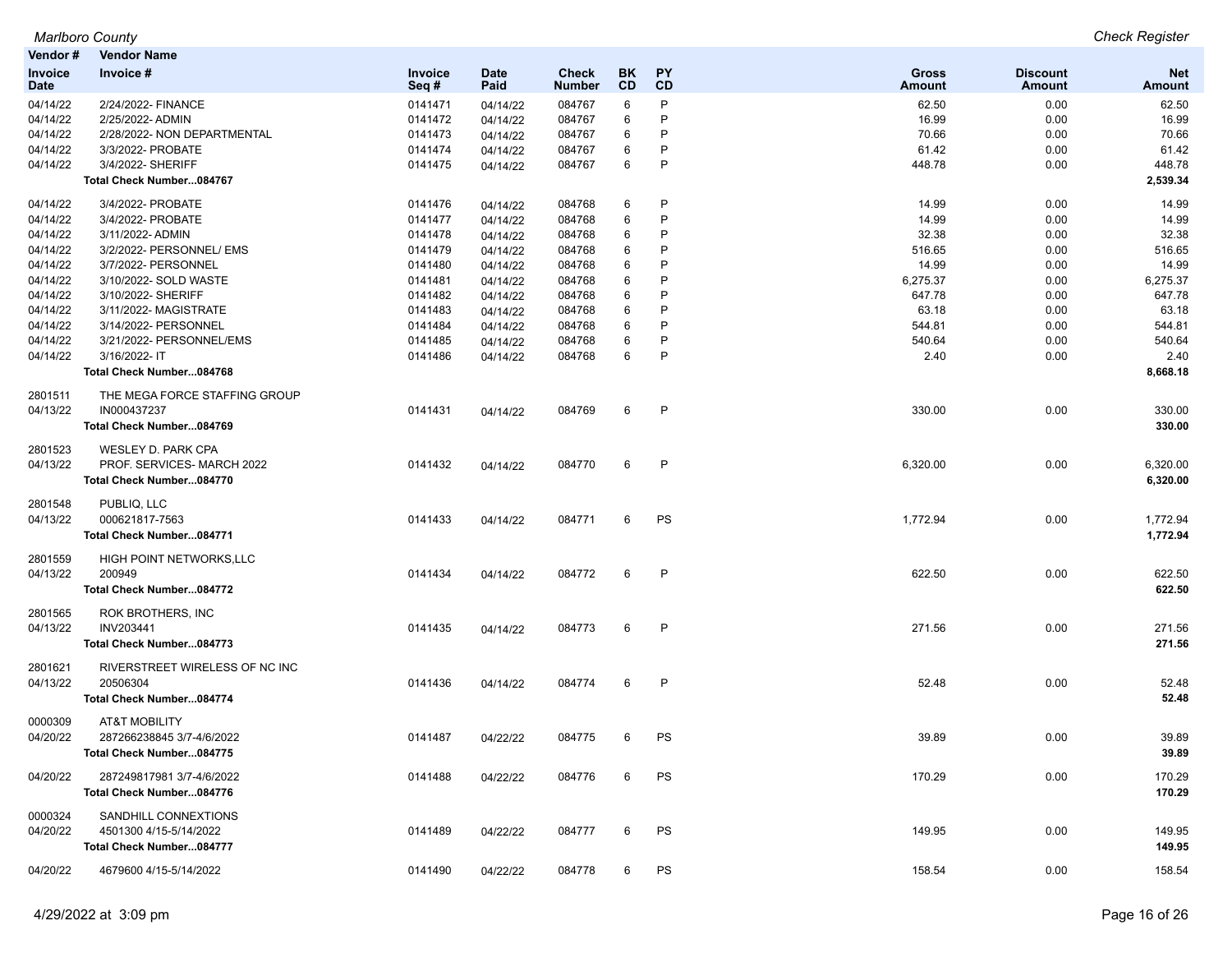| Vendor #<br><b>Invoice</b><br><b>Date</b> | <b>Vendor Name</b><br>Invoice #                                                | <b>Invoice</b><br>Seq# | <b>Date</b><br>Paid  | Check<br><b>Number</b> | BK.<br>CD | PΥ<br>CD     | <b>Gross</b><br>Amount | <b>Discount</b><br>Amount | <b>Net</b><br>Amount           |
|-------------------------------------------|--------------------------------------------------------------------------------|------------------------|----------------------|------------------------|-----------|--------------|------------------------|---------------------------|--------------------------------|
|                                           | Total Check Number084778                                                       |                        |                      |                        |           |              |                        |                           | 158.54                         |
| 04/20/22                                  | 4038400 4/15-5/14/2022<br>Total Check Number084779                             | 0141491                | 04/22/22             | 084779                 | 6         | PS           | 66.43                  | 0.00                      | 66.43<br>66.43                 |
| 04/20/22                                  | 3988000 4/15-5/14/2022<br>Total Check Number084780                             | 0141492                | 04/22/22             | 084780                 | 6         | PS           | 156.43                 | 0.00                      | 156.43<br>156.43               |
| 04/20/22                                  | 4180500 4/15-5/14/2022<br>Total Check Number084781                             | 0141493                | 04/22/22             | 084781                 | 6         | PS           | 68.54                  | 0.00                      | 68.54<br>68.54                 |
| 04/20/22                                  | 4631500 4/15-5/14/2022<br>Total Check Number084782                             | 0141494                | 04/22/22             | 084782                 | 6         | PS           | 359.59                 | 0.00                      | 359.59<br>359.59               |
| 04/20/22                                  | 4150600 4/15-5/14/2022<br>Total Check Number084783                             | 0141495                | 04/22/22             | 084783                 | 6         | PS           | 61.51                  | 0.00                      | 61.51<br>61.51                 |
| 04/20/22                                  | 4077200 4/15-5/14/2022<br>Total Check Number084784                             | 0141496                | 04/22/22             | 084784                 | 6         | PS           | 155.35                 | 0.00                      | 155.35<br>155.35               |
| 04/20/22                                  | 4663500 4/15-5/14/2022<br>Total Check Number084785                             | 0141497                | 04/22/22             | 084785                 | 6         | PS           | 68.54                  | 0.00                      | 68.54<br>68.54                 |
| 04/20/22                                  | 4486500 4/15-5/14/2022<br>Total Check Number084786                             | 0141498                | 04/22/22             | 084786                 | 6         | PS           | 203.68                 | 0.00                      | 203.68<br>203.68               |
| 0000425<br>04/20/22<br>04/20/22           | COMMUNICATIONS TECHNOLOGY, LLC<br>17226<br>17227<br>Total Check Number084787   | 0141499<br>0141500     | 04/22/22<br>04/22/22 | 084787<br>084787       | 6<br>6    | P<br>P       | 245.00<br>2,389.40     | 0.00<br>0.00              | 245.00<br>2,389.40<br>2,634.40 |
| 0000427<br>04/20/22                       | <b>MARION SMITH</b><br><b>TRAVEL REIMBURSEMENT</b><br>Total Check Number084788 | 0141537                | 04/22/22             | 084788                 | 6         | P            | 270.14                 | 0.00                      | 270.14<br>270.14               |
| 0000610<br>04/21/22                       | AVAYA, INC.<br>2734555875<br>Total Check Number084789                          | 0141540                | 04/22/22             | 084789                 | 6         | $\mathsf{P}$ | 291.99                 | 0.00                      | 291.99<br>291.99               |
| 0000639<br>04/20/22<br>04/20/22           | JOHN DEERE FINANCIAL<br>937435<br>940810<br>Total Check Number084790           | 0141501<br>0141502     | 04/22/22<br>04/22/22 | 084790<br>084790       | 6<br>6    | P<br>P       | 37.42<br>697.97        | 0.00<br>0.00              | 37.42<br>697.97<br>735.39      |
| 0000678<br>04/20/22                       | AT&T<br>843 M41 5627 001- APRIL 2022<br>Total Check Number084791               | 0141503                | 04/22/22             | 084791                 | 6         | P            | 183.11                 | 0.00                      | 183.11<br>183.11               |
| 0000769<br>04/20/22                       | P MARK HEATH<br>REIMB. CLE HOURS<br>Total Check Number084792                   | 0141505                | 04/22/22             | 084792                 | 6         | P            | 53.00                  | 0.00                      | 53.00<br>53.00                 |
| 0000801<br>04/20/22                       | WINDSTREAM<br>010835546-APRIL 2022<br>Total Check Number084793                 | 0141506                | 04/22/22             | 084793                 | 6         | PS           | 20.12                  | 0.00                      | 20.12<br>20.12                 |
| 04/20/22                                  | 010199253- APRIL 2022<br>Total Check Number084794                              | 0141507                | 04/22/22             | 084794                 | 6         | PS           | 276.63                 | 0.00                      | 276.63<br>276.63               |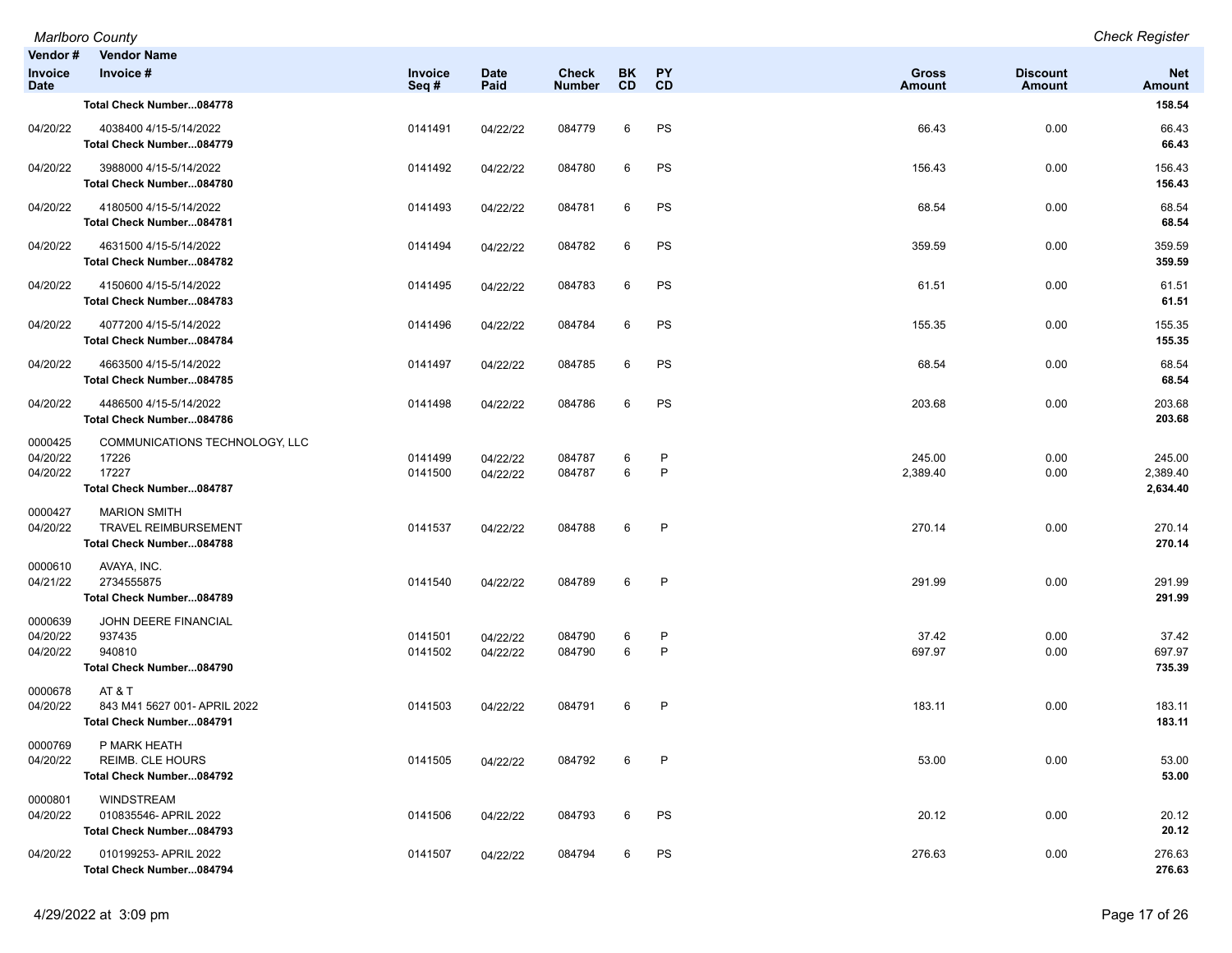| Vendor #<br><b>Invoice</b><br><b>Date</b>                                                                                      | <b>Vendor Name</b><br>Invoice #                                                                                                                                                                                                                                            | Invoice<br>Seq#                                                                                 | <b>Date</b><br>Paid                                                                                      | Check<br><b>Number</b>                                                                 | <b>BK</b><br>CD                           | PΥ<br><b>CD</b>                                        | <b>Gross</b><br>Amount                                                             | <b>Discount</b><br><b>Amount</b>                                     | <b>Net</b><br>Amount                                                                                   |
|--------------------------------------------------------------------------------------------------------------------------------|----------------------------------------------------------------------------------------------------------------------------------------------------------------------------------------------------------------------------------------------------------------------------|-------------------------------------------------------------------------------------------------|----------------------------------------------------------------------------------------------------------|----------------------------------------------------------------------------------------|-------------------------------------------|--------------------------------------------------------|------------------------------------------------------------------------------------|----------------------------------------------------------------------|--------------------------------------------------------------------------------------------------------|
| 04/21/22                                                                                                                       | 010835334-MARCH 2022<br>Total Check Number084795                                                                                                                                                                                                                           | 0141568                                                                                         | 04/22/22                                                                                                 | 084795                                                                                 | 6                                         | PS                                                     | 23.27                                                                              | 0.00                                                                 | 23.27<br>23.27                                                                                         |
| 04/21/22                                                                                                                       | 010835334- APRIL 2022<br>Total Check Number084796                                                                                                                                                                                                                          | 0141569                                                                                         | 04/22/22                                                                                                 | 084796                                                                                 | 6                                         | PS                                                     | 24.70                                                                              | 0.00                                                                 | 24.70<br>24.70                                                                                         |
| 0000864<br>04/20/22                                                                                                            | <b>CHRISTINA THOMPSON</b><br><b>TRAVEL REIMBURSEMENT</b><br>Total Check Number084797                                                                                                                                                                                       | 0141508                                                                                         | 04/22/22                                                                                                 | 084797                                                                                 | 6                                         | $\mathsf{P}$                                           | 41.00                                                                              | 0.00                                                                 | 41.00<br>41.00                                                                                         |
| 0000981<br>04/20/22                                                                                                            | THE IVY SHOP<br>007742<br>Total Check Number084798                                                                                                                                                                                                                         | 0141509                                                                                         | 04/22/22                                                                                                 | 084798                                                                                 | 6                                         | $\mathsf{P}$                                           | 64.40                                                                              | 0.00                                                                 | 64.40<br>64.40                                                                                         |
| 0001008<br>04/20/22<br>04/20/22<br>04/20/22<br>04/20/22<br>04/20/22<br>04/21/22<br>04/21/22<br>0001011<br>04/20/22<br>04/20/22 | HERALD OFFICE SUPPLY INC<br>1009321-0<br>M144944<br>M144958<br>M144387<br>M141018<br>1012691-0<br>1008744-0<br>Total Check Number084799<br>SECRETARY OF STATE<br>NOTARY-TRACY POLSON<br>Total Check Number084800<br>NOTARY- COURTNEY DOWDY SKIPPER                         | 0141510<br>0141511<br>0141512<br>0141513<br>0141514<br>0141541<br>0141542<br>0141515<br>0141516 | 04/22/22<br>04/22/22<br>04/22/22<br>04/22/22<br>04/22/22<br>04/22/22<br>04/22/22<br>04/22/22<br>04/22/22 | 084799<br>084799<br>084799<br>084799<br>084799<br>084799<br>084799<br>084800<br>084801 | 6<br>6<br>6<br>6<br>6<br>6<br>6<br>6<br>6 | P<br>P<br>P<br>P<br>P<br>$\mathsf{P}$<br>P<br>PS<br>PS | 36.88<br>166.11<br>22.65<br>296.54<br>564.79<br>17.14<br>642.20<br>25.00<br>25.00  | 0.00<br>0.00<br>0.00<br>0.00<br>0.00<br>0.00<br>0.00<br>0.00<br>0.00 | 36.88<br>166.11<br>22.65<br>296.54<br>564.79<br>17.14<br>642.20<br>1,746.31<br>25.00<br>25.00<br>25.00 |
| 0001114<br>04/20/22<br>04/21/22                                                                                                | Total Check Number084801<br><b>HAMILTONS</b><br>128335<br>128371<br>Total Check Number084802                                                                                                                                                                               | 0141517<br>0141543                                                                              | 04/22/22<br>04/22/22                                                                                     | 084802<br>084802                                                                       | 6<br>6                                    | P<br>$\mathsf{P}$                                      | 45.03<br>442.80                                                                    | 0.00<br>0.00                                                         | 25.00<br>45.03<br>442.80<br>487.83                                                                     |
| 0001127<br>04/20/22                                                                                                            | ADVANCE AUTO COMMERCIAL<br>5200210338870<br>Total Check Number084803                                                                                                                                                                                                       | 0141518                                                                                         | 04/22/22                                                                                                 | 084803                                                                                 | 6                                         | $\mathsf{P}$                                           | 14.45                                                                              | 0.00                                                                 | 14.45<br>14.45                                                                                         |
| 0001139<br>04/20/22<br>04/20/22<br>04/20/22<br>04/20/22<br>04/20/22<br>04/20/22<br>04/20/22<br>04/20/22<br>04/20/22            | MARLBORO ELECTRIC COOP., INC.<br>1456001- APRIL 2022<br>1480001- APRIL 2022<br>61311001- APRIL 2022<br>7176006- APRIL 2022<br>7176007- APRIL 2022<br>7176013- APRIL 2022<br>7176016- APRIL 2022<br>7233001- APRIL 2022<br>65484002- APRIL 2022<br>Total Check Number084804 | 0141519<br>0141520<br>0141521<br>0141522<br>0141523<br>0141524<br>0141525<br>0141526<br>0141527 | 04/22/22<br>04/22/22<br>04/22/22<br>04/22/22<br>04/22/22<br>04/22/22<br>04/22/22<br>04/22/22<br>04/22/22 | 084804<br>084804<br>084804<br>084804<br>084804<br>084804<br>084804<br>084804<br>084804 | 6<br>6<br>6<br>6<br>6<br>6<br>6<br>6<br>6 | P<br>P<br>P<br>P<br>P<br>P<br>P<br>P<br>$\mathsf{P}$   | 323.00<br>182.00<br>157.00<br>951.27<br>41.00<br>36.00<br>49.00<br>59.00<br>153.00 | 0.00<br>0.00<br>0.00<br>0.00<br>0.00<br>0.00<br>0.00<br>0.00<br>0.00 | 323.00<br>182.00<br>157.00<br>951.27<br>41.00<br>36.00<br>49.00<br>59.00<br>153.00<br>1,951.27         |
| 0001149<br>04/20/22                                                                                                            | PEPSI COLA<br>10068413<br>Total Check Number084805                                                                                                                                                                                                                         | 0141528                                                                                         | 04/22/22                                                                                                 | 084805                                                                                 | 6                                         | P                                                      | 57.90                                                                              | 0.00                                                                 | 57.90<br>57.90                                                                                         |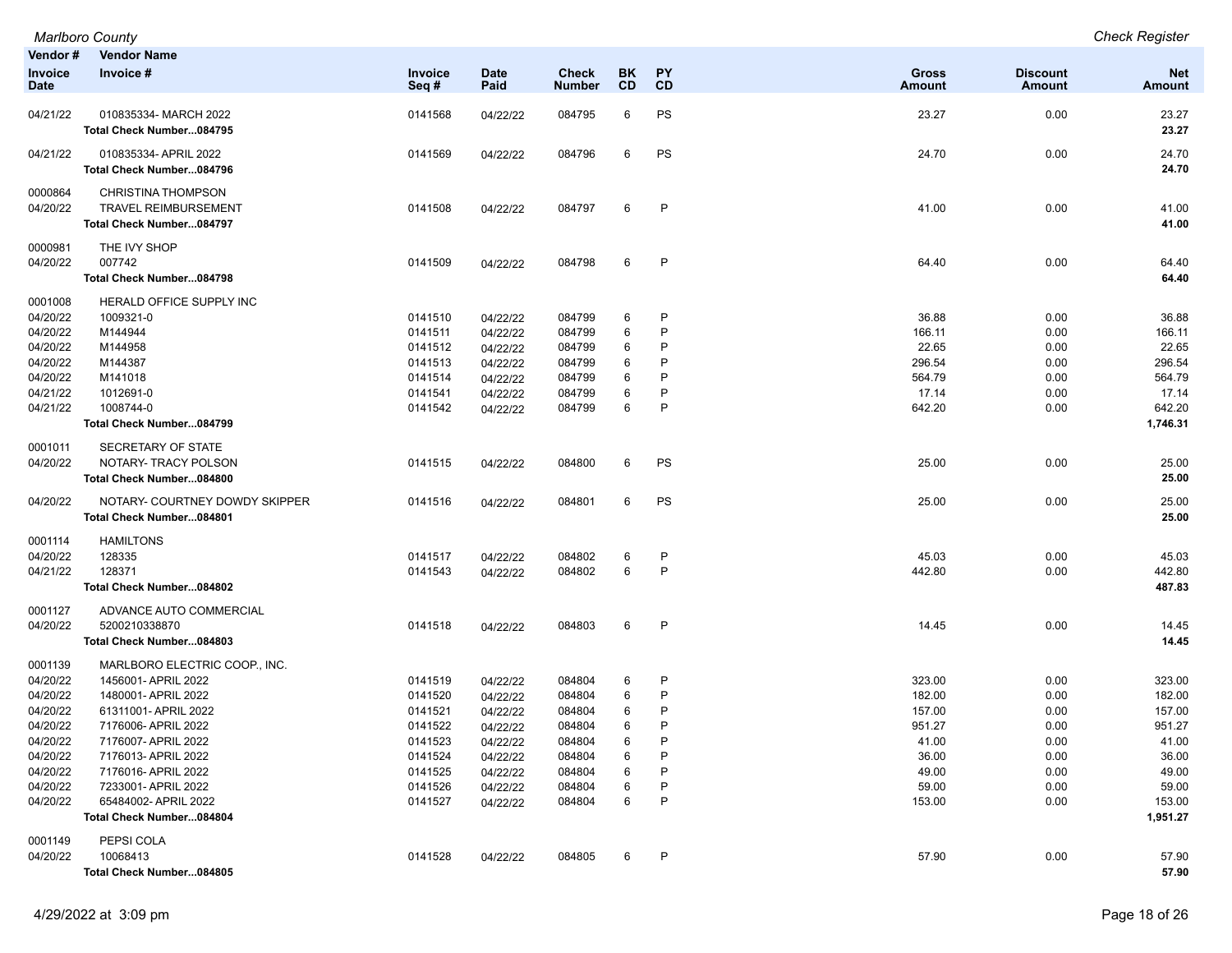|                      | <b>Marlboro County</b>                                   |                    |          |                  |           |              |                |                 | <b>Check Register</b> |
|----------------------|----------------------------------------------------------|--------------------|----------|------------------|-----------|--------------|----------------|-----------------|-----------------------|
| Vendor#              | <b>Vendor Name</b>                                       |                    |          |                  |           |              |                |                 |                       |
| Invoice              | Invoice #                                                | Invoice            | Date     | <b>Check</b>     | BK        | PY           | <b>Gross</b>   | <b>Discount</b> | <b>Net</b>            |
| <b>Date</b>          |                                                          | Seq#               | Paid     | <b>Number</b>    | <b>CD</b> | CD           | <b>Amount</b>  | Amount          | <b>Amount</b>         |
| 0001242              | OVERDRIVE                                                |                    |          |                  |           |              |                |                 |                       |
| 04/20/22             | CD0131322092055                                          | 0141529            | 04/22/22 | 084806           | 6         | $\mathsf{P}$ | 4,000.00       | 0.00            | 4,000.00              |
|                      | Total Check Number084806                                 |                    |          |                  |           |              |                |                 | 4,000.00              |
|                      |                                                          |                    |          |                  |           |              |                |                 |                       |
| 0002034              | PARK MANUFACTURING COMPANY INC                           |                    |          |                  |           |              |                |                 |                       |
| 04/20/22             | 36653                                                    | 0141530            | 04/22/22 | 084807           | 6         | P            | 166.87         | 0.00            | 166.87                |
|                      | Total Check Number084807                                 |                    |          |                  |           |              |                |                 | 166.87                |
| 0002209              | SOUTHERN ENVIRONMENTAL                                   |                    |          |                  |           |              |                |                 |                       |
| 04/20/22             | 25044                                                    | 0141531            | 04/22/22 | 084808           | 6         | P            | 1,572.00       | 0.00            | 1,572.00              |
|                      | Total Check Number084808                                 |                    |          |                  |           |              |                |                 | 1,572.00              |
| 0002471              | GALLS, LLC                                               |                    |          |                  |           |              |                |                 |                       |
| 04/21/22             | 020431609                                                | 0141544            | 04/22/22 | 084809           | 6         | P            | 628.28         | 0.00            | 628.28                |
| 04/21/22             | 020417300                                                | 0141546            | 04/22/22 | 084809           | 6         | P            | 946.71         | 0.00            | 946.71                |
|                      | Total Check Number084809                                 |                    |          |                  |           |              |                |                 | 1,574.99              |
|                      |                                                          |                    |          |                  |           |              |                |                 |                       |
| 0004094<br>04/20/22  | <b>XEROX CORPORATION</b><br>016026765                    | 0141532            |          | 084810           | 6         | P            | 193.09         | 0.00            | 193.09                |
|                      | Total Check Number084810                                 |                    | 04/22/22 |                  |           |              |                |                 | 193.09                |
|                      |                                                          |                    |          |                  |           |              |                |                 |                       |
| 0005010              | <b>DUKE ENERGY</b>                                       |                    |          |                  |           |              |                |                 |                       |
| 04/20/22             | 9100 8049 9230- APRIL 2022                               | 0141533            | 04/22/22 | 084811           | 6         | P            | 75.83          | 0.00            | 75.83                 |
| 04/20/22             | 9100 8045 8653- APRIL 2022                               | 0141534            | 04/22/22 | 084811           | 6         | P            | 29.49          | 0.00            | 29.49                 |
| 04/20/22             | 9100 8065 4978- APRIL 2022                               | 0141535            | 04/22/22 | 084811           | 6         | P            | 36.04          | 0.00            | 36.04                 |
| 04/21/22             | 9100 8049 9074- APRIL 2022                               | 0141547            | 04/22/22 | 084811           | 6         | P            | 813.87         | 0.00            | 813.87                |
| 04/21/22             | 9100 8049 9868- APRIL 2022                               | 0141548            | 04/22/22 | 084811           | 6         | P            | 95.99          | 0.00            | 95.99                 |
| 04/21/22             | 9100 8069 1155- APRIL 2022                               | 0141549            | 04/22/22 | 084811           | 6         | P<br>P       | 172.07         | 0.00            | 172.07                |
| 04/21/22             | 9100 8505 5195- APRIL 2022                               | 0141550            | 04/22/22 | 084811           | 6         | P            | 183.49         | 0.00            | 183.49                |
| 04/21/22             | 9100 8049 9454- APRIL 2022                               | 0141551            | 04/22/22 | 084811           | 6         | P            | 71.47          | 0.00            | 71.47                 |
| 04/21/22             | 9100 8045 8421- APRIL 2022                               | 0141552            | 04/22/22 | 084811           | 6         | P            | 116.82         | 0.00            | 116.82                |
| 04/21/22<br>04/21/22 | 9100 8045 8843- APRIL 2022<br>9100 8065 4811- APRIL 2022 | 0141553<br>0141554 | 04/22/22 | 084811           | 6<br>6    | P            | 17.19<br>32.64 | 0.00<br>0.00    | 17.19<br>32.64        |
| 04/21/22             | 9100 8049 9678- APRIL 2022                               | 0141555            | 04/22/22 | 084811<br>084811 | 6         | P            | 22.71          | 0.00            | 22.71                 |
|                      | Total Check Number084811                                 |                    | 04/22/22 |                  |           |              |                |                 | 1,667.61              |
|                      |                                                          |                    |          |                  |           |              |                |                 |                       |
| 0005647              | PHYLLIS HAGAN                                            |                    |          |                  |           |              |                |                 |                       |
| 04/20/22             | <b>TRAVEL REIMBURSEMENT</b>                              | 0141536            | 04/22/22 | 084812           | 6         | P            | 49.00          | 0.00            | 49.00                 |
|                      | Total Check Number084812                                 |                    |          |                  |           |              |                |                 | 49.00                 |
| 0008125              | GIGNILLIAT, SAVITZ & BETTIS                              |                    |          |                  |           |              |                |                 |                       |
| 04/20/22             | 955390                                                   | 0141538            | 04/22/22 | 084813           | 6         | P            | 196.25         | 0.00            | 196.25                |
|                      | Total Check Number084813                                 |                    |          |                  |           |              |                |                 | 196.25                |
| 0008585              | UNIFORMS BY JOHN, INC.                                   |                    |          |                  |           |              |                |                 |                       |
| 04/21/22             | 44270-1                                                  | 0141556            | 04/22/22 | 084814           | 6         | P            | 55.32          | 0.00            | 55.32                 |
| 04/21/22             | 44292-1                                                  | 0141557            | 04/22/22 | 084814           | 6         | P            | 83.03          | 0.00            | 83.03                 |
| 04/21/22             | 44464-1                                                  | 0141558            | 04/22/22 | 084814           | 6         | P            | 25.92          | 0.00            | 25.92                 |
| 04/21/22             | 44602-1                                                  | 0141559            | 04/22/22 | 084814           | 6         | P            | 538.53         | 0.00            | 538.53                |
| 04/21/22             | 44610-1                                                  | 0141560            | 04/22/22 | 084814           | 6         | P            | 129.60         | 0.00            | 129.60                |
| 04/21/22             | 44834-1                                                  | 0141561            | 04/22/22 | 084814           | 6         | P            | 1,379.46       | 0.00            | 1,379.46              |
| 04/21/22             | 44883-1                                                  | 0141562            | 04/22/22 | 084814           | 6         | P            | 54.24          | 0.00            | 54.24                 |
| 04/21/22             | 44984-1                                                  | 0141563            | 04/22/22 | 084814           | 6         | P            | 104.16         | 0.00            | 104.16                |
| 04/21/22             | 45010-1                                                  | 0141564            | 04/22/22 | 084814           | 6         | P            | 127.68         | 0.00            | 127.68                |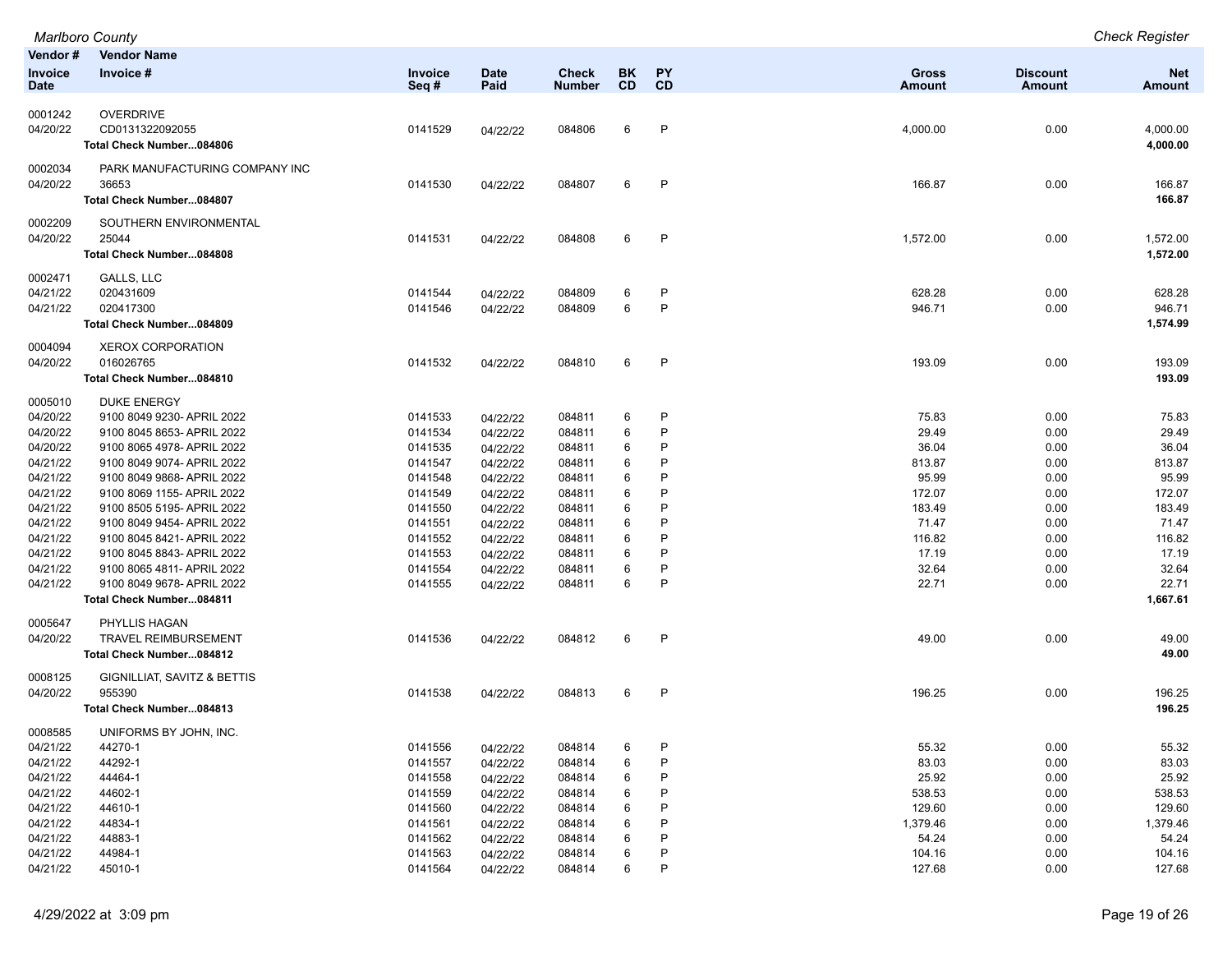|                                             | <b>Marlboro County</b>                                                                        |                               |                                  |                               |                 |                                   |                         |                           | <b>Check Register</b>             |
|---------------------------------------------|-----------------------------------------------------------------------------------------------|-------------------------------|----------------------------------|-------------------------------|-----------------|-----------------------------------|-------------------------|---------------------------|-----------------------------------|
| Vendor#                                     | <b>Vendor Name</b>                                                                            |                               |                                  |                               |                 |                                   |                         |                           |                                   |
| <b>Invoice</b><br><b>Date</b>               | Invoice #                                                                                     | Invoice<br>Seq#               | <b>Date</b><br>Paid              | <b>Check</b><br><b>Number</b> | BK<br><b>CD</b> | <b>PY</b><br>CD                   | <b>Gross</b><br>Amount  | <b>Discount</b><br>Amount | <b>Net</b><br><b>Amount</b>       |
| 04/21/22                                    | 45129-1<br>Total Check Number084814                                                           | 0141565                       | 04/22/22                         | 084814                        | 6               | $\mathsf{P}$                      | 97.98                   | 0.00                      | 97.98<br>2,595.92                 |
| 0008769<br>04/22/22                         | SC RETIREMENT SYS CAPITOL STAT<br>2022 MARCH PAYMENT<br>Total Check Number084815              | 0141614                       | 04/22/22                         | 084815                        | 6               | $\mathsf{P}$                      | 192,322.00              | 0.00                      | 192,322.00<br>192,322.00          |
| 0008878<br>04/20/22                         | AT&T<br>143303245- APRIL 2022<br>Total Check Number084816                                     | 0141539                       | 04/22/22                         | 084816                        | 6               | P                                 | 123.85                  | 0.00                      | 123.85<br>123.85                  |
| 0009253<br>04/21/22                         | <b>DELINQUENT TAX</b><br>REIMBURSEMENT- MERCHANT FEES<br>Total Check Number084817             | 0141566                       | 04/22/22                         | 084817                        | 6               | P                                 | 651.86                  | 0.00                      | 651.86<br>651.86                  |
| 0009412<br>04/21/22                         | <b>MORNING NEWS</b><br>000000016518-LIBRARY<br>Total Check Number084818                       | 0141567                       | 04/22/22                         | 084818                        | 6               | $\mathsf{P}$                      | 576.99                  | 0.00                      | 576.99<br>576.99                  |
| 2800087<br>04/21/22                         | <b>BRENDA DIXON</b><br><b>TRAVEL REIMBURSEMENT</b><br>Total Check Number084819                | 0141570                       | 04/22/22                         | 084819                        | 6               | P                                 | 270.14                  | 0.00                      | 270.14<br>270.14                  |
| 2800143<br>04/21/22                         | <b>TROPHY WORLD</b><br>6464<br>Total Check Number084820                                       | 0141571                       | 04/22/22                         | 084820                        | 6               | $\mathsf{P}$                      | 1,085.61                | 0.00                      | 1,085.61<br>1,085.61              |
| 2800207<br>04/21/22<br>04/21/22             | DANA SAFETY SUPPLY, INC.<br>774648<br>781231<br>Total Check Number084821                      | 0141572<br>0141573            | 04/22/22<br>04/22/22             | 084821<br>084821              | 6<br>6          | $\mathsf{P}$<br>$\mathsf{P}$      | 271.50<br>288.85        | 0.00<br>0.00              | 271.50<br>288.85<br>560.35        |
| 2800213<br>04/21/22                         | WALLY'S FIRE & SAFETY EQUIP.,<br>42757<br>Total Check Number084822                            | 0141574                       | 04/22/22                         | 084822                        | 6               | $\mathsf{P}$                      | 1,814.40                | 0.00                      | 1,814.40<br>1,814.40              |
| 2800252<br>04/21/22                         | BENNETTSVILLE AUTOMOTIVE &<br>P.O. 83362- EMS<br>Total Check Number084823                     | 0141593                       | 04/22/22                         | 084823                        | 6               | $\mathsf{P}$                      | 749.00                  | 0.00                      | 749.00<br>749.00                  |
| 2800281<br>04/21/22<br>04/21/22<br>04/21/22 | <b>INGRAM LIBRARY SERVICE</b><br>58773132<br>58773131<br>58935822<br>Total Check Number084824 | 0141575<br>0141576<br>0141577 | 04/22/22<br>04/22/22<br>04/22/22 | 084824<br>084824<br>084824    | 6<br>6<br>6     | P<br>$\mathsf{P}$<br>$\mathsf{P}$ | 91.72<br>19.93<br>11.26 | 0.00<br>0.00<br>0.00      | 91.72<br>19.93<br>11.26<br>122.91 |
| 2800360<br>04/21/22                         | <b>SHARON THOMAS</b><br>TRAVEL REIMBURSEMENT<br>Total Check Number084825                      | 0141578                       | 04/22/22                         | 084825                        | 6               | P                                 | 285.14                  | 0.00                      | 285.14<br>285.14                  |
| 2800425<br>04/21/22                         | CDW GOVERNMENT, INC.<br>T049561<br>Total Check Number084826                                   | 0141579                       | 04/22/22                         | 084826                        | 6               | P                                 | 397.38                  | 0.00                      | 397.38<br>397.38                  |
| 2800581<br>04/21/22                         | U.S. PATRIOT, LLC<br>910609                                                                   | 0141580                       | 04/22/22                         | 084827                        | 6               | P                                 | 137.53                  | 0.00                      | 137.53                            |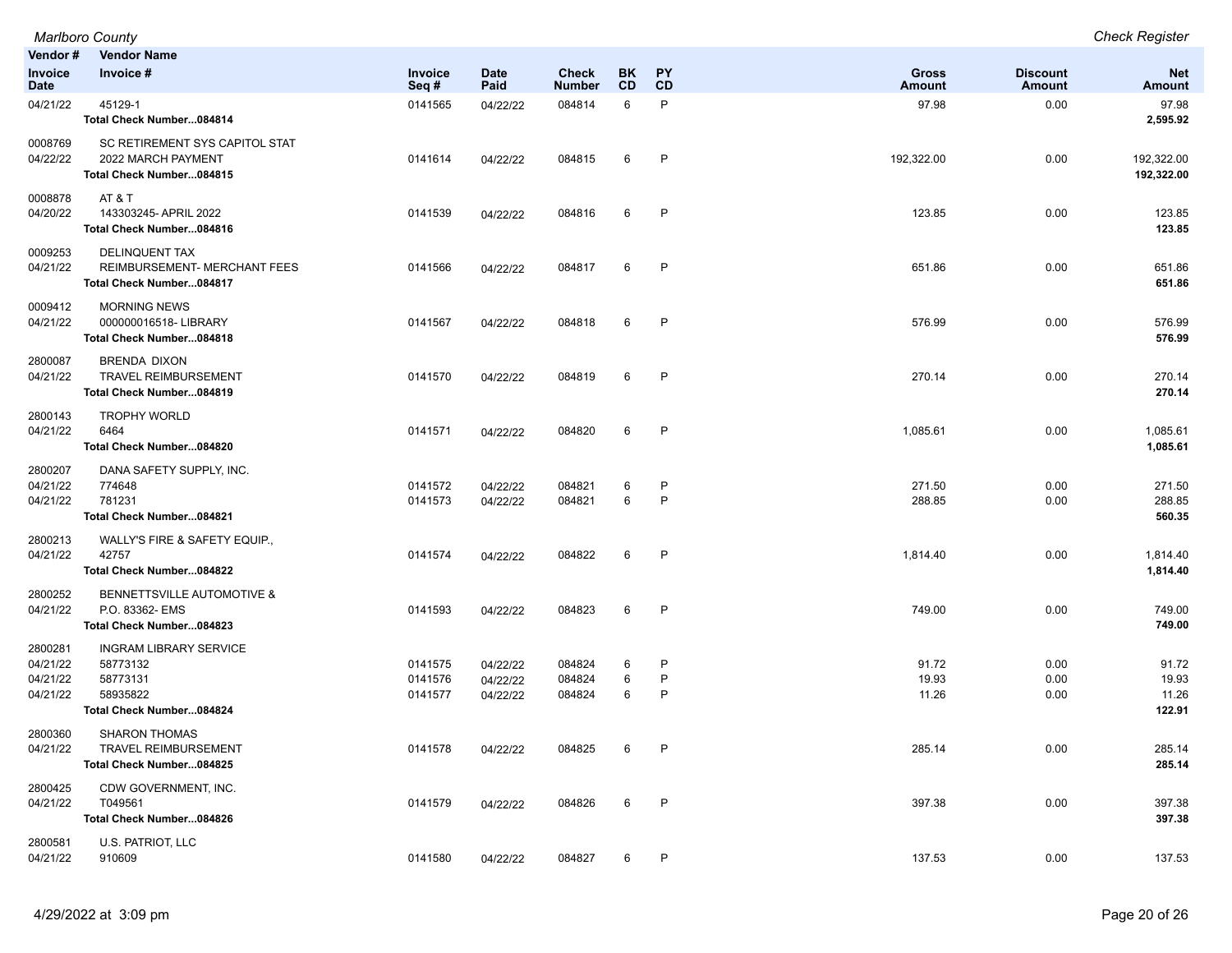|                                                                                             | <b>Marlboro County</b>                                                                                                                         |                                                                           |                                                                                  |                                                                    |                                 |                                 |                                                                      |                                                      | <b>Check Register</b>                                                            |
|---------------------------------------------------------------------------------------------|------------------------------------------------------------------------------------------------------------------------------------------------|---------------------------------------------------------------------------|----------------------------------------------------------------------------------|--------------------------------------------------------------------|---------------------------------|---------------------------------|----------------------------------------------------------------------|------------------------------------------------------|----------------------------------------------------------------------------------|
| Vendor#                                                                                     | <b>Vendor Name</b>                                                                                                                             |                                                                           |                                                                                  |                                                                    |                                 |                                 |                                                                      |                                                      |                                                                                  |
| Invoice<br><b>Date</b>                                                                      | Invoice #                                                                                                                                      | Invoice<br>Seq#                                                           | <b>Date</b><br>Paid                                                              | <b>Check</b><br><b>Number</b>                                      | BK<br><b>CD</b>                 | <b>PY</b><br>CD                 | <b>Gross</b><br><b>Amount</b>                                        | <b>Discount</b><br><b>Amount</b>                     | <b>Net</b><br><b>Amount</b>                                                      |
| 04/21/22                                                                                    | 912245<br>Total Check Number084827                                                                                                             | 0141581                                                                   | 04/22/22                                                                         | 084827                                                             | 6                               | P                               | 93.43                                                                | 0.00                                                 | 93.43<br>230.96                                                                  |
| 2800746<br>04/21/22                                                                         | <b>BENJY ROGERS</b><br>TRAVEL REIMBURSEMENT<br>Total Check Number084828                                                                        | 0141582                                                                   | 04/22/22                                                                         | 084828                                                             | 6                               | $\mathsf{P}$                    | 49.00                                                                | 0.00                                                 | 49.00<br>49.00                                                                   |
| 2800762<br>04/21/22                                                                         | AT&T<br>843 M41 1132 001 1891- APRIL 2022<br>Total Check Number084829                                                                          | 0141583                                                                   | 04/22/22                                                                         | 084829                                                             | 6                               | PS                              | 42.37                                                                | 0.00                                                 | 42.37<br>42.37                                                                   |
| 2800986<br>04/21/22                                                                         | SUMMIT FOOD SERVICES LLC<br>INV2000139992<br>Total Check Number084830                                                                          | 0141584                                                                   | 04/22/22                                                                         | 084830                                                             | 6                               | P                               | 2,954.26                                                             | 0.00                                                 | 2,954.26<br>2,954.26                                                             |
| 2801039<br>04/21/22                                                                         | HARRIS, MCLEOD & RUFFNER<br>FILE# 8576- MARCH 2022<br>Total Check Number084831                                                                 | 0141585                                                                   | 04/22/22                                                                         | 084831                                                             | 6                               | $\mathsf{P}$                    | 1,300.00                                                             | 0.00                                                 | 1,300.00<br>1,300.00                                                             |
| 2801253<br>04/21/22                                                                         | <b>WELLS FARGO FINANCIAL LEASING</b><br>5019645005<br>Total Check Number084832                                                                 | 0141586                                                                   | 04/22/22                                                                         | 084832                                                             | 6                               | PS                              | 589.91                                                               | 0.00                                                 | 589.91<br>589.91                                                                 |
| 2801261<br>04/21/22<br>04/21/22                                                             | TMS INTERNATIONAL, LLC<br>10261071<br>10260419<br>Total Check Number084833                                                                     | 0141587<br>0141588                                                        | 04/22/22<br>04/22/22                                                             | 084833<br>084833                                                   | 6<br>6                          | P<br>P                          | 2,623.52<br>2,801.13                                                 | 0.00<br>0.00                                         | 2,623.52<br>2,801.13<br>5,424.65                                                 |
| 2801281<br>04/21/22<br>04/21/22<br>04/21/22<br>04/21/22<br>04/21/22<br>04/21/22<br>04/21/22 | <b>BOUND TREE MEDICAL, LLC</b><br>84492742<br>84492743<br>84482461<br>84474641<br>84480347<br>84489131<br>84476723<br>Total Check Number084834 | 0141589<br>0141590<br>0141591<br>0141592<br>0141594<br>0141595<br>0141596 | 04/22/22<br>04/22/22<br>04/22/22<br>04/22/22<br>04/22/22<br>04/22/22<br>04/22/22 | 084834<br>084834<br>084834<br>084834<br>084834<br>084834<br>084834 | 6<br>6<br>6<br>6<br>6<br>6<br>6 | P<br>P<br>P<br>P<br>P<br>P<br>P | 105.33<br>828.34<br>1,282.71<br>583.18<br>455.56<br>242.77<br>194.38 | 0.00<br>0.00<br>0.00<br>0.00<br>0.00<br>0.00<br>0.00 | 105.33<br>828.34<br>1,282.71<br>583.18<br>455.56<br>242.77<br>194.38<br>3,692.27 |
| 2801285<br>04/21/22                                                                         | <b>HENRY SCHEIN</b><br>18981991<br>Total Check Number084835                                                                                    | 0141597                                                                   | 04/22/22                                                                         | 084835                                                             | 6                               | $\mathsf{P}$                    | 229.39                                                               | 0.00                                                 | 229.39<br>229.39                                                                 |
| 2801299<br>04/21/22<br>04/21/22                                                             | <b>TELEFLEX MEDICAL</b><br>9505327197<br>9505321419<br>Total Check Number084836                                                                | 0141598<br>0141599                                                        | 04/22/22<br>04/22/22                                                             | 084836<br>084836                                                   | 6<br>6                          | P<br>P                          | 1,114.83<br>50.67                                                    | 0.00<br>0.00                                         | 1,114.83<br>50.67<br>1,165.50                                                    |
| 2801373<br>04/21/22                                                                         | TIAA COMMERCIAL FINANCE. INC.<br>8860590<br>Total Check Number084837                                                                           | 0141600                                                                   | 04/22/22                                                                         | 084837                                                             | 6                               | P                               | 111.09                                                               | 0.00                                                 | 111.09<br>111.09                                                                 |
| 2801389<br>04/21/22                                                                         | <b>SEGRA</b><br>2199967- APRIL 2022<br>Total Check Number084838                                                                                | 0141601                                                                   | 04/22/22                                                                         | 084838                                                             | 6                               | PS                              | 6.05                                                                 | 0.00                                                 | 6.05<br>6.05                                                                     |

2801511 THE MEGA FORCE STAFFING GROUP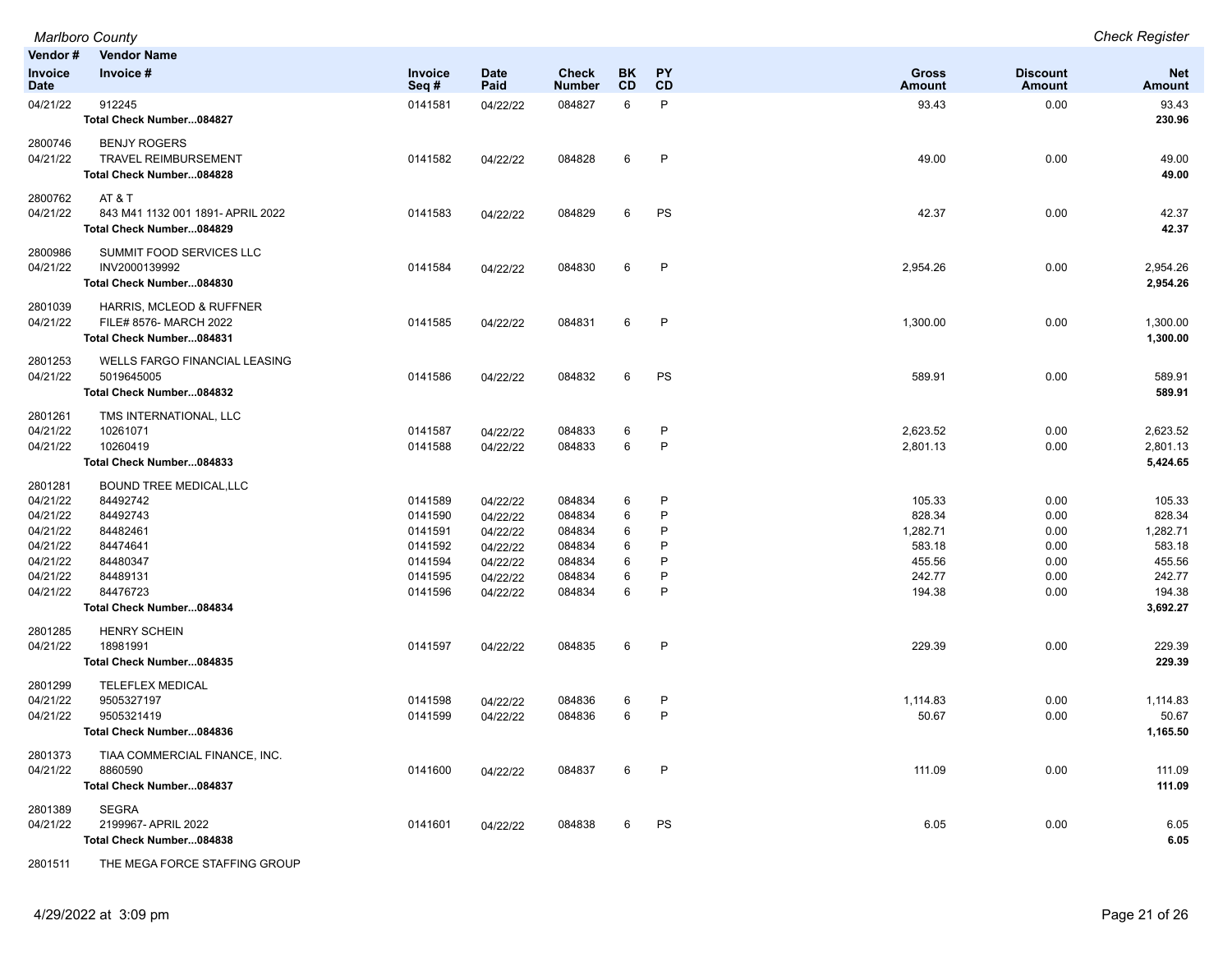| Vendor#                                     | <b>Vendor Name</b>                                                                       |                               |                                  |                               |                 |                 |                            |                           |                                      |
|---------------------------------------------|------------------------------------------------------------------------------------------|-------------------------------|----------------------------------|-------------------------------|-----------------|-----------------|----------------------------|---------------------------|--------------------------------------|
| Invoice<br><b>Date</b>                      | Invoice #                                                                                | Invoice<br>Seq#               | <b>Date</b><br>Paid              | <b>Check</b><br><b>Number</b> | <b>BK</b><br>CD | <b>PY</b><br>CD | <b>Gross</b><br>Amount     | <b>Discount</b><br>Amount | <b>Net</b><br>Amount                 |
| 04/21/22                                    | IN000437534<br>Total Check Number084839                                                  | 0141602                       | 04/22/22                         | 084839                        | 6               | P               | 330.00                     | 0.00                      | 330.00<br>330.00                     |
| 2801548<br>04/21/22                         | PUBLIQ, LLC<br>000624422-7564<br>Total Check Number084840                                | 0141603                       | 04/22/22                         | 084840                        | 6               | PS              | 104.41                     | 0.00                      | 104.41<br>104.41                     |
| 04/21/22                                    | 000622226-7563<br>Total Check Number084841                                               | 0141604                       | 04/22/22                         | 084841                        | 6               | PS              | 22.89                      | 0.00                      | 22.89<br>22.89                       |
| 04/21/22                                    | 000622225-7563<br>Total Check Number084842                                               | 0141605                       | 04/22/22                         | 084842                        | 6               | PS              | 31.97                      | 0.00                      | 31.97<br>31.97                       |
| 04/21/22                                    | 000624419-7561<br>Total Check Number084843                                               | 0141606                       | 04/22/22                         | 084843                        | 6               | PS              | 795.61                     | 0.00                      | 795.61<br>795.61                     |
| 04/21/22                                    | 000624208-6943<br>Total Check Number084844                                               | 0141607                       | 04/22/22                         | 084844                        | 6               | PS              | 3,206.53                   | 0.00                      | 3,206.53<br>3,206.53                 |
| 04/21/22                                    | 000624421-7563<br>Total Check Number084845                                               | 0141608                       | 04/22/22                         | 084845                        | 6               | PS              | 656.62                     | 0.00                      | 656.62<br>656.62                     |
| 04/21/22                                    | 000624420-7562<br>Total Check Number084846                                               | 0141609                       | 04/22/22                         | 084846                        | 6               | PS              | 183.50                     | 0.00                      | 183.50<br>183.50                     |
| 04/21/22                                    | 000622224-7562<br>Total Check Number084847                                               | 0141610                       | 04/22/22                         | 084847                        | 6               | PS              | 1,929.51                   | 0.00                      | 1,929.51<br>1,929.51                 |
| 2801603<br>04/21/22                         | HERALD ADVOCATE ADV. PAYMENTS<br>22047572 2/27/22-3/26/22<br>Total Check Number084848    | 0141611                       | 04/22/22                         | 084848                        | 6               | P               | 592.41                     | 0.00                      | 592.41<br>592.41                     |
| 2801620<br>04/21/22                         | QUALITY DATA SYSTEMS INC<br><b>INV175973</b><br>Total Check Number084849                 | 0141612                       | 04/22/22                         | 084849                        | 6               | P               | 130.68                     | 0.00                      | 130.68<br>130.68                     |
| 2801633<br>04/21/22                         | MPD ENERGY, LLC<br>0581<br>Total Check Number084850                                      | 0141613                       | 04/22/22                         | 084850                        | 6               | P               | 22,251.91                  | 0.00                      | 22,251.91<br>22,251.91               |
| 0000036<br>04/28/22                         | <b>TODD'S COMPUTER</b><br>12993<br>Total Check Number084851                              | 0141643                       | 04/28/22                         | 084851                        | 6               | $\mathsf{P}$    | 90.74                      | 0.00                      | 90.74<br>90.74                       |
| 0000221<br>04/28/22<br>04/28/22<br>04/28/22 | BOUND TO STAY BOUND BOOKS, INC<br>175615<br>175583<br>175584<br>Total Check Number084852 | 0141640<br>0141641<br>0141642 | 04/28/22<br>04/28/22<br>04/28/22 | 084852<br>084852<br>084852    | 6<br>6<br>6     | P<br>P<br>P     | 273.01<br>147.63<br>316.65 | 0.00<br>0.00<br>0.00      | 273.01<br>147.63<br>316.65<br>737.29 |
| 0000309<br>04/27/22                         | <b>AT&amp;T MOBILITY</b><br>287302669184 3/17-4/16/2022<br>Total Check Number084853      | 0141618                       | 04/28/22                         | 084853                        | 6               | PS              | 76.10                      | 0.00                      | 76.10<br>76.10                       |
| 0000324<br>04/28/22                         | SANDHILL CONNEXTIONS<br>41415004/15-5/14/2022<br>Total Check Number084854                | 0141644                       | 04/28/22                         | 084854                        | 6               | P               | 1,431.00                   | 0.00                      | 1,431.00<br>1,431.00                 |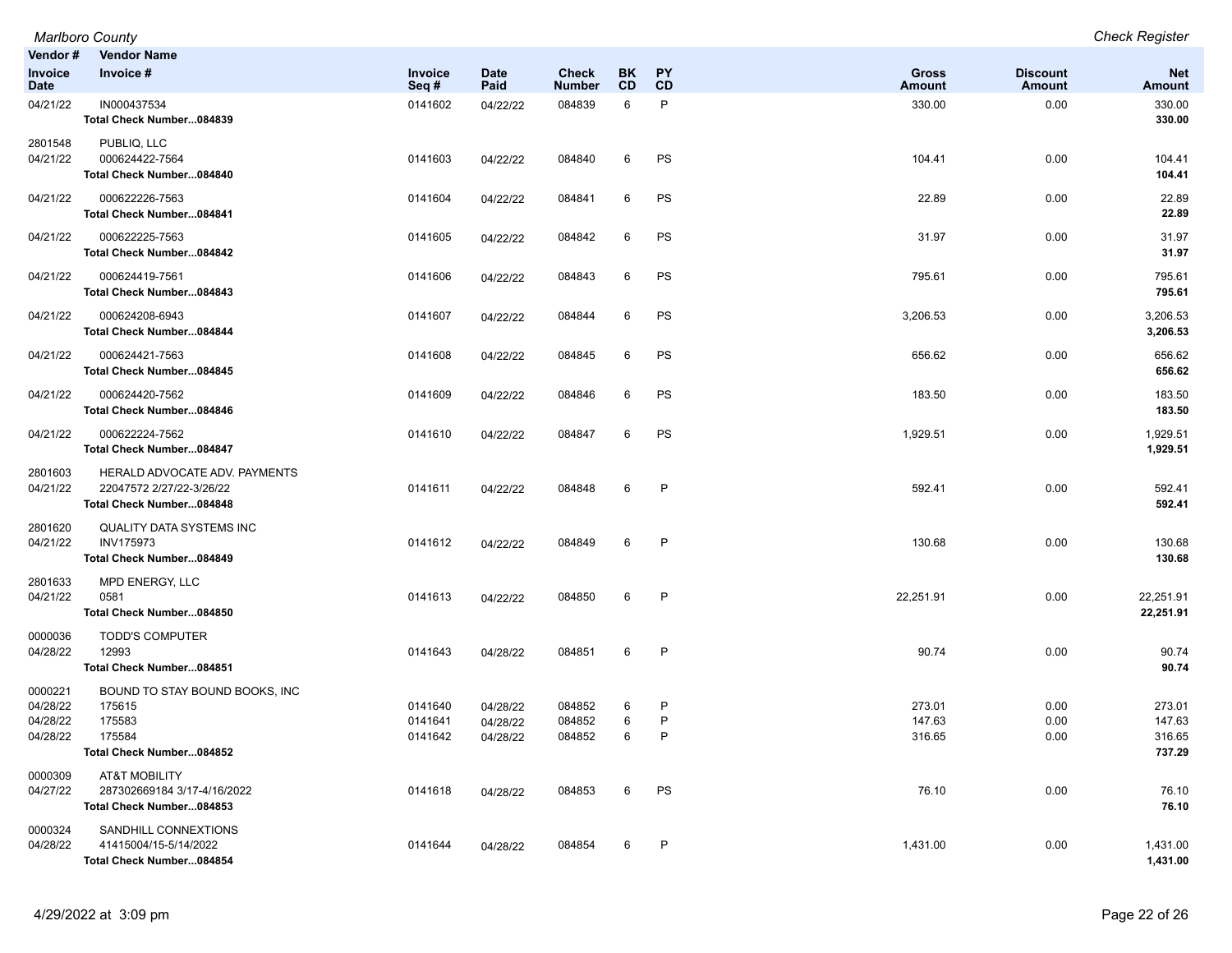| Vendor #                      | <b>Vendor Name</b>                                          |                    |                      |                        |                 |                 |                        |                           |                      |
|-------------------------------|-------------------------------------------------------------|--------------------|----------------------|------------------------|-----------------|-----------------|------------------------|---------------------------|----------------------|
| <b>Invoice</b><br><b>Date</b> | Invoice #                                                   | Invoice<br>Seq#    | <b>Date</b><br>Paid  | Check<br><b>Number</b> | BK<br><b>CD</b> | <b>PY</b><br>CD | <b>Gross</b><br>Amount | <b>Discount</b><br>Amount | <b>Net</b><br>Amount |
| 0000370<br>04/27/22           | DIXIE BOYS BASEBALL<br>4264<br>Total Check Number084855     | 0141619            | 04/28/22             | 084855                 | 6               | P               | 130.00                 | 0.00                      | 130.00<br>130.00     |
|                               |                                                             |                    |                      |                        |                 |                 |                        |                           |                      |
| 0000611                       | DEPT OF ADMINISTRATION                                      |                    |                      |                        |                 |                 |                        |                           |                      |
| 04/27/22                      | 90337300<br>Total Check Number084856                        | 0141620            | 04/28/22             | 084856                 | 6               | PS              | 56.00                  | 0.00                      | 56.00<br>56.00       |
| 04/27/22                      | 90337299<br>Total Check Number084857                        | 0141621            | 04/28/22             | 084857                 | 6               | PS              | 112.00                 | 0.00                      | 112.00<br>112.00     |
| 04/27/22                      | 90337451<br>Total Check Number084858                        | 0141622            | 04/28/22             | 084858                 | 6               | PS              | 1,655.50               | 0.00                      | 1,655.50<br>1,655.50 |
| 0000691                       | GALE                                                        |                    |                      |                        |                 |                 |                        |                           |                      |
| 04/27/22                      | 77620575                                                    | 0141623            | 04/28/22             | 084859                 | 6               | P               | 27.74                  | 0.00                      | 27.74                |
| 04/27/22                      | 77620990                                                    | 0141624            | 04/28/22             | 084859                 | 6               | P               | 151.95                 | 0.00                      | 151.95               |
|                               | Total Check Number084859                                    |                    |                      |                        |                 |                 |                        |                           | 179.69               |
| 0000921                       | <b>MEGGS AUTOMOTIVE</b>                                     |                    |                      |                        |                 |                 |                        |                           |                      |
| 04/28/22                      | 13616                                                       | 0141645            | 04/28/22             | 084860                 | 6               | $\mathsf{P}$    | 863.38                 | 0.00                      | 863.38               |
|                               | Total Check Number084860                                    |                    |                      |                        |                 |                 |                        |                           | 863.38               |
| 0000948                       | SC ASSOC OF PROBATE JUDGES                                  |                    |                      |                        |                 |                 |                        |                           |                      |
| 04/27/22                      | <b>REGISTRATION- PATRICIA BUNDY</b>                         | 0141625            | 04/28/22             | 084861                 | 6               | PS              | 40.00                  | 0.00                      | 40.00                |
|                               | Total Check Number084861                                    |                    |                      |                        |                 |                 |                        |                           | 40.00                |
| 04/27/22                      | <b>REGISTRATION- P. MARK HEATH</b>                          | 0141626            | 04/28/22             | 084862                 | 6               | PS              | 40.00                  | 0.00                      | 40.00                |
|                               | Total Check Number084862                                    |                    |                      |                        |                 |                 |                        |                           | 40.00                |
| 04/27/22                      | REGISTRATION- KATHERINE LEGGETT<br>Total Check Number084863 | 0141627            | 04/28/22             | 084863                 | 6               | PS              | 40.00                  | 0.00                      | 40.00<br>40.00       |
| 0001008                       | HERALD OFFICE SUPPLY INC                                    |                    |                      |                        |                 |                 |                        |                           |                      |
| 04/27/22                      | 100373-0                                                    | 0141628            | 04/28/22             | 084864                 | 6               | P               | 45.14                  | 0.00                      | 45.14                |
| 04/27/22                      | 1013671-0                                                   | 0141629            | 04/28/22             | 084864                 | 6               | P               | 72.68                  | 0.00                      | 72.68                |
| 04/27/22                      | 1010870-0                                                   | 0141630            | 04/28/22             | 084864                 | 6               | P               | 177.03                 | 0.00                      | 177.03               |
| 04/27/22                      | 1009171-0                                                   | 0141631            | 04/28/22             | 084864                 | 6               | P               | 23.72                  | 0.00                      | 23.72                |
| 04/27/22                      | 1008366-2                                                   | 0141632            | 04/28/22             | 084864                 | 6               | P               | 694.07                 | 0.00                      | 694.07               |
| 04/27/22                      | 1008366-1                                                   | 0141633            | 04/28/22             | 084864                 | 6               | P               | 462.72                 | 0.00                      | 462.72               |
| 04/27/22                      | C1006964-0                                                  | 0141634            | 04/28/22             | 084864                 | 6               | P<br>P          | $-452.15$              | 0.00                      | $-452.15$            |
| 04/27/22<br>04/27/22          | M146132<br>M145330                                          | 0141635<br>0141636 | 04/28/22             | 084864                 | 6<br>6          | P               | 62.38<br>64.80         | 0.00                      | 62.38<br>64.80       |
| 04/27/22                      | M145235                                                     | 0141637            | 04/28/22             | 084864<br>084864       | 6               | P               | 683.77                 | 0.00<br>0.00              | 683.77               |
| 04/27/22                      | M145485                                                     | 0141638            | 04/28/22<br>04/28/22 | 084864                 | 6               | P               | 22.65                  | 0.00                      | 22.65                |
|                               | Total Check Number084864                                    |                    |                      |                        |                 |                 |                        |                           | 1,856.81             |
| 0001110                       | <b>VERIZON WIRELESS</b>                                     |                    |                      |                        |                 |                 |                        |                           |                      |
| 04/27/22                      | 9904313163- APRIL 2022                                      | 0141639            | 04/28/22             | 084865                 | 6               | PS              | 40.77                  | 0.00                      | 40.77                |
|                               | Total Check Number084865                                    |                    |                      |                        |                 |                 |                        |                           | 40.77                |
| 0001114                       | <b>HAMILTONS</b>                                            |                    |                      |                        |                 |                 |                        |                           |                      |
| 04/28/22                      | 128387                                                      | 0141646            | 04/28/22             | 084866                 | 6               | P               | 34.52                  | 0.00                      | 34.52                |
| 04/28/22                      | 128393                                                      | 0141647            | 04/28/22             | 084866                 | 6               | $\mathsf{P}$    | 110.88                 | 0.00                      | 110.88               |
| 04/28/22                      | 128375                                                      | 0141648            | 04/28/22             | 084866                 | 6               | P               | 13.80                  | 0.00                      | 13.80                |
| 04/28/22                      | 128404                                                      | 0141649            | 04/28/22             | 084866                 | 6               | $\mathsf{P}$    | 44.27                  | 0.00                      | 44.27                |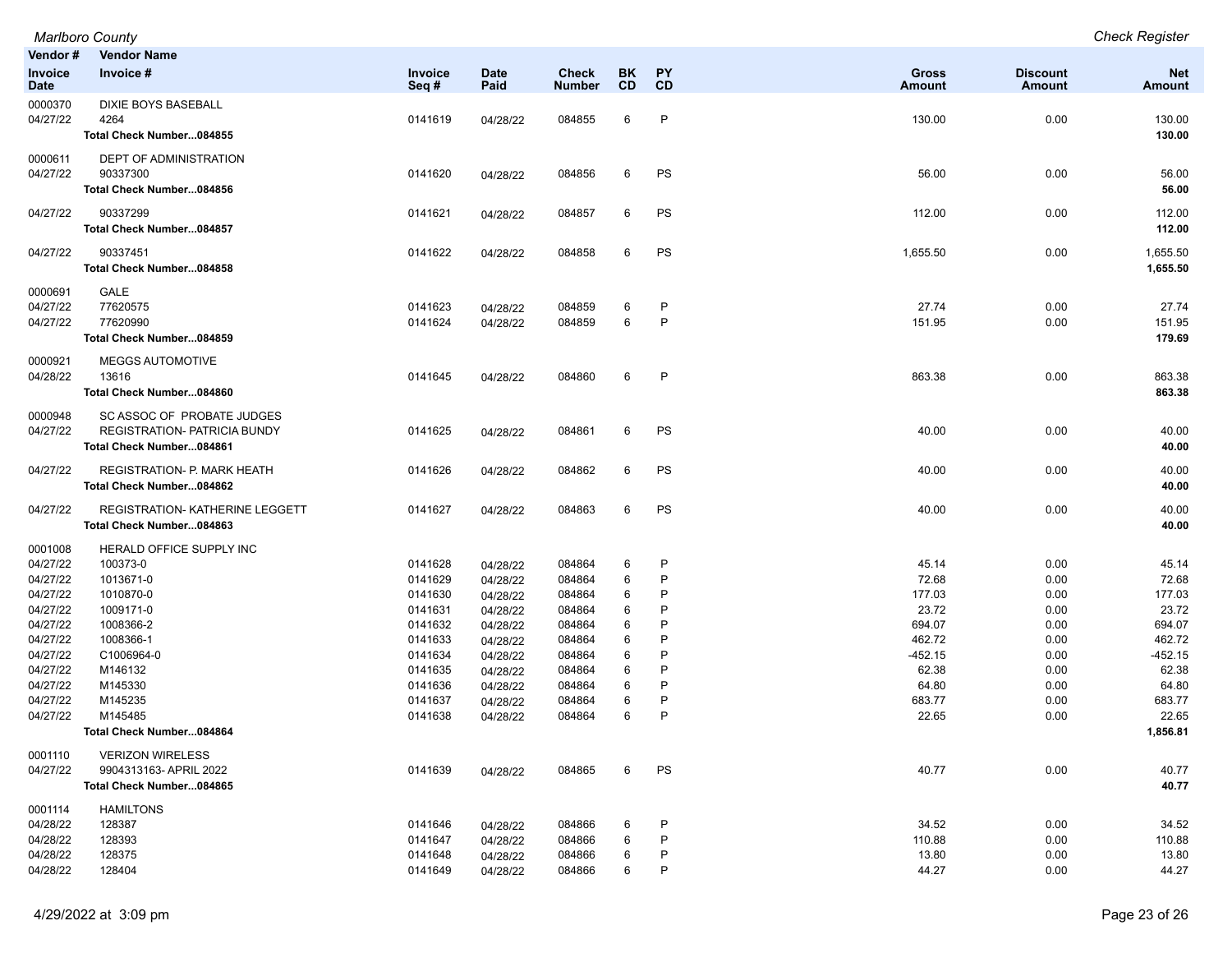| Vendor #             | <b>Vendor Name</b>             |                        |                     |                               |                        |                        |                 |                           |                             |
|----------------------|--------------------------------|------------------------|---------------------|-------------------------------|------------------------|------------------------|-----------------|---------------------------|-----------------------------|
| Invoice<br>Date      | Invoice #                      | <b>Invoice</b><br>Seq# | <b>Date</b><br>Paid | <b>Check</b><br><b>Number</b> | <b>BK</b><br><b>CD</b> | <b>PY</b><br><b>CD</b> | Gross<br>Amount | <b>Discount</b><br>Amount | <b>Net</b><br><b>Amount</b> |
| 04/28/22             | 128413                         | 0141650                | 04/28/22            | 084866                        | 6                      | P                      | 18.89           | 0.00                      | 18.89                       |
| 04/28/22             | 128416                         | 0141651                | 04/28/22            | 084866                        | 6                      | P                      | 721.36          | 0.00                      | 721.36                      |
| 04/28/22             | 128408                         | 0141652                | 04/28/22            | 084866                        | 6                      | P                      | 1,991.79        | 0.00                      | 1,991.79                    |
|                      | Total Check Number084866       |                        |                     |                               |                        |                        |                 |                           | 2,935.51                    |
| 0001118              | EDWARDS REFRIGERATION INC      |                        |                     |                               |                        |                        |                 |                           |                             |
| 04/28/22             | 76084                          | 0141653                | 04/28/22            | 084867                        | 6                      | P                      | 500.00          | 0.00                      | 500.00                      |
|                      | Total Check Number084867       |                        |                     |                               |                        |                        |                 |                           | 500.00                      |
| 0001184              | <b>WALMART COMMUNITY CARD</b>  |                        |                     |                               |                        |                        |                 |                           |                             |
| 04/28/22             | 1641475248                     | 0141654                | 04/28/22            | 084868                        | 6                      | P                      | 1,062.27        | 0.00                      | 1,062.27                    |
|                      | Total Check Number084868       |                        |                     |                               |                        |                        |                 |                           | 1,062.27                    |
| 0001274              | J & J WHOLESALE                |                        |                     |                               |                        |                        |                 |                           |                             |
| 04/28/22             | 17807                          | 0141655                | 04/28/22            | 084869                        | 6                      | P                      | 620.00          | 0.00                      | 620.00                      |
|                      | Total Check Number084869       |                        |                     |                               |                        |                        |                 |                           | 620.00                      |
| 0002084              | SC SHERIFFS' ASSOCIATION       |                        |                     |                               |                        |                        |                 |                           |                             |
| 04/28/22             | 300000512                      | 0141656                | 04/28/22            | 084870                        | 6                      | P                      | 1,800.00        | 0.00                      | 1,800.00                    |
|                      | Total Check Number084870       |                        |                     |                               |                        |                        |                 |                           | 1,800.00                    |
| 0002251              | DEPARTMENT OF JUVENILE JUSTICE |                        |                     |                               |                        |                        |                 |                           |                             |
| 04/28/22             | 2000537994                     | 0141657                | 04/28/22            | 084871                        | 6                      | P                      | 2,400.00        | 0.00                      | 2,400.00                    |
| 04/28/22             | 2000537993                     | 0141658                | 04/28/22            | 084871                        | 6                      | P                      | 525.00          | 0.00                      | 525.00                      |
| 04/28/22             | 2000537992                     | 0141659                | 04/28/22            | 084871                        | 6                      | P                      | 225.00          | 0.00                      | 225.00                      |
| 04/28/22             | 2000537995                     | 0141660                | 04/28/22            | 084871                        | 6                      | P                      | 625.00          | 0.00                      | 625.00                      |
|                      | Total Check Number084871       |                        |                     |                               |                        |                        |                 |                           | 3,775.00                    |
| 0002471              | GALLS, LLC                     |                        |                     |                               |                        |                        |                 |                           |                             |
| 04/28/22             | 020726650                      | 0141661                | 04/28/22            | 084872                        | 6                      | P                      | 477.49          | 0.00                      | 477.49                      |
| 04/28/22             | 020783934                      | 0141662                | 04/28/22            | 084872                        | 6                      | P                      | 322.70          | 0.00                      | 322.70                      |
| 04/28/22             | 020951607                      | 0141663                | 04/28/22            | 084872                        | 6                      | P                      | 323.23          | 0.00                      | 323.23                      |
| 04/28/22             | 020945622                      | 0141664                | 04/28/22            | 084872                        | 6                      | P                      | 605.71          | 0.00                      | 605.71                      |
| 04/28/22             | 020824281                      | 0141665                | 04/28/22            | 084872                        | 6                      | P                      | 49.08           | 0.00                      | 49.08                       |
| 04/28/22             | 020945724<br>020946463         | 0141666                | 04/28/22            | 084872                        | 6<br>6                 | P<br>P                 | 197.82          | 0.00                      | 197.82<br>93.10             |
| 04/28/22<br>04/28/22 | 020902127                      | 0141667<br>0141668     | 04/28/22            | 084872<br>084872              | 6                      | P                      | 93.10<br>75.73  | 0.00<br>0.00              | 75.73                       |
|                      | Total Check Number084872       |                        | 04/28/22            |                               |                        |                        |                 |                           | 2,144.86                    |
| 0002524              | COOK'S                         |                        |                     |                               |                        |                        |                 |                           |                             |
| 04/28/22             | N725445                        | 0141669                | 04/28/22            | 084873                        | 6                      | $\mathsf{P}$           | 697.64          | 0.00                      | 697.64                      |
|                      | Total Check Number084873       |                        |                     |                               |                        |                        |                 |                           | 697.64                      |
| 0004000              | STATE CREDIT UNION             |                        |                     |                               |                        |                        |                 |                           |                             |
| 04/28/22             | PAYROLL ENDING 04/23/2022      | 0141704                | 04/28/22            | 084874                        | 6                      | P                      | 400.00          | 0.00                      | 400.00                      |
|                      | Total Check Number084874       |                        |                     |                               |                        |                        |                 |                           | 400.00                      |
| 0005010              | <b>DUKE ENERGY</b>             |                        |                     |                               |                        |                        |                 |                           |                             |
| 04/28/22             | 9100 8565 1496- APRIL 2022     | 0141670                | 04/28/22            | 084875                        | 6                      | P                      | 37.12           | 0.00                      | 37.12                       |
| 04/28/22             | 9100 8565 1660- APRIL 2022     | 0141671                | 04/28/22            | 084875                        | 6                      | P                      | 185.62          | 0.00                      | 185.62                      |
|                      | Total Check Number084875       |                        |                     |                               |                        |                        |                 |                           | 222.74                      |
| 0008000              | AT&T                           |                        |                     |                               |                        |                        |                 |                           |                             |
| 04/28/22             | 843 479 5600 333- APRIL 2022   | 0141672                | 04/28/22            | 084876                        | 6                      | P                      | 7,983.70        | 0.00                      | 7,983.70                    |
|                      | Total Check Number084876       |                        |                     |                               |                        |                        |                 |                           | 7,983.70                    |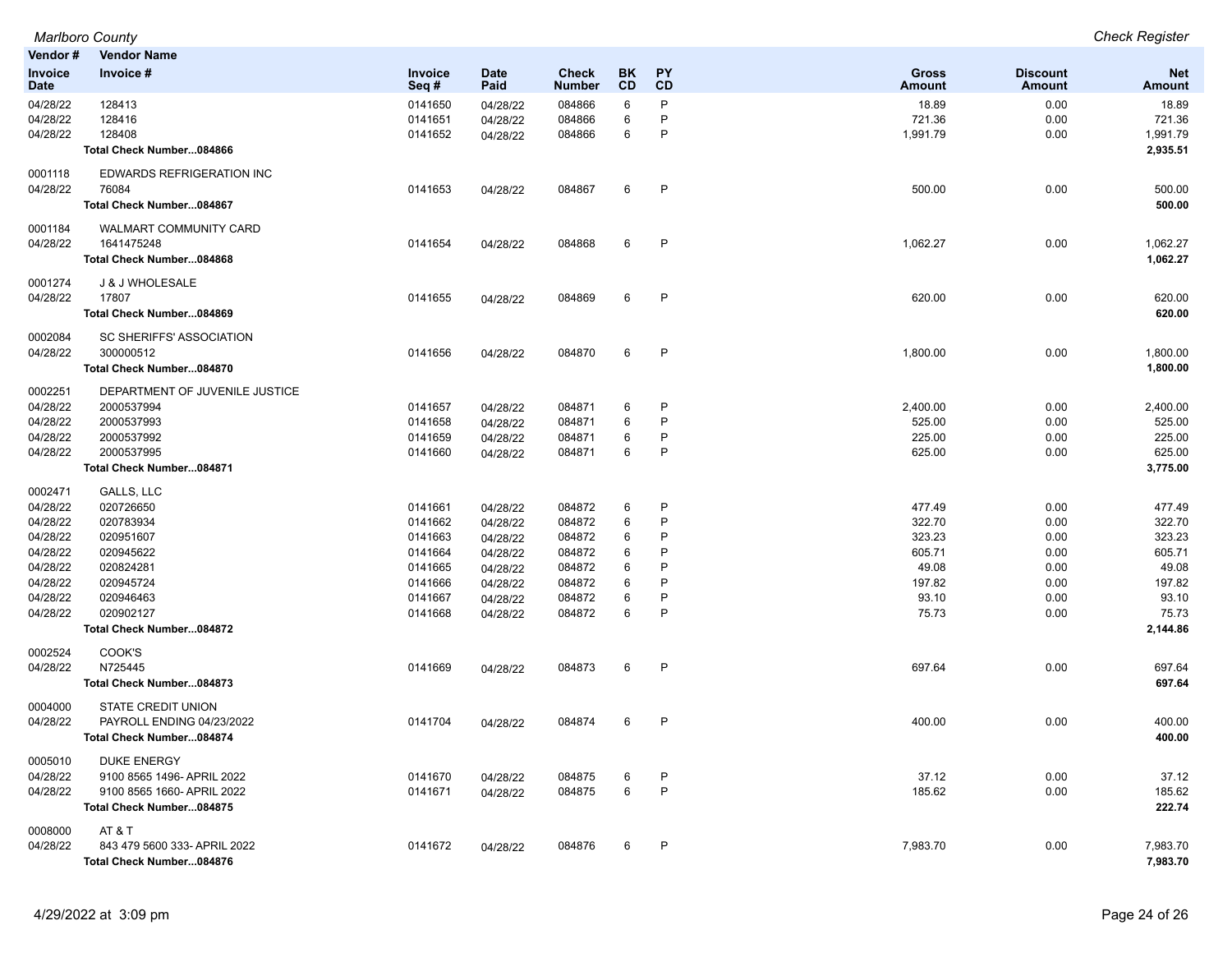| Vendor#                                                                         | <b>Vendor Name</b>                                                                                               |                                                                |                                                                      |                                                          |                            |                                       |                                                         |                                              |                                                                     |
|---------------------------------------------------------------------------------|------------------------------------------------------------------------------------------------------------------|----------------------------------------------------------------|----------------------------------------------------------------------|----------------------------------------------------------|----------------------------|---------------------------------------|---------------------------------------------------------|----------------------------------------------|---------------------------------------------------------------------|
| Invoice<br><b>Date</b>                                                          | Invoice #                                                                                                        | Invoice<br>Seq#                                                | <b>Date</b><br>Paid                                                  | <b>Check</b><br><b>Number</b>                            | BK<br>CD                   | PY<br>CD                              | <b>Gross</b><br>Amount                                  | <b>Discount</b><br>Amount                    | <b>Net</b><br>Amount                                                |
| 0008769<br>04/28/22                                                             | SC RETIREMENT SYS CAPITOL STAT<br>D CARABO PR END 04/23/2022<br>Total Check Number084877                         | 0141703                                                        | 04/28/22                                                             | 084877                                                   | 6                          | $\mathsf{P}$                          | 287.83                                                  | 0.00                                         | 287.83<br>287.83                                                    |
| 0009550<br>04/28/22                                                             | WE GET IT TOGETHER<br>P.O. 83401- PERSONNEL<br>Total Check Number084878                                          | 0141673                                                        | 04/28/22                                                             | 084878                                                   | 6                          | P                                     | 339.90                                                  | 0.00                                         | 339.90<br>339.90                                                    |
| 1111181<br>04/28/22                                                             | AT&T<br>030 403 9844 001- APRIL 2022<br>Total Check Number084879                                                 | 0141674                                                        | 04/28/22                                                             | 084879                                                   | 6                          | P                                     | 89.43                                                   | 0.00                                         | 89.43<br>89.43                                                      |
| 2800207<br>04/28/22<br>04/28/22<br>04/28/22<br>04/28/22<br>04/28/22<br>04/28/22 | DANA SAFETY SUPPLY, INC.<br>784724<br>785379<br>758392<br>785395<br>786174<br>784729<br>Total Check Number084880 | 0141675<br>0141676<br>0141677<br>0141678<br>0141679<br>0141680 | 04/28/22<br>04/28/22<br>04/28/22<br>04/28/22<br>04/28/22<br>04/28/22 | 084880<br>084880<br>084880<br>084880<br>084880<br>084880 | 6<br>6<br>6<br>6<br>6<br>6 | P<br>P<br>P<br>P<br>$\mathsf{P}$<br>P | 192.24<br>154.44<br>62.64<br>588.60<br>138.24<br>138.24 | 0.00<br>0.00<br>0.00<br>0.00<br>0.00<br>0.00 | 192.24<br>154.44<br>62.64<br>588.60<br>138.24<br>138.24<br>1,274.40 |
| 2800281<br>04/28/22<br>04/28/22<br>04/28/22                                     | <b>INGRAM LIBRARY SERVICE</b><br>58954556<br>59035464<br>59088644<br>Total Check Number084881                    | 0141681<br>0141682<br>0141683                                  | 04/28/22<br>04/28/22<br>04/28/22                                     | 084881<br>084881<br>084881                               | 6<br>6<br>6                | P<br>P<br>P                           | 58.88<br>329.09<br>159.93                               | 0.00<br>0.00<br>0.00                         | 58.88<br>329.09<br>159.93<br>547.90                                 |
| 2800337<br>04/28/22                                                             | SCHOLASTIC INC. EDUCATION<br>38503365<br>Total Check Number084882                                                | 0141684                                                        | 04/28/22                                                             | 084882                                                   | 6                          | P                                     | 1,606.88                                                | 0.00                                         | 1,606.88<br>1,606.88                                                |
| 2800580<br>04/28/22                                                             | DOUBLE TREE COLUMBIA<br>CONF# 92859456- SANDY WILKES<br>Total Check Number084883                                 | 0141685                                                        | 04/28/22                                                             | 084883                                                   | 6                          | P                                     | 390.33                                                  | 0.00                                         | 390.33<br>390.33                                                    |
| 2800741<br>04/28/22                                                             | HAMER HEATING AND COOLING, INC<br>037099<br>Total Check Number084884                                             | 0141686                                                        | 04/28/22                                                             | 084884                                                   | 6                          | P                                     | 290.00                                                  | 0.00                                         | 290.00<br>290.00                                                    |
| 2800762<br>04/28/22                                                             | AT&T<br>843 M41 1516 001 1893- APRIL 2022<br>Total Check Number084885                                            | 0141687                                                        | 04/28/22                                                             | 084885                                                   | 6                          | $\mathsf{P}$                          | 110.33                                                  | 0.00                                         | 110.33<br>110.33                                                    |
| 2800768<br>04/28/22                                                             | COTT SYSTEMS, INC.<br>146641<br>Total Check Number084886                                                         | 0141688                                                        | 04/28/22                                                             | 084886                                                   | 6                          | $\mathsf{P}$                          | 3,067.20                                                | 0.00                                         | 3,067.20<br>3,067.20                                                |
| 2800891<br>04/28/22                                                             | ZOLL MEDICAL CORPORATION<br>3482483<br>Total Check Number084887                                                  | 0141689                                                        | 04/28/22                                                             | 084887                                                   | 6                          | P                                     | 613.65                                                  | 0.00                                         | 613.65<br>613.65                                                    |
| 2800966<br>04/28/22                                                             | EATON CORPORATION<br>946238509<br>Total Check Number084888                                                       | 0141690                                                        | 04/28/22                                                             | 084888                                                   | 6                          | P                                     | 3,304.80                                                | 0.00                                         | 3,304.80<br>3,304.80                                                |

2800986 SUMMIT FOOD SERVICES LLC